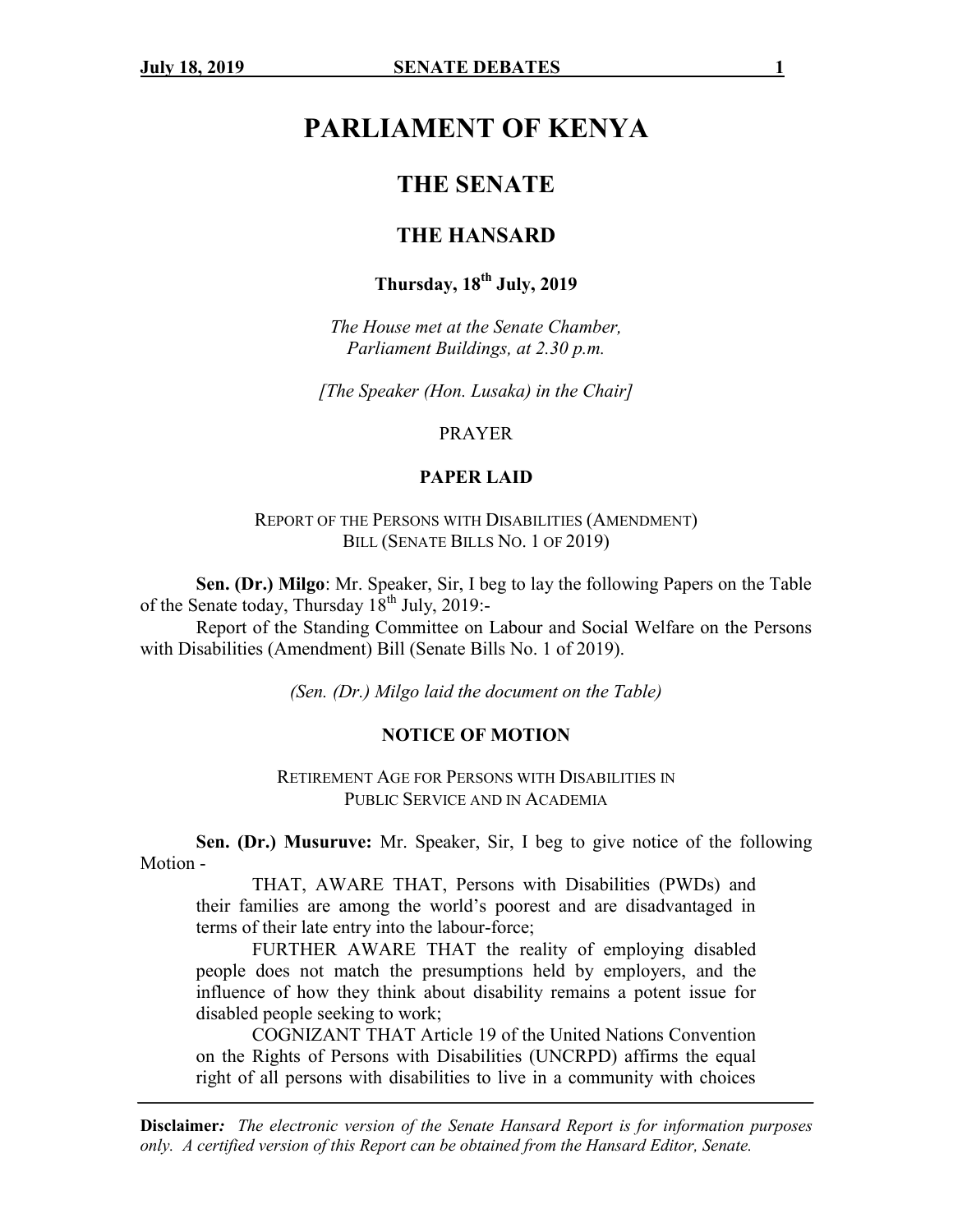equal to others, and with equal access to services and facilities that are responsive to their needs;

NOTING THAT, unlike current trends around the world, employers in Kenya are not incentivized to employ Persons with Disabilities and, therefore, most public organizations and parastatals have not yet achieved the threshold of Article 54(2) of the Kenyan Constitution that obligates 5% appointment of PWDs in elective and appointive positions;

CONCERNED THAT, Article 27(e) of the UNCRPD advocates for party states, of which Kenya is one, to promote employment opportunities and career advancements of PWDs in the labour market as well as assistance in finding, obtaining, maintaining and returning to employment;

NOW THEREFORE; the Senate calls upon the Ministry of Labour and Social Protection and county governments to develop a policy to ensure that:

- 1. PWDs in gainful employment in public service retire at the age of 65 years instead of 60 years; and,
- 2. PWDs in academia, such as Universities and colleges retire at the age of 75 years, instead of 70 years.

Thank you, Mr. Speaker, Sir.

**The Speaker** (Hon. Lusaka): Before we move to the next Order, I have a communication to make.

#### **COMMUNICATION FROM THE CHAIR**

VISITING DELEGATION FROM NABONGO JUNIOR ACADEMY, BUNGOMA COUNTY

Hon. Senators, I would like to acknowledge the presence in the Public Gallery this afternoon of visiting students and teachers from Nabongo Junior Academy, in Bungoma County. In our usual tradition of receiving and welcoming visitors to Parliament, I extend a warm welcome to them. On behalf of the Senate and my own behalf, I welcome them and wish them a fruitful visit.

I thank you.

### *(Applause)*

**Sen. (Dr.) Langat:** Mr. Speaker, Sir, I thank you for giving me this opportunity to welcome the teachers and students from Nabongo Junior Academy. I encourage the students to continue working hard in school. I am sure that they will be great leaders in future, like the Senators here. I congratulate them for coming to the Senate. The Senators are their parents and we shall continue to support them by making sure that they are comfortable in school, and that they are proceeding well in education.

Welcome to the Senate.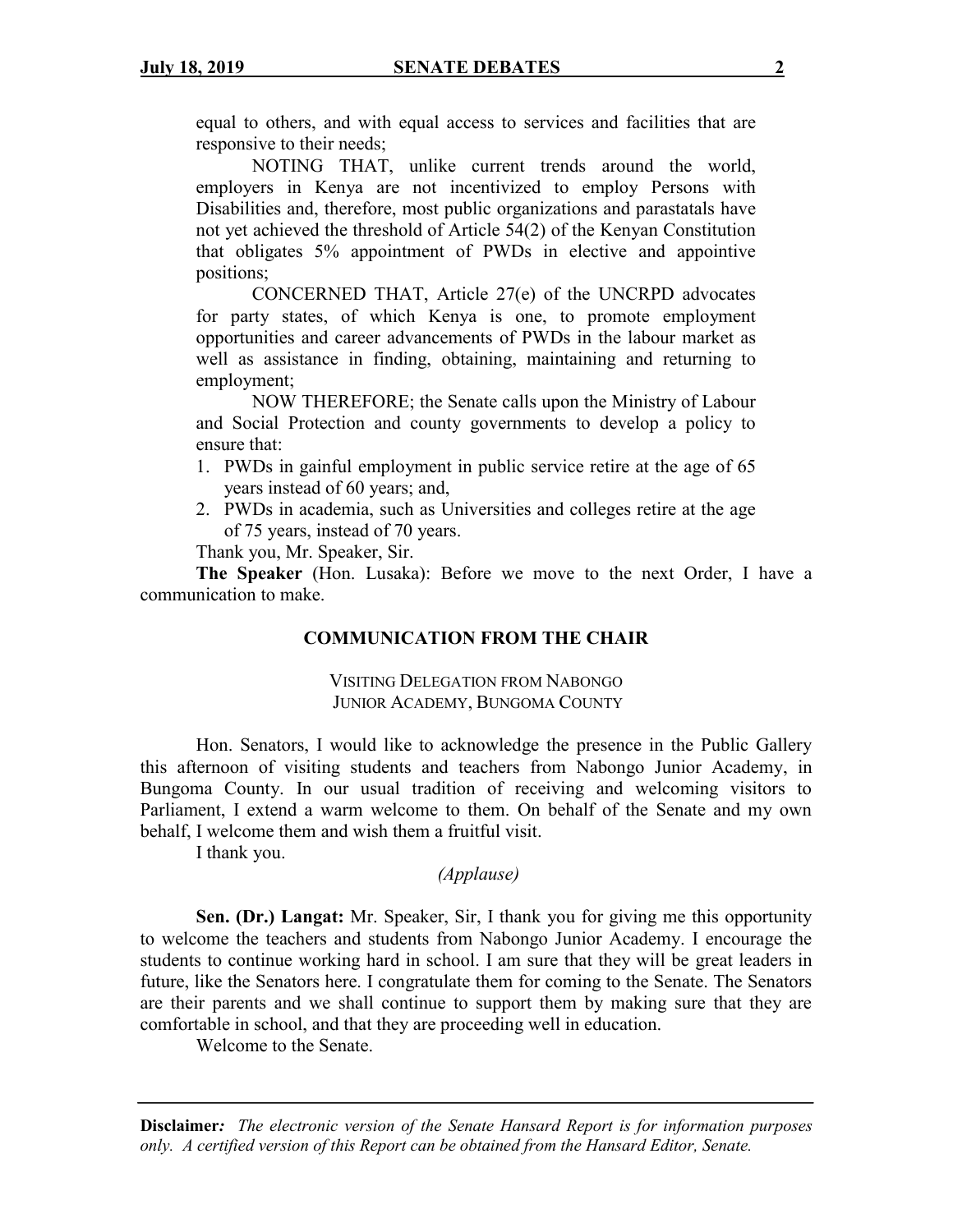**Sen. Ochillo-Ayacko**: Mr. Speaker, Sir, I take this opportunity to join you in welcoming the students who are visiting the Senate. The Senate is a good place to visit, and we hope that they will benefit from this visit by learning what we do here. We have different perspectives to debate here, but we ultimately resolve issues amicably through dialogue for the welfare of Kenyans. As they visit the Senate and learn what we do, I hope that they will take the value of dialogue and debate back to their school. I hope that when they become the leaders tomorrow, they will promote negotiations and compromise as a value to society.

Mr. Speaker, Sir, I welcome the delegation to the Senate.

**The Speaker** (Hon. Lusaka): Sen. Khaniri, you can welcome the delegation on behalf of the Senator for Bungoma County, and then proceed to seek your statement.

**Sen. Khaniri**: Thank you, Mr. Speaker, Sir. On my own behalf and on behalf of the Senator for Bungoma County, who is my elder brother, Sen. Wetangula, I join you and my fellow Senators in welcoming the students from Bungoma County. They have an active Senator here in the name of Sen. Wetangula, who is one of the longest serving Senators, who attends sittings regularly. I think that he is just attending to other matters, but he will be here in due course. I urge the delegation to feel welcomed. I wish them all the best as they continue with their tour of the Senate and Nairobi County

Mr. Speaker, Sir, I would like to seek the following statement.

#### **STATEMENTS**

#### BILLING SCANDAL AT KENYA POWER

Mr. Speaker, Sir, I rise, pursuant to Standing Order 48(1), to seek a statement from the Standing Committee on Energy with regard to the billing scandal at the national power utility company, Kenya Power (KP).

In the Statement, the Committee should -

- (1) Itemize and give justification for the various cause elements billed or levied to prepaid electricity consumers;
- (2) Establish the circumstances that have led to prepaid electricity consumers being billed an element referred to as "Total debt" when purchasing tokens, effective  $1<sup>st</sup>$  July, 2019;
- (3) Outline the action taken by the KP against the employees who orchestrated the fraud;
- (4) State the measures that the KP is putting in place to strengthen their internal checks and accounting system; and,
- (5) Explain what recourse the affected customers have in their quest to recover funds lost in the fraud.

Thank you, Mr. Speaker, Sir.

**Sen. (Dr.) Ali**: Mr. Speaker, Sir, I support the statement by Sen. Khaniri and urge the Committee to look into the issue of prepaid billing. This is a serious scandal and the KP is still making people pay. If you buy tokens for Kshs2,000 for a prepaid account, you only receive tokens worth Kshs1,300, while the balance of Kshs700 goes to other charges. That is about 30 per cent that goes to other charges. Kenyans are already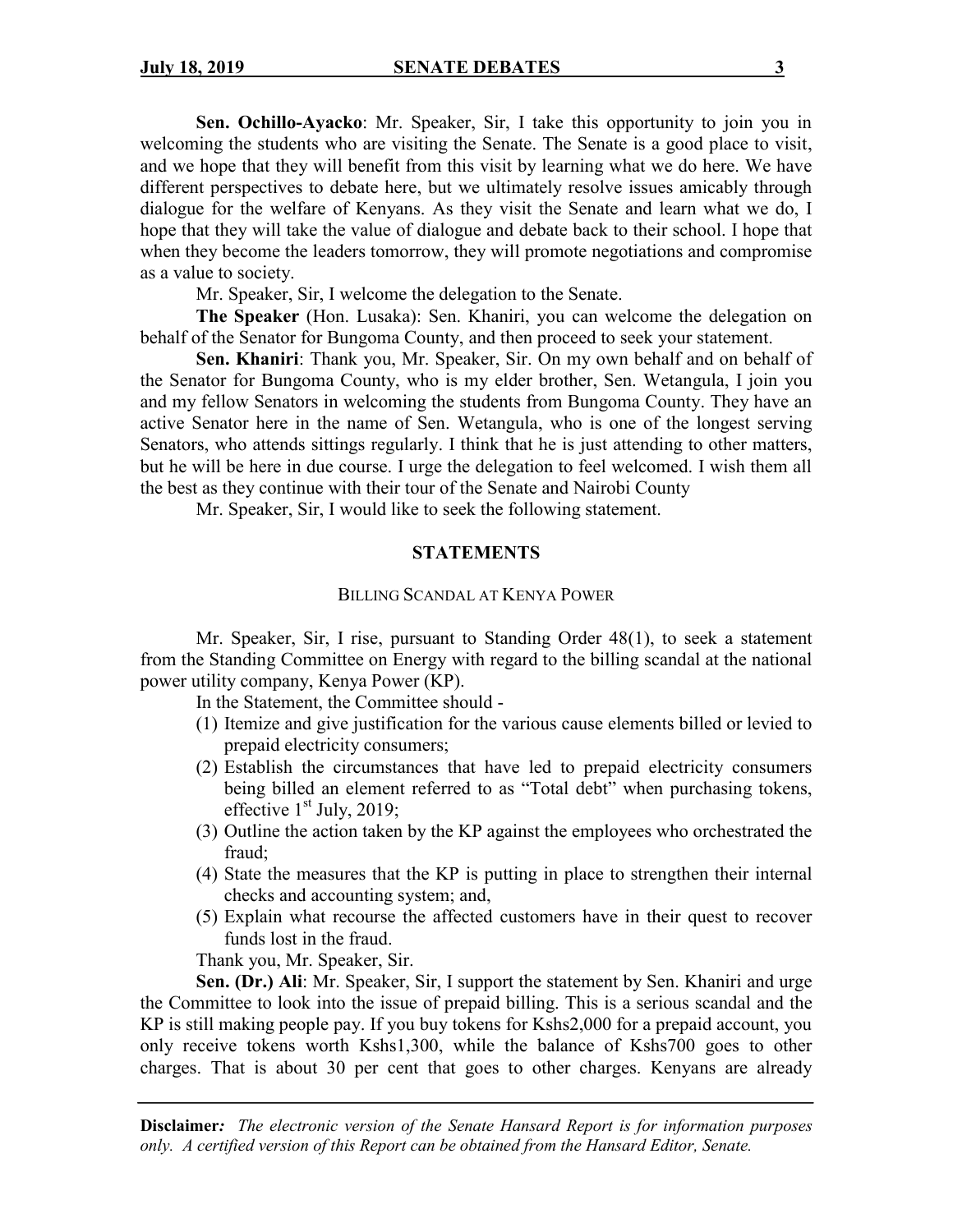overtaxed, yet the KP still steals from us. In a home that houses 10 people, you may end up using Kshs20,000 on electricity bill, yet you only use a fridge and lighting. Something has to be done to resolve the issues with the KP.

**Sen. Ochillo-Ayacko:** Mr. Speaker, Sir, I sit in the Committee on Energy, Roads, and Transportation, and I know that this is a very serious matter. Electricity is a necessity. The KP enjoys a monopoly in this country, which requires them to be very respectful to consumers and the public. I believe that the Committee on Energy has to ensure that the public interest is protected.

We must also ensure that the KP does not abuse its position as a monopoly. I, therefore, congratulate my namesake and dear brother, Sen. Khaniri, for bringing this matter to the attention of the Committee. I promise on my behalf – since I do not see my Chair around – and on behalf of the Committee, that we will do the best we can to get to the bottom of this matter.

### *(Applause)*

**Sen. (Dr.) Zani:** Thank you, Mr. Speaker, Sir. This is a live issue. Let me congratulate the Senator of Vihiga for bringing up this Statement. In Kenya, today, if you get a bill, you are not sure whether it is actually your electricity bill or someone else's. We have also had an issue with the wiring of lines, where you find you neighbor has a line that is not necessarily yours. However, the latest scandal has to do with the tokens that we use for electricity. There was a time when these tokens were sold out to people, but it was as though the money had not been used for the electricity, and they were being asked to pay again for those specific tokens. This was all over in the news in Kenya.

Mr. Speaker, Sir, I hope that the Committee on Energy will deal with this issue. They should not just deal with the issue about the billing scandal, but also have an overview of KP and the way they interact with their customers and their responsibilities to the customers.

Thank you, Mr. Speaker, Sir.

**Sen. Mutula Kilonzo Jnr:** Thank you, Mr. Speaker, Sir. It is good to have Sen. (Dr.) Zani back.

### *(Laughter)*

Mr. Speaker, Sir, this is a very serious matter, because Kenyans are being exploited. Recently, we had a documentary where Kenyans are being exploited by supermarkets and the KP. Lighting is possibly the most expensive, either in this region or in the world; and everybody is affected.

Mr. Speaker, Sir, even though the Statement by Sen. Khaniri is on a particular aspect, I think that as a Parliament, we have to start finding a method about consumer protection in Kenya. This is because what is happening by what Sen. Khaniri's Statement seeks to address, and the people who have been exploited by the supermarkets, is as a result of lack of consumer protection legislation. Mr. Apollo Mboya fought for Kenyans on the KP billing and he was vilified on Twitter. Eventually, he was vindicated in our courts, but it did not help.

Mr. Speaker, Sir, I am still waiting for the Committee on Energy to tell us how somebody was recently siphoning fuel in Mlolongo, because the loss is ultimately passed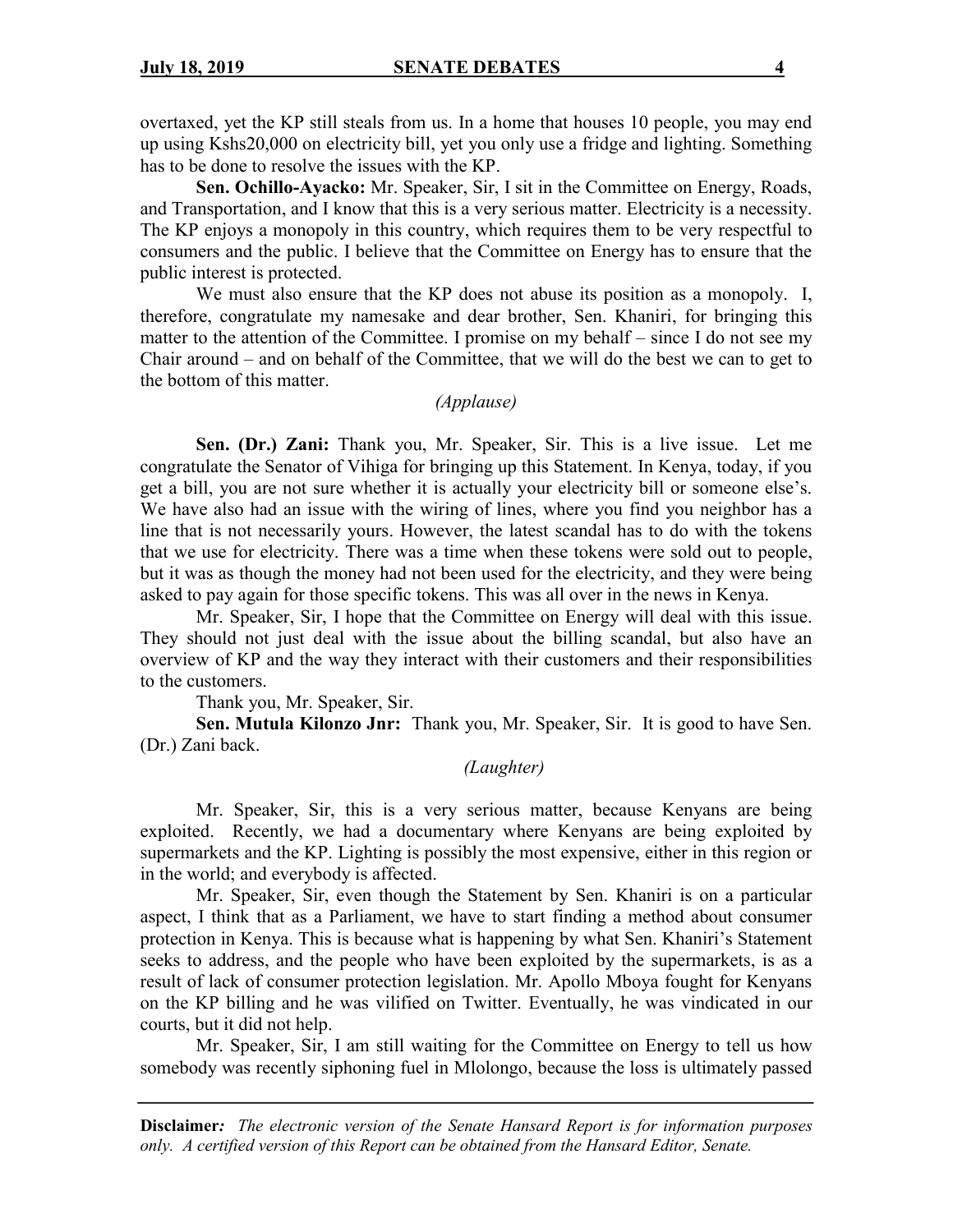on to us, ordinary taxpayers. Therefore, the docket Committee which is going to interrogate this matter is full. It would help Kenyans to find a regulatory framework to deal with the monopoly called KP. If there was a way we can kill that monopoly, then we must kill it. They have turned out to be the worst disaster of monopolies in this county.

**Sen. Halake:** Thank you, Mr. Speaker, Sir. I also rise to support this Statement and congratulate Sen. Khaniri for seeking it. The issue of utilities and being ripped off by the utility companies is becoming a matter of concern. As you know, some of these utilities are a matter of survival for a lot of people, especially the elderly, Persons with Disabilities (PwDs), children and perhaps people who are more vulnerable to---

### *(Applause)*

We need to look at this deeply, as a House, including the issues that have been mentioned by other Senators on legislation to protect consumers when it comes to these utilities. These utility companies need to be regulated.

Mr. Speaker, Sir, We also have to look at the issue of affordability of these utilities. For instance, you will find that even for those on postpaid, you will find that you have been charged something that looks like a factory bill for one month. Consequently, in the next three months, they say that you do not have anything to pay. We, therefore, do not know whether these companies have got systems that are based on actual electricity consumption or not. You will notice that most of the pre-paid customers tend to be in the informal settlements and, therefore, this needs to be looked at very closely.

Mr. Speaker, Sir, I am informed that water is even worse. I do not know whether we should look at all this together, but in terms the affordability, quality and the fact that nobody seems to be regulating them is becoming a big problem. We hope that certain private utility companies will come up and be licensed. Perhaps this House should make sure that we legislate around ensuring that the private sector also gets involved in utility service provision so that the monopoly is broken.

With those few remarks, Mr. Speaker, Sir, I beg to support and look forward to seeing how this will be implemented.

**Sen. (Dr.) Kabaka:** Thank you, Mr. Speaker, Sir, for giving me this opportunity to also speak about this very important issue, which is bedeviling the economy of Kenya.

Mr. Speaker, Sir, KP is a notorious monopolist and it, indeed, exhibits bad manners of monopoly in that they exploit the consumers economically. Some legal framework needs to be put in place to seriously regulate this uncanny behavior. Some of the economic pursuits should include -

- (1) Put legal frameworks.
- (2) Introduce competitors or other players in the economy in the energy sector so that we will be in a position to have some kind of oligopolistic formations.
- (3) Introduce some taxes which will be punitive to control the super or abnormal profits.

I appreciate there is a danger of what we call the incidence of tax, which is passing the burden of tax from the monopoly to taxpayers, but as long as there are legal regulations, there will be no problem.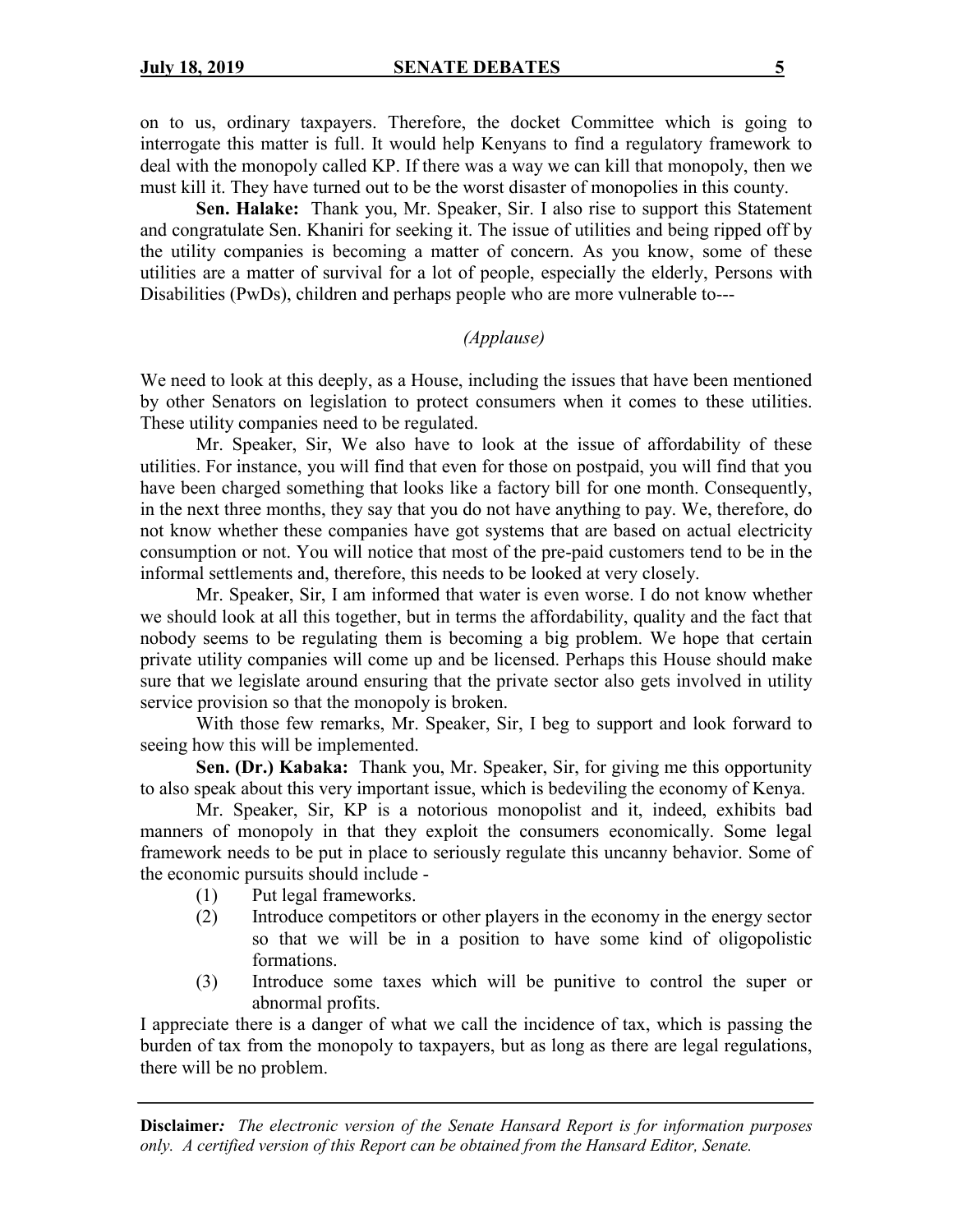The other problem which is associated with the KP is within the public domain, where consumer protection agencies in this country are not very active, unlike in developed economies. We, therefore, need to have forensic audit on the KP in order to unearth the magnitude of the rot in this company. We are also aware that the procurement laws were put in place sometimes in the last 10 years. However, it is again within public domain that the transformers which were procured at that time were defective. That is why we are usually given a raw deal in the supply of power, which is not constant. Any time there is default in payment for power consumed, the KP using their 'Rabbit Response Unit,' are known to rush in to disconnect the power. However, they do not exhibit the same efficiency to ameliorate the customers cry during blackouts. Lastly, they are known to collude with certain customers to freeze the KP.

In summary, Mr. Speaker, Sir, there is a problem with company. It is high time that the relevant Committee – in which Sen. Ochillo-Ayacko, among others sits in – need to come up with a comprehensive analysis as to the problems and also the way forward.

Mr. Speaker, Sir, we are saying that it is a requirement under the National Environmental Management Authority (NEMA) regime that people doing construction are supposed to put up solar systems. That way they will be in a position to fight the deficit in the KP.

### I beg to support.

**The Speaker** (Hon. Lusaka): I see a lot of interest, and so I will limit those who are contributing to two minutes.

Proceed, Sen. Wambua.

**Sen. Wambua:** Thank you, Mr. Speaker, Sir, for this opportunity. I join my colleagues in supporting the Statement by Sen. Khaniri. I will limit myself to two points. One, I urge the Committee to which this Statement will be directed to, to make the first call at the Competition Authority of Kenya, and find out the regulations that exist for this monopoly called the KP. KP is a monopoly that has created a lot of confusion within the energy industry. There are so many sub-agencies operating under the KP, that when you have a problem, it has become difficult to know where exactly to go.

Mr. Speaker, Sir, it is not very clear who owns the imported transformers that my brother, Sen. (Dr.) Kabaka, talked about. Do they belong to the Kenya Electricity Transmission Company (KETRACO), the KP or the Rural Electrification Authority and Renewable Energy Corporation? There are so many agencies operating around the KP, and it is in the best interest of power consumers to know where to take the blame when it arises. Initially, there was what was called the Independent Power Producers (IPPs), who operated in the country for a few years. However, they were also found to have been fleecing consumers in a way. Maybe it is time that this country needs to have a conversation around the issue of establishing new plants---

#### *(Sen. Wambua's microphone went off)*

**The Speaker** (Hon. Lusaka): Order, you need to know how to manage your two minutes.

*(Laughter)*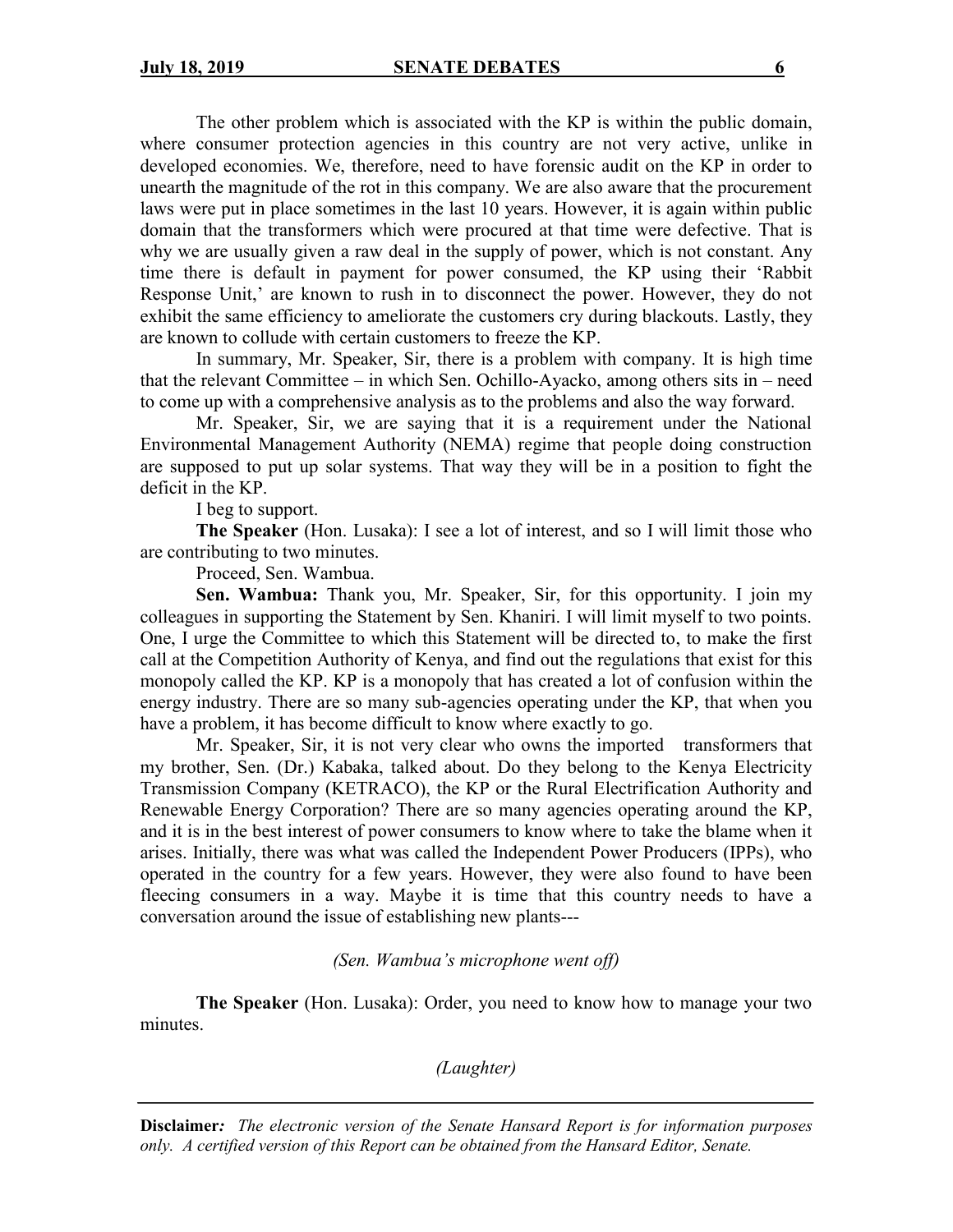Proceed, Sen. Nyamunga.

**Sen. Nyamunga:** Thank you, Mr. Speaker, Sir, for giving me this opportunity to support the Statement that has been made by our senior, Sen. Khaniri. This is a very serious matter. I am surprised that Kenya, as a nation, steals from its people. When the prepaid tokens were introduced, it was meant for the low cadre of the society. It is, therefore, unfortunate that we can use the same techniques to steal from our people. If we are stealing tokens from Kenyans, knowing that they belong to the lowest cadre, it is criminal. Secondly, since this thing happened, we have not heard anything; nobody has spoken. We have heard nothing from the KP, telling us what they are doing about the stealing of tokens from our people.

Mr. Speaker, Sir, it is also unfortunate that we are talking of industrialization of our country, yet we know very well that we are not good with electricity. The electricity bills are very high in Kenya and, apart from that, it is always on and off. I remember when I was the women representative, I was in poultry farming. I wanted to help the women to do poultry farming. However, most of the time, we were losing our eggs because of the KP. The power would go off all the time, sometimes for three or four hours. It was also unaffordable, which made us to stop the poultry farming. We know very well that the chicken and eggs we eat in Kenya do not come from Kenya. We kill our industries and support other people's industries, and we want to tell Kenyans that we want to industrialise and to be counted, come year 2030. I do not know how we intend to meet some of these obligations.

Mr. Speaker, Sir, I ask the Chair and Members of this Committee to they do a comprehensive report within two weeks. This is because further than that, it will not be productive for this House and the people of Kenya.

**Sen. Farhiya:** Thank you, Mr. Speaker, Sir, for giving me an opportunity to contribute. What people do not understand about energy in terms of electrical power, is that we need it to have sustainable economy. Since manufacturing is part of President Uhuru's Big Four Agenda, it will not be realised unless the issue of electricity is addressed conclusively.

Mr. Speaker, Sir, my other observation is that in this region, we produce the most expensive things because of electricity. In my own county of Wajir, if we made the cost of electricity reasonable, we will be able to produce enough food to feed the whole of this country, because we have the land.

Finally, we should not miss the fact that there is enough legislation to deal with people who are stealing from us. These people have been stealing from Kenyans; let us call a spade a spade and deal with this issue as a crime.

**Sen. (Prof.) Ongeri:** Thank you, Mr. Speaker, Sir. The issue of electricity tokens has reached a level where we feel that the haves are stealing from the very poor people. The Last Mile Connectivity Project was meant to bring joy and pleasantness to the homes of people, so that our learners could study in a very congenial environment. Unfortunately, the designers of these tokens did not foresee a situation where we are now seeing people stealing those tokens and not providing the necessary electrical power or light, because it was meant for the poor families. Already, the ones who are on heavy tariffs have been swindled left, right and centre, and I have been one of the victims.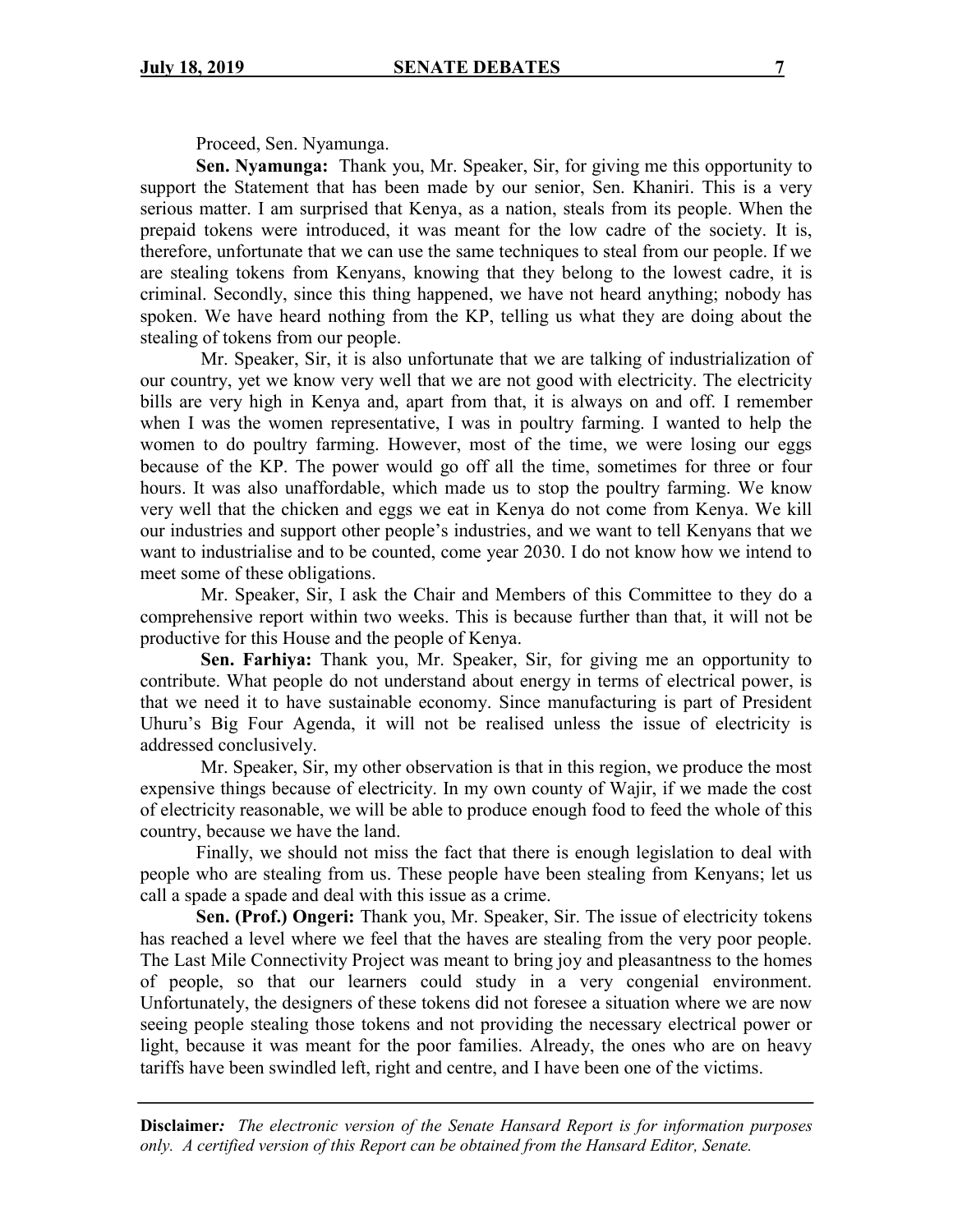Mr. Speaker, Sir, I tried to set up a small industry within my farm, and the electricity bill was going to Kshs200,000. However, when one looked at the units we were using, they were nowhere near the kind of figures we were receiving. If I did not relentlessly pursue that matter, I would have been in a fix. Eventually, the bill came down from Kshs200,000 to Kshs46,000. How much more pain would that be for an ordinary Kenyan citizen, who wants lighting in the house so that children can do their homework in the evening?

That is a form of stealing of intellectual capacity from our people, who need to be empowered to do enough schooling and simple tasks unhindered. I, therefore, fully support Sen. Khaniri for bringing this Statement to the Floor of this House---

*(Sen. (Prof.) Ongeri's microphone went off)*

**The Speaker** (Hon. Lusaka): Order, Sen. (Prof.) Ongeri. Your time is up. Proceed, Sen. (Rev.) Waqo.

**Sen. (Rev.) Waqo**: Mr. Speaker, Sir, I have a small factory in Kitengela, where we do some production. We recently went through this similar problem because the KP exaggerated our bill. The KP has been doing this to our citizens, and tough measures have to be taken against the company. As one of the Senators, I suggest that all the people concerned, from the top to the bottom – because the people in charge do that on behalf of their bosses – should be dealt with properly, because it is a criminal case.

Mr. Speaker, Sir, I beg to support the Statement by Sen. Khaniri.

**Sen. Olekina**: Asante sana, Bw. Spika, kwa kunipa nafasi hii ili nichangie "Mswada" huu kuhusu shida ambayo Wakenya wanapitia kufuatia malipo ya stima.

*(Laughter)*

Bw. Spika, hii ni shida ambayo italeta --- **The Speaker** (Hon. Lusaka): Order, Sen. Olekina. What is your point of order, Sen. Omogeni?

#### *(Loud consultations)*

**Sen. Omogeni**: Bw. Spika, nimeskia Seneta mwenzangu kutoka Kaunti ya Narok akisema kwamba yeye anachangia Mswada. Hakuna Mswada, ila tunachangia Taarifa ambayo imeombwa na Sen. Khaniri wa Kaunti ya Vihiga. Kwa hivyo, nataka kumweleza kuwa tunajadili taarifa sio Mswada.

**The Speaker** (Hon. Lusaka): Natoa tangazo, kuwa msitupeleke mahali ambapo mlitupeleka jana. Tafadhali, kama huwezi kujieleza vyema kwa Kiswahili, naomba uzungumze kwa Lugha ya Kiingereza.

What is your point of order, Sen. Mutula Kilonzo Jnr.?

**Sen. Mutula Kilonzo Jnr**: Asante, Bw. Spika. Nafikiri ulikuwa unatoa onyo, sio tangazo.

*(Laughter)*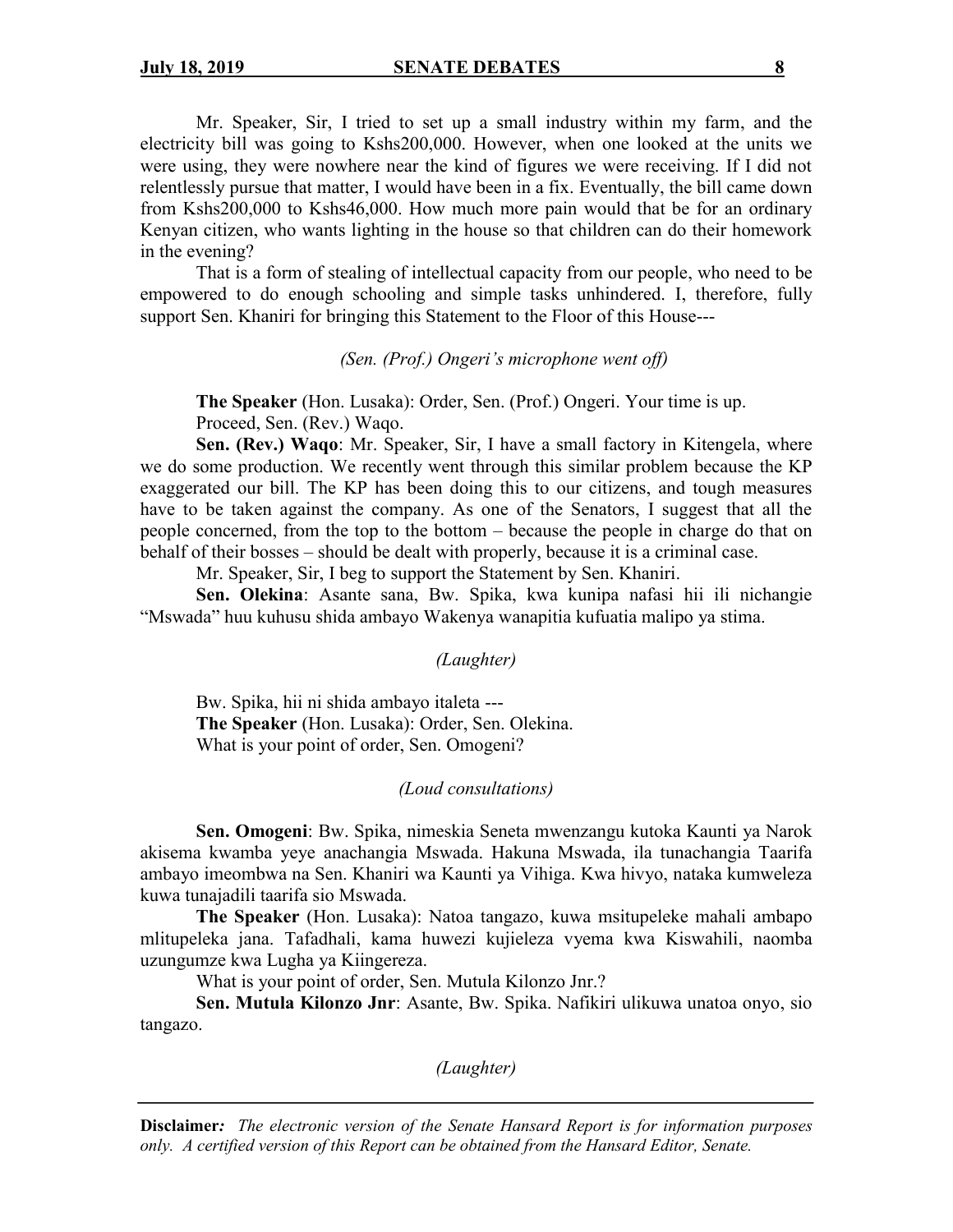**The Speaker** (Hon. Lusaka): Tangazo pia laweza kuwa ni onyo.

What is your point of order, Sen. Pareno?

**Sen. Pareno**: Mheshimiwa Spika, ningeomba kumjulisha mwenzangu kwamba hatulipi stima, tunalipia matumizi ya umeme. Hapo awali, alieleza kwamba tunalipa stima.

#### *(Laughter)*

**Sen. Olekina**: Bw. Spika, kwanza kabisa, nashukuru kwa kukosolewa. Ni lazima Wakenya waelewe shida ambayo tunajaribu kutatua hapa.

Bw. Spika, kama wanachama wa Kamati ya Kawi, tutajitolea na kuhakisha kwamba tumefuatilia jambo hili, kwa sababu Wakenya wengi wanaumia. Zile *bills*  ambazo Wakenya wanapata---

Bw. Spika, ukipata taarifa ya matumizi unaona ya kwamba---

**The Speaker** (Hon. Lusaka): What is your point of order, Sen. (Dr.) Kabaka?

**Sen. (Dr.) Kabaka**: Mr. Speaker Sir, the Standing Orders are very clear that there only two languages; either Kiswahili or English, and not Sheng.

### *(Laughter)*

#### *(Loud consultations)*

**The Speaker** (Hon. Lusaka): Order, Sen. Kabaka! You started in English and you should not contradict yourself.

**Sen. (Dr.) Kabaka**: All of you are missing the point here. My point is the language here. You cannot speak in Kiswahili and Sheng. There is a difference between referring to a subject using two languages at the same time; not *Sheng*. *Shida yangu ni Sheng*.

**Sen. Dullo**: Mr. Speaker, Sir, our Standing Orders are very clear, that if you start with Swahili, you must finish in Swahili. Some of the Senators are mixing the two languages. They have to adhere to that Standing Order.

Thank you.

**The Speaker** (Hon. Lusaka): Order, hon. Members. That is the caution I gave. If you are not sure of what you want to communicate in a particular language, pick a language that you are familiar with so that we do not waste time.

Proceed, Sen. Olekina.

**Sen. Olekina**: Mheshimiwa Spika, nashukuru kwa kunipa nafasi hii ili niweze kuchangia Taarifa ya mwenzangu, Sen. Khaniri, kuhusu matumizi ya stima katika nchi hii. Shida ambayo tunapata, kama Wakenya, ni kwamba kuna kampuni ambapo ufisadi umekita mizizi. Hali hii imekithiri hadi kiasi kwamba wafanyikazi katika kampuni hizi wanatafuta namna za kuwaibia na kuwahangaisha Wakenya.

Bw. Spika, Kama Bunge, tunapaswa kusimama imara ili tutatue shida hii. Shida hii haiwezi kutatuliwa iwapo tutasema kuwa ni Kamati tu inaweza kuiangalia. Hii ni shida ambayo itatuhitaji sote, Maseneta 68 tunaosimamia Kenya nzima. Tunafaa tuketi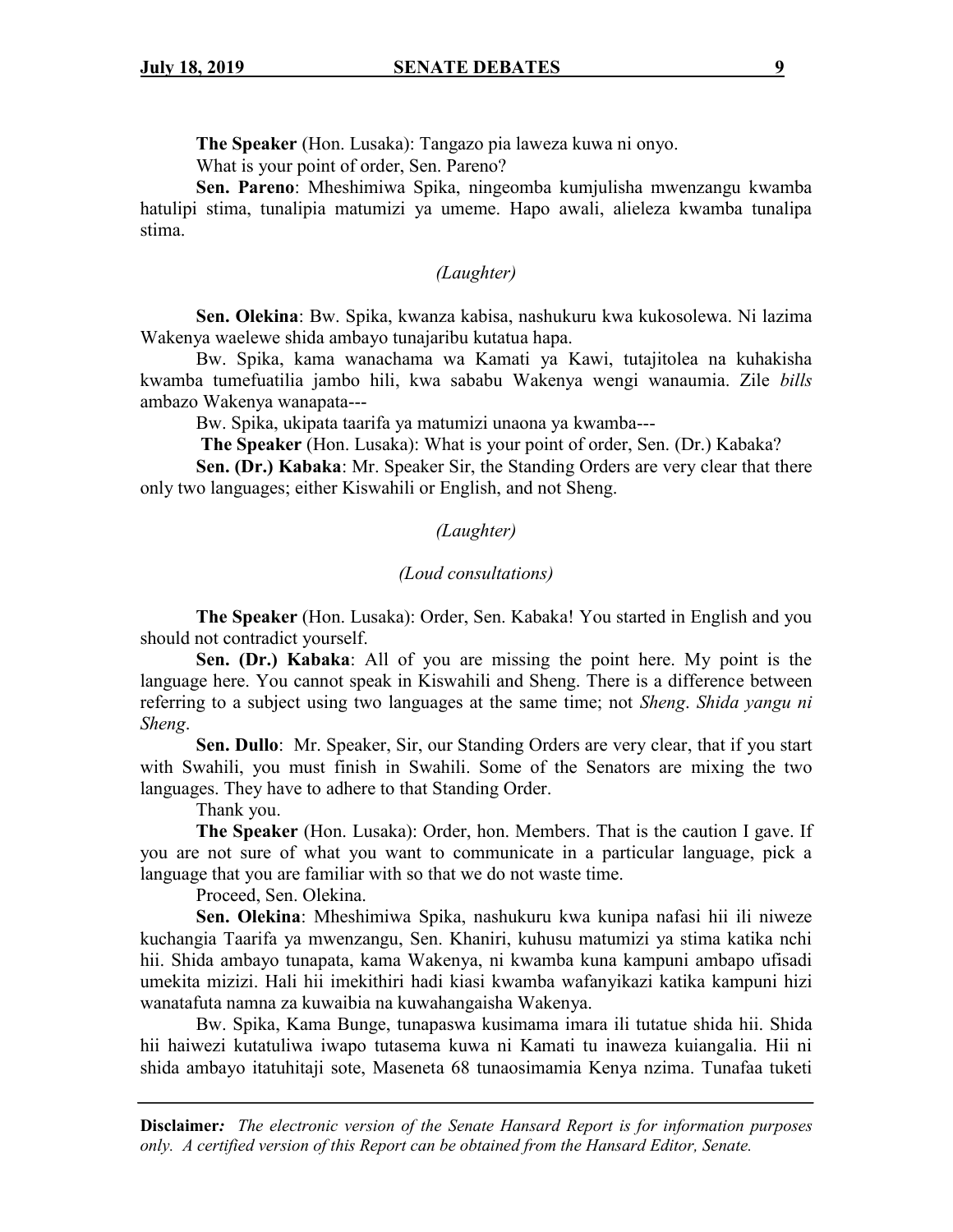pamoja na kujadiliana iwapo ni sheria tutabadilisha ili tuweze kumaliza *monopoly*  inayoendelezwa na kampuni ya kusambaza umeme.

### (*Laughter)*

Bw. Spika, hilo ndilo swala tunalostahili kujadiliana kwa sasa ili tuweze kujua kama Kaunti ya Narok kuna kampuni ambayo inaweza kuzalisha kawi na kuusambaza huko. Hii itasaidia kumaliza *monopoly* na kuwasaidia Wakenya wetu. Lakini jinsi tunavyoendelea sasa, hatuwezi kuwasaidia Wakenya.

**Sen. Wetangula**: Thank you, Mr. Speaker, Sir. I heard you announce that there is a school from my County. I, therefore, join you in welcoming them, although you may have passed that agenda.

Mr. Speaker, Sir, the Statement by Sen. Khaniri from Vihiga touches me in a personal way. I have a personal testimony that has caused pain to my family and I. The KP has consistently, every single month, come to my residence, disconnect power from the pole and then disappear. Three months ago, the KP sat with one of the personal assistants, and came up with a spurious figure of Kshs430,000 for them to change my account from postpaid metering to a pre-paid one. I asked the young man what the problem was, and he said that the swimming pool was consuming power. I said that, that was not a hotel, and the swimming pool runs once a week. They disconnected my power and to get the connection back, I had to pay.

Two months later, the KP handed over a bill of Kshs526,000, and told me that they were going to disconnect power unless I paid. This is before they had even given me the pre-paid meters. Therefore, what Sen. Khaniri is talking about is not just an isolated case, as I know there are many other people who have suffered more than I have.

A staff of this House has just reported to me that when they attempted to pay their electricity bills recently through a cheque, the KP declined and demanded for cash. This is happening when everybody is moving away from cash transactions to electronic payments. As we sit in this House, there is nobody more than myself and Sen. Ochillo-Ayacko, who have interacted with the KP. This is because I was the first regulator of electricity in this country, while Sen. Ochillo-Ayacko has been the Minister for Energy.

Mr. Speaker, Sir, if this House has to protect Kenyans, we must rein in on the cartels that run the KP. This is because you cannot, as a private residence – and even if you run a factory, which I do not – pay a bill of Ksh526, 000 to the KP. When you do not pay, they disconnect you from the pole and because you are helpless, you then have to pay because they leave you and your family in limbo and darkness. Whenever they do that, it destroys every single electronic gadget in your house. Any food in the fridge is destroyed and they never compensate anybody for these malpractices.

Mr. Speaker, Sir, I urge the Committee – my brother, Sen. Ochillo-Ayacko, and Sen. (Eng.) Maina, whom I am told is away in China – to, please, look into this matter. Whenever you sit to look at it, invite me, because I want to come and give my testimony to you.

*(Interruption of debate on Statements)*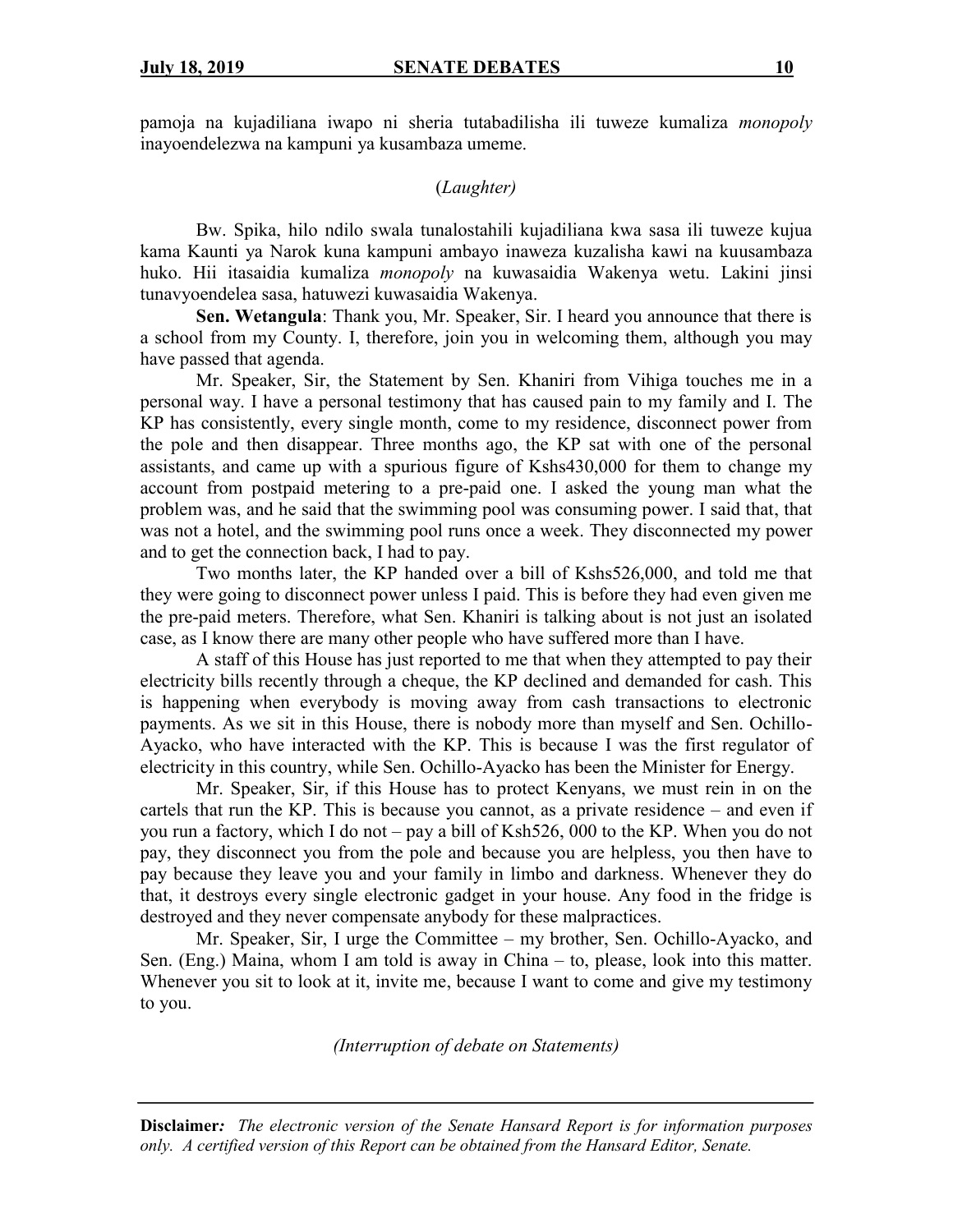**The Speaker** (Hon. Lusaka): Hon. Senators, I have a communication to make.

### **COMMUNICATION FROM THE CHAIR**

### VISITING DELEGATION FROM KILIMO PRIMARY SCHOOL, NAKURU COUNTY

Hon. Senators, I would like to acknowledge the presence in the Public Gallery this afternoon of visiting students and teachers from Kilimo Primary School, Nakuru County. In our usual tradition of receiving and welcoming visitors to Parliament, I extend a warm welcome to them. On behalf of the Senate and my own behalf, I wish them a fruitful visit.

I thank you.

Hon. Senators, we have to move to the next Statement because of time.

*(Resumption of Statements)*

### ELECTION OF SEN. (REV.) WAQO AS CHAIRPERSON OF THE COMMITTEE ON NATIONAL COHESION, EQUAL OPPORTUNITY AND REGIONAL INTEGRATION

**Sen. Farhiya**: Thank you, Mr. Speaker, Sir. Pursuant to Standing Order 47(1), I rise to make a Statement on an issue of national concern. This is the election of Sen. (Rev.) Waqo as the Chairperson of the Committee on National Cohesion, Equal Opportunity and Regional Integration.

#### *(Applause)*

Mr. Speaker, Sir, I wish to convey my heartfelt congratulations to Sen. (Rev.) Waqo, on her election. The major milestone for the Senate under the Twelfth Parliament is that Sen. (Rev.) Waqo became the first female Chairperson of a Standing Committee in the current Senate; and the second one following the re-introduction of the Senate in 2013.

As the Senate may be aware, nominated Sen. Mvita Mshenga was the first female Senator to be elected as a Chairperson of a Committee in the Senate, during the Eleventh Parliament. She was elected as the Chairperson of the Committee on Delegated Legislation. Therefore, Sen. (Rev.) Waqo is still the first female Senator to be nominated in a Standing Committee, because the other one is a Sessional Committee.

**The Speaker** (Hon. Lusaka): I see a lot of interest.

**Sen. Kihika**: Thank you, Mr. Speaker, Sir. I also join you in welcoming the students and teachers from Kilimo Primary School, which is right in Egerton University, in Njoro, Nakuru County. This is a school that performs very well, and I am glad they have visited Parliament, more specifically the Senate. I hope that the students have learnt a lot, and that they will pick up something and take it back with them. I am sure it will be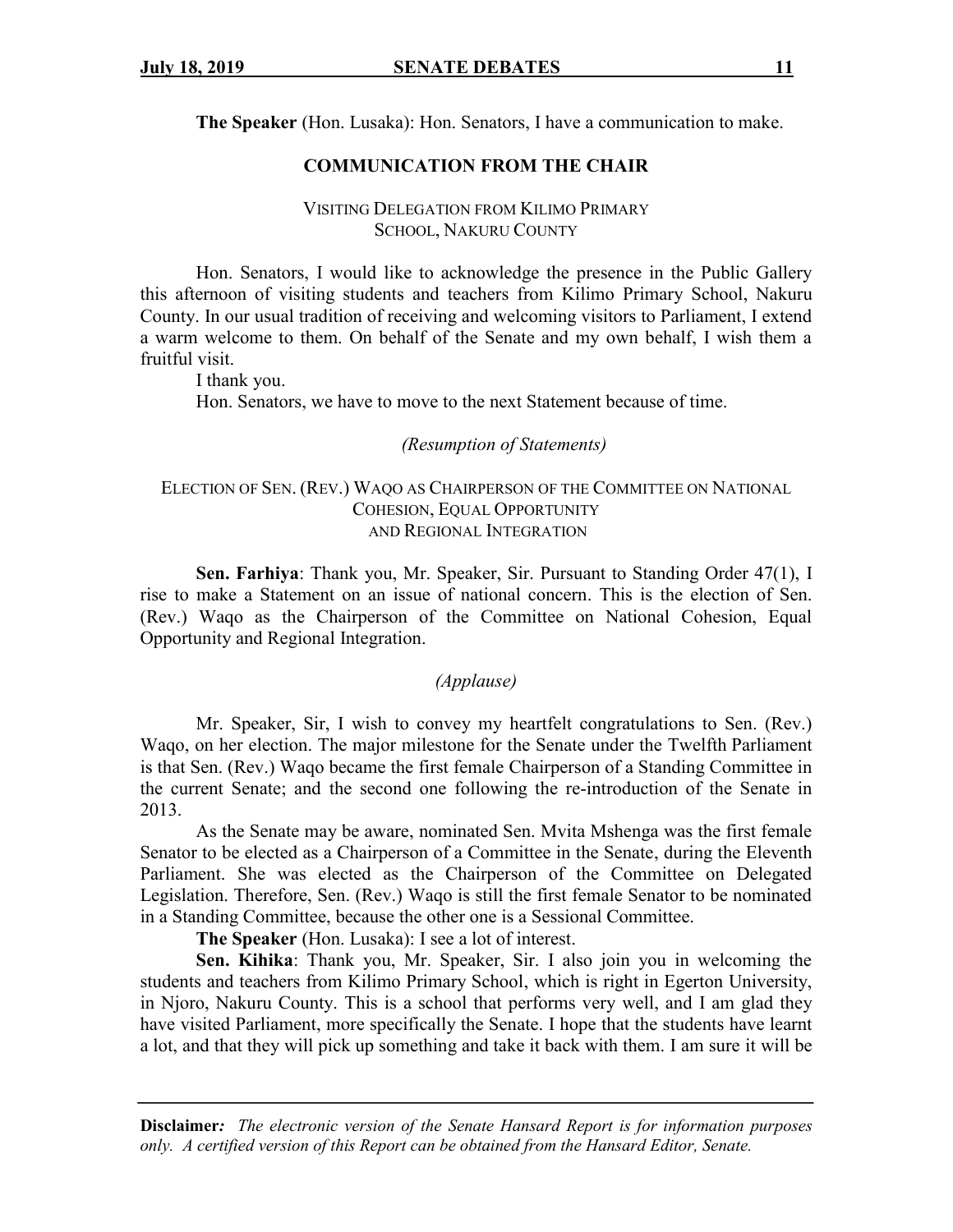helpful. I also hope that as they continue with their studies, they will do well and succeed in their lives.

Mr. Speaker, Sir, I also join Sen. Farhiya in congratulating Sen. (Rev.) Waqo for being elected as the first lady Chairperson of a Committee in this Senate Session. I know that Sen. (Rev.) Waqo is up to the task. As women in this Senate, we are glad that we are seriously cracking the glass ceiling in that Committee on Liaison, which has become a boys' club. I hope that as we move along, more ladies will chair Committees in this Senate.

**Sen. (Prof.) Kamar**: Thank you, Mr. Speaker, Sir.

*(Sen. Cheruiyot consulted loudly)*

Mr. Speaker, Sir, I need to be saved from my own student, Sen. Cheruiyot.

Thank you, Mr. Speaker, Sir, for giving me an opportunity to congratulate my sister, Sen. (Rev.) Waqo, for the nomination to be the Chairperson of a Committee. I do not just congratulate her, but also the male colleagues in that Committee for doing what is right, and what should be done. We are not congratulating her because this is something new or trying to do, but the thing that we should have done from the beginning.

Mr. Speaker, Sir, we have violated the Constitution in this House. The Committee on Liaison does not meet the 30 per cent rule.

**An hon. Senator**: Yes!

*(Laughter)*

For that reason---

#### *(Sen. Olekina approached the Chair)*

Mr. Speaker, Sir I urge the Senator for Narok County not to interfere with you, because I want you to know, as I had said---

**Sen. Malalah**: On a point of order, Mr. Speaker, Sir. This issue of the one-third gender rule is one that we need to address more seriously. Is it in order for the hon. Member to insinuate that the Committee on Liaison is not well constituted?

#### **Hon. Senators:** Yes!

**Sen. Malalah**: It is like saying that the Harambee Stars does not meet the threshold. There are other institutions which require one gender.

### *(Loud consultations)*

**The Speaker** (Hon. Lusaka): Order, Sen. Malalah!

Sen. (Prof.) Kamar, proceed. That was just a light moment.

**Sen. (Prof.) Kamar**: Thank you, Mr. Speaker, Sir. I was getting surprised at what the Sen. Malalah was saying, because our Constitution is very clear. It is our responsibility to read the Constitution. We know that the Constitution states clearly that for all elective and appointive positons, we must obey the one-third rule.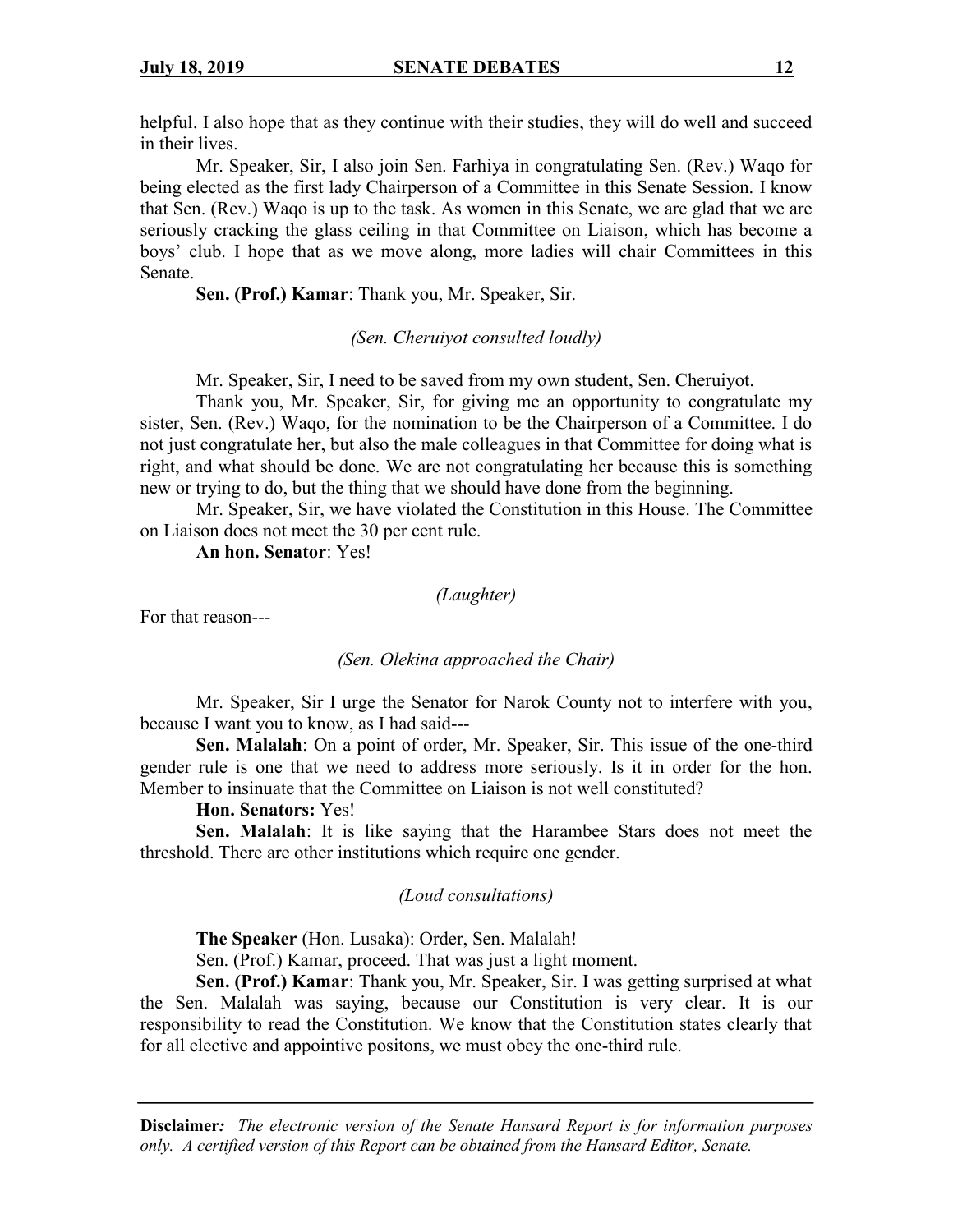As I said earlier, we have had a very dangerous trend in this House, where our committees are chaired by male colleagues. It is dangerous because there was a forum in Washington, where the Senator for Nairobi was leading a women's delegation. As he did that, I am reliably informed that there were sessions that he was not very comfortable about. It is very important that---

**Sen. Sakaja**: On a point of order, Mr. Speaker, Sir. It is extremely irresponsible for the Senator for Uasin Gishu County to claim, on the Floor of this House, that there was any session I was not comfortable leading the Delegation to the Commission for the Status of Women (CSW). We believe in 'he' for 'she' and that on issues of gender, men and women must be front and centre.

Mr. Speaker, Sir, our Standing Orders are very clear. The Senator should, therefore, either substantiate or withdraw that statement. Our support for women, as men in this House, should not be taken lightly. That is a very dangerous statement she has just made. Kindly let her substantiate which session at CSW I was not comfortable with, or withdraw and apologise according to our Standing Orders.

**Sen. (Prof.) Kamar**: Mr. Speaker, Sir, I am happy that he has said that he was very comfortable. I leave it at that, that he was very comfortable with every Committee, because I said I was reliably informed by a Member of the Committee.

**Sen. Ochillo-Ayacko**: On a point of order, Mr. Speaker, Sir. I get concerned and apprehensive when Sen. (Prof.) Kamar talks about sessions of women where men are uncomfortable. That is alarming. Would I be in order to request her to advise the Senate what sort of session where men would be uncomfortable discussing matters of importance? This is very alarming.

**The Speaker** (Hon. Lusaka): Sen. Sakaja, what is your point of order, before Sen. (Prof.) Kamar responds?

**Sen. Sakaja**: On a point of order, Mr. Speaker, Sir. This is a House of record. If the Senator is unable to substantiate according to our Standing Orders, she needs to withdraw and apologise for that insinuation. There is no session where I was uncomfortable. In fact, I attended all the sessions. I was on the panel for three of the sessions, including one led by Sen. Kihika, as the President of the Inter-Parliamentary Union (IPU) Women's League.

Mr. Speaker, Sir, this is an affront on us, male Members, who for years have stuck our necks out supporting the women agenda. We cannot be intimidated to stop supporting women in this House.

**Sen. Wetangula:** Mr. Speaker, Sir, while my nephew is justified to protest in defence of Sen. (Prof.) Kamar, in keeping with our Standing Orders, I think she was careful not to make a statement of fact. She simply said that she was reliably informed. If the information was incorrect, let the chips fall where they may, and bring the matter to an end.

I would like my distinguished nephew to know that he has not, in any way, been subjected to ridicule, because she did not make a statement of fact. She said that she was reliably informed. The information could have been wrong, but we should let it lie there.

**Sen. (Dr.) Zani:** Mr. Speaker, Sir, will I be in order to indicate that what Sen. (Prof.) Kamar stated here is her opinion? She was making a contribution, and that is what she perceived to be. When we make contributions, we express our opinions.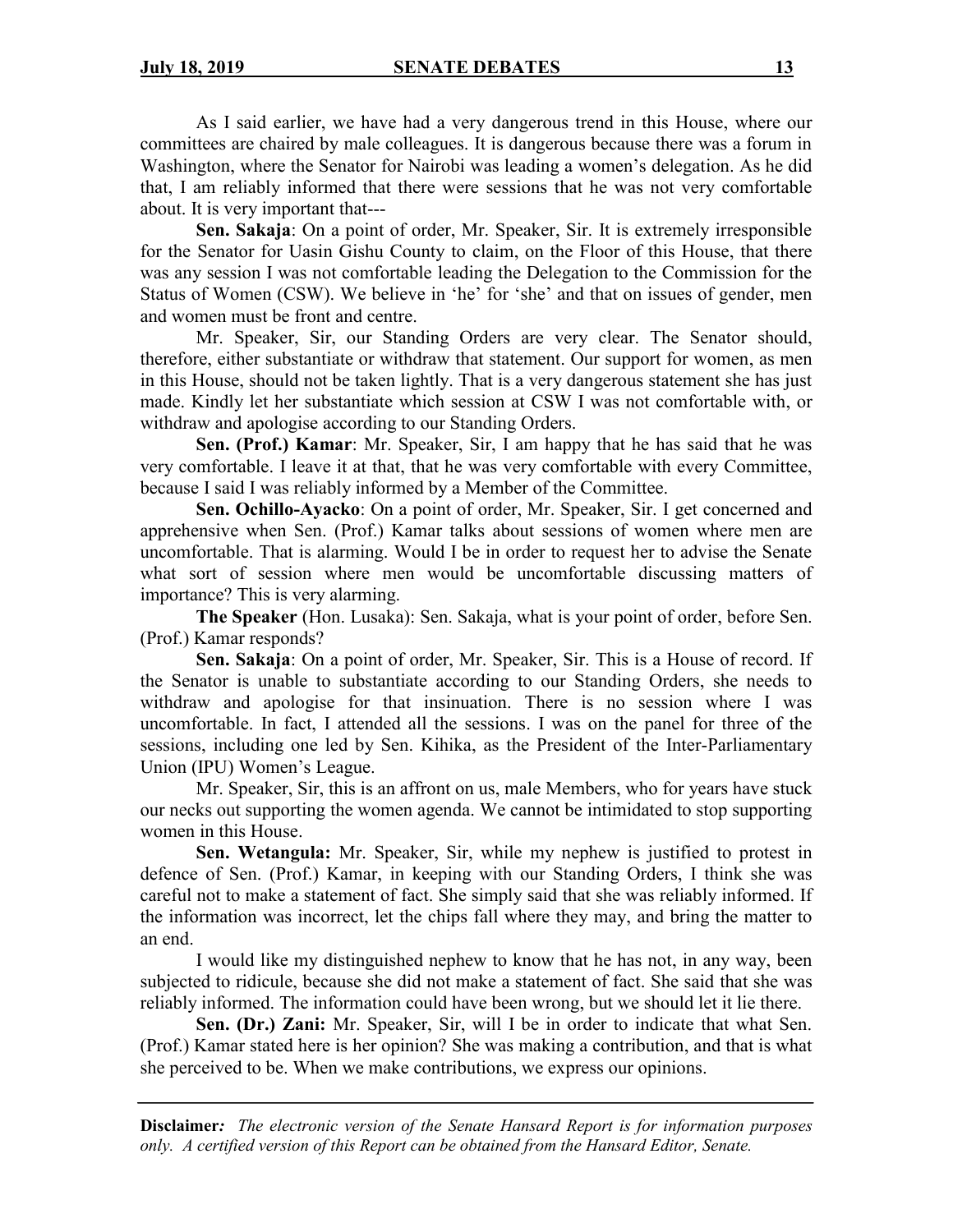**The Speaker** (Hon. Lusaka): What is it, Sen. Sakaja?

**Sen. Sakaja:** Mr. Speaker, Sir, I am surprised that my distinguished uncle, who has been in this House since I was in Standard Two, does not know our Standing Orders.

### *(Laughter)*

Mr. Speaker, Sir, we should be careful when discussing our colleagues, because there are provisions about implying improper motives on a colleague. Even if it might not have been a statement of fact, there are implications of saying, "She was reliably informed that there are certain sessions regarding women that a colleague of mine was uncomfortable with." Such is not allowed under our Standing Orders. She should, therefore, withdraw or substantiate, by informing this House the reliability of that information, because that is in bad faith.

**The Speaker** (Hon. Lusaka): Hon. Senators, I did not hear what Sen. (Prof.) Kamar said. I will, therefore, go through the HANSARD. Once I am satisfied that she needs to withdraw and apologise, I will direct so, next week on Tuesday.

**Sen. Wetangula:** Mr. Speaker, Sir, before we even get there, Sen. (Prof.) Kamar said that "She was reliably informed that a Senator for Nairobi City County led a delegation of women to New York." Since this Senate started, we have had two Senators for Nairobi; Sen. Mbuvi, who is now a Governor, and my distinguished nephew. She never said the year when the delegation was led. We do not know whether it was the previous or the current Senator

I still defend Sen. (Prof.) Kamar, that she has not in any way flouted the Standing Orders. This is because she simply gave information, as she received it. If it is incorrect, then it lies there.

**Sen. Sakaja:** On a point of order, Mr. Speaker, Sir.

**The Speaker** (Hon. Lusaka): Sen. Sakaja, I have made ruling on that, and I hope you will not take us back.

**Sen. Sakaja:** Mr. Speaker Sir, you have made a ruling. However, we must respect each other in this House. There could be the former Senator, but there is only one Senator for Nairobi. We all know that the former Senator never led any delegation anywhere. We are a House of rules, and there is a reason why this provision has stayed in our Standing Order since the beginning of Parliament.

Mr. Speaker, Sir, Standing Order 96(4) states that:-

"No Senator shall impute improper motive to any other Senator or to a Member of the National Assembly except upon a specific substantive Motion of which at least three days' notice has been given, calling in question the conduct of that Senator or Member of the Assembly."

#### *(Loud consultations)*

#### *(Sen. Murkomen walked into the Chamber)*

**The Speaker** (Hon. Lusaka): Order, hon. Members! Senate Majority Leader, you need to settle down and find out what is going on.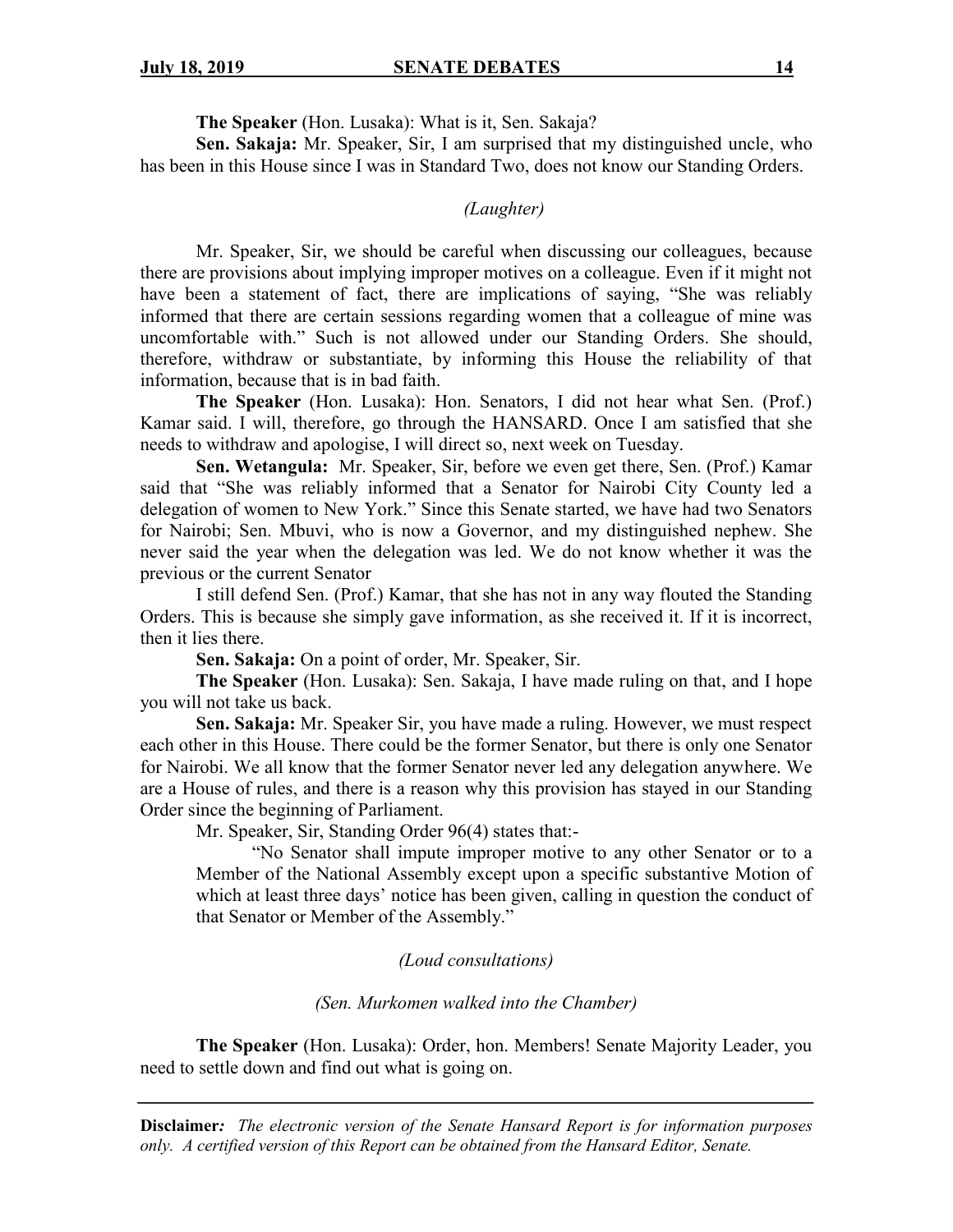Proceed, Sen. Sakaja.

**Sen. Sakaja:** Mr. Speaker, Sir, this should not be taken lightly. If I stand up and say, "I am reliably informed that a specific Senator is a thief;" that is imputing improper motives. That is as clear as day and night.

Mr. Speaker, Sir, I know that you want to consult the HANSARD, but the Senator has actually admitted that she was reliably informed. Therefore, let us stick to our rules or throw them out of the window. That is not fair.

**The Speaker** (Hon. Lusaka): Sen. Sakaja, I have made a ruling, and I will stand by what I have said.

Proceed, Sen. (Prof.) Sen. (Prof.) Kamar.

**Sen. (Prof.) Kamar:** Thank you, Mr. Speaker, Sir, for giving direction. I did not intend to impute an improper motive on a colleague, because I was just passing information.

Mr. Speaker, Sir, our Standing Orders and the Constitution are very clear on the one-third gender rule. Since we have that provision, I appeal to our male colleagues that when there is a turnaround in the election of Chairpersons of the Committees, we should follow the example of a Committee that elected our colleague, Sen. (Rev.) Waqo, yesterday to be the Chairperson of the Committee.

With those few remarks, Mr. Speaker, Sir, I thank you.

**Sen. Malalah:** On a point of order, Mr. Speaker, Sir.

**The Speaker** (Hon. Lusaka): What is your point of order, Sen. Malalah? You look annoyed even before you start talking.

**Sen. Malalah:** Mr. Speaker, Sir, I am sorry to take you back, but I am still surprised. How did Sen. Sakaja lead a delegation of women to a women conference? We need to ascertain that, because as far as I am concerned, Sen. Sakaja is a man. How can he lead a delegation of women?

**The Speaker** (Hon. Lusaka): Order, Sen. Malalah!

Hon. Senators, remember that the whole world is watching us. Therefore, let us focus on serious things. We do not want to turn out to be a House that discusses trivialities. Let us focus on real issues and make progress.

**Sen. Ndwiga:** Thank you, Mr. Speaker, Sir, for giving me an opportunity to add my voice in congratulating Sen. (Rev.) Waqo for being elected as the Chairperson of the Committee on National Cohesion, Equal Opportunity and Regional Integration. Sen. (Rev.) Waqo is also a Member of the Committee on Agriculture, Livestock and Fisheries, which I chair; and I know that she is committed. If she takes the same commitment to the Committee on National Cohesion, Equal Opportunity and Regional Integration, I am very sure that that Committee will have a very dynamic Chairperson.

I also agree with my colleagues, that we need a few more female Chairpersons.

#### *(Applause)*

In as much as they do not want to chair the Committee on Agriculture, Livestock and Fisheries, we need a few more ladies to chair committees.

Mr. Speaker, Sir, I want to assure Members of the Committee on National Cohesion, Equal Opportunity and Regional Integration that they have a very dynamic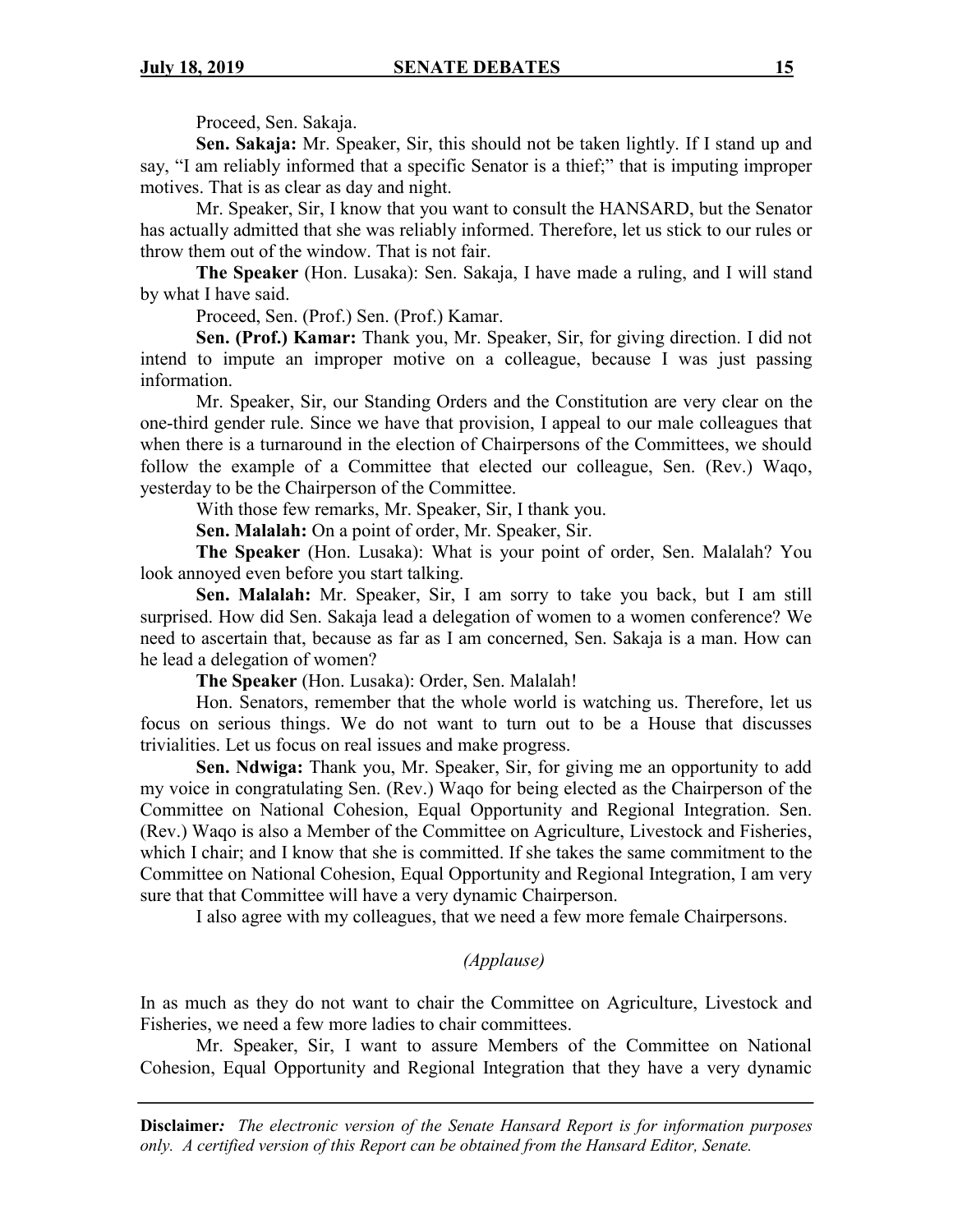Chairperson. Those of us who have worked with her in the Committee on Agriculture, Livestock and Fisheries know of her dynamism.

**The Speaker** (Hon. Lusaka): Hon. Senators, I have another communication to make.

*(Interruption of debate on the Statement)*

### **COMMUNICATION FROM THE CHAIR**

VISITING DELEGATIONS FROM VARIOUS SCHOOLS

**The Speaker** (Hon. Lusaka): Hon. Senators, I would like to acknowledge the presence in the Public Gallery this afternoon of visiting students and teachers from:-

(1) Uhuru High school in Baringo County; and,

(2) Ngiluni Primary School in Makueni County.

In our usual tradition of receiving and welcoming visitors to Parliament, I extend a warm welcome to them. On behalf of the Senate and my own behalf, I wish them a fruitful visit. I thank you.

*(Applause)*

#### *(Resumption of Statements)*

Hon. Senators, I want to rearrange the Order Paper. I will defer the Order on Statements. We shall come back to it.

Let us proceed to Order No.8.

#### **STATEMENTS**

INCREASED CASES OF ROAD TRAFFIC ACCIDENTS INVOLVING MOTORCYCLES (BODA BODA) ON KENYAN ROADS

*(Statement deferred)*

RECOGNITION OF PERSONS LIVING WITH DISABILITIES WHO HAVE BROUGHT HONOUR TO THE COUNTRY

*(Statement deferred)*

### INCORPORATION OF DRAMA AND OTHER CO-CURRICULAR ACTIVITIES IN THE EDUCATION CURRICULUM IN THE COUNTRY

*(Statement deferred)*

THE ACTIVITIES OF THE COMMITTEE ON ROADS AND TRANSPORTATION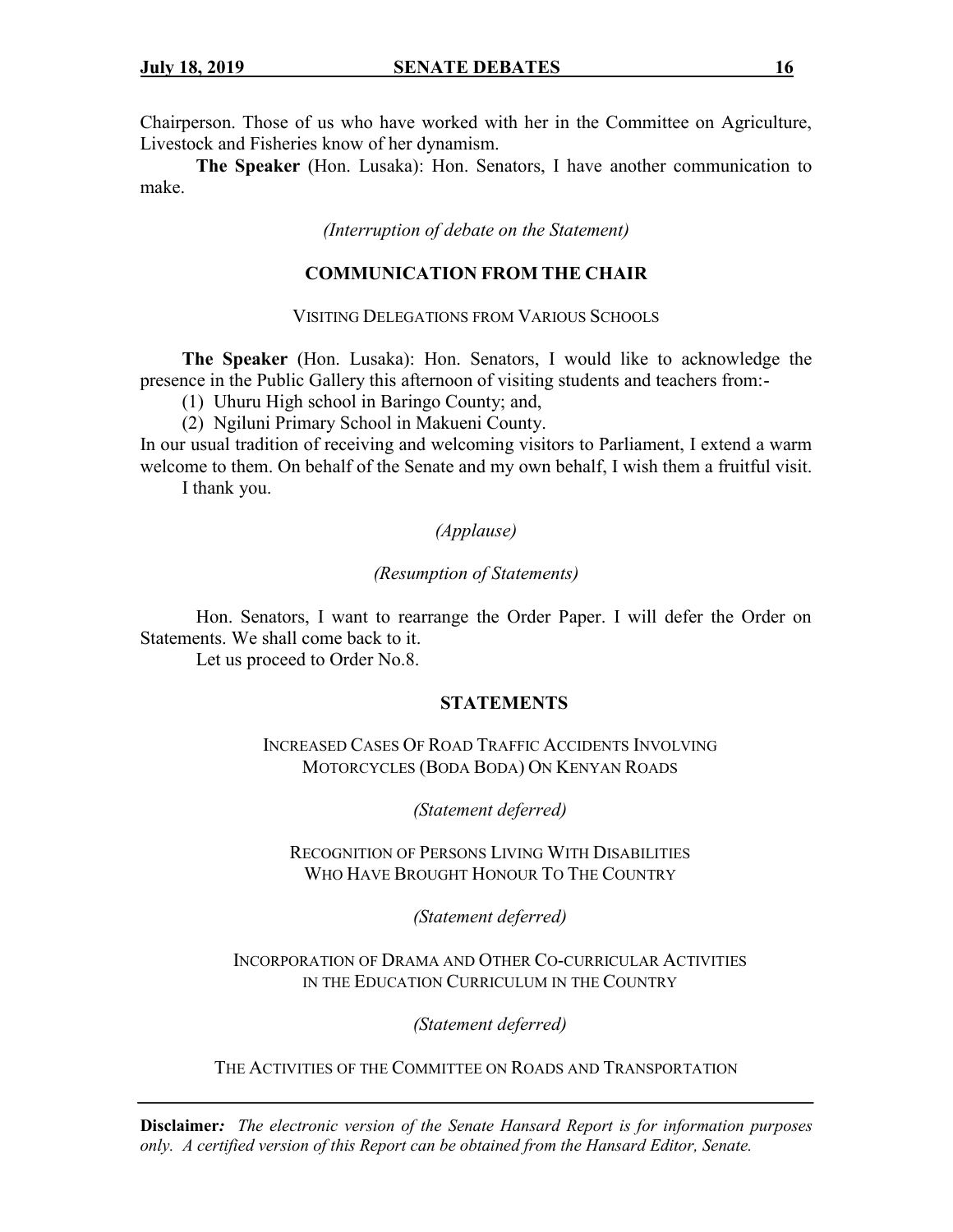### *(Statement deferred)*

# BUSINESS FOR THE WEEK COMMENCING TUESDAY,  $23^{RD}$  JULY, 2019

*(Statement deferred)*

Next Order.

### **PROCEDURAL MOTION**

### REDUCTION OF PUBLICATION PERIOD IN RESPECT OF THE DIVISION OF REVENUE BILL (SENATE BILLS NO. 13 OF 2019)

**The Senate Majority Leader** (Sen. Murkomen): Mr. Speaker, Sir, I beg to move the following Procedural Motion:-

THAT, Pursuant to Standing Order 134 of the Senate Standing Orders, this House resolves to reduce the publication period in respect of The Division of Revenue Bill (Senate Bills No. 13 of 2019), from Seven  $(7)$  days to One  $(1)$  day.

Mr. Speaker, Sir, this is a Procedural Motion, which means that it does not require the usual threshold of 24 delegations. Nevertheless, it is important because of the subject matter that we are dealing with, which is The Division of Revenue Bill (Senate Bills No.13 of 2019).

Mr. Speaker, Sir, the Standing Orders require that when a Bill is published and read a First Time in the House, it must wait for at least seven days before the Second Reading. The Standing Orders also require that the publication period can be reduced through a resolution of the House. Therefore, this Motion is requesting the august House to make a decision that will reduce the publication period of this Bill from seven days to one day. That will make it possible for us to debate, deliberate and pass this Bill.

Mr. Speaker, Sir, I request this House that when the Bill will back on Tuesday, next week, to deliberate it for the Second Reading, Third Reading and complete it. In fact, we will not have any other responsibility, except that of deliberating on this important Bill and passing it. As we all know, The Division of Revenue Bill that came from the National Assembly was deliberated by both Houses. We had a Mediation Committee, which did a fantastic job to negotiate for the right resources that are supposed to go to our counties.

Mr. Speaker, Sir, this is a historical day. Therefore, it is important to deliberate on these issues on such an important and historic day. Permit me to start by congratulating you for leading this important House to finding solutions to the madness that has been witnessed for six years, on the matter of deliberating and passing of Bills.

### *(Applause)*

Mr. Speaker, Sir, you led us with a lot of vigor, confidence, courage and gusto, as Sen. Wetangula, says. You led us the way a serious defender of the Constitution of Kenya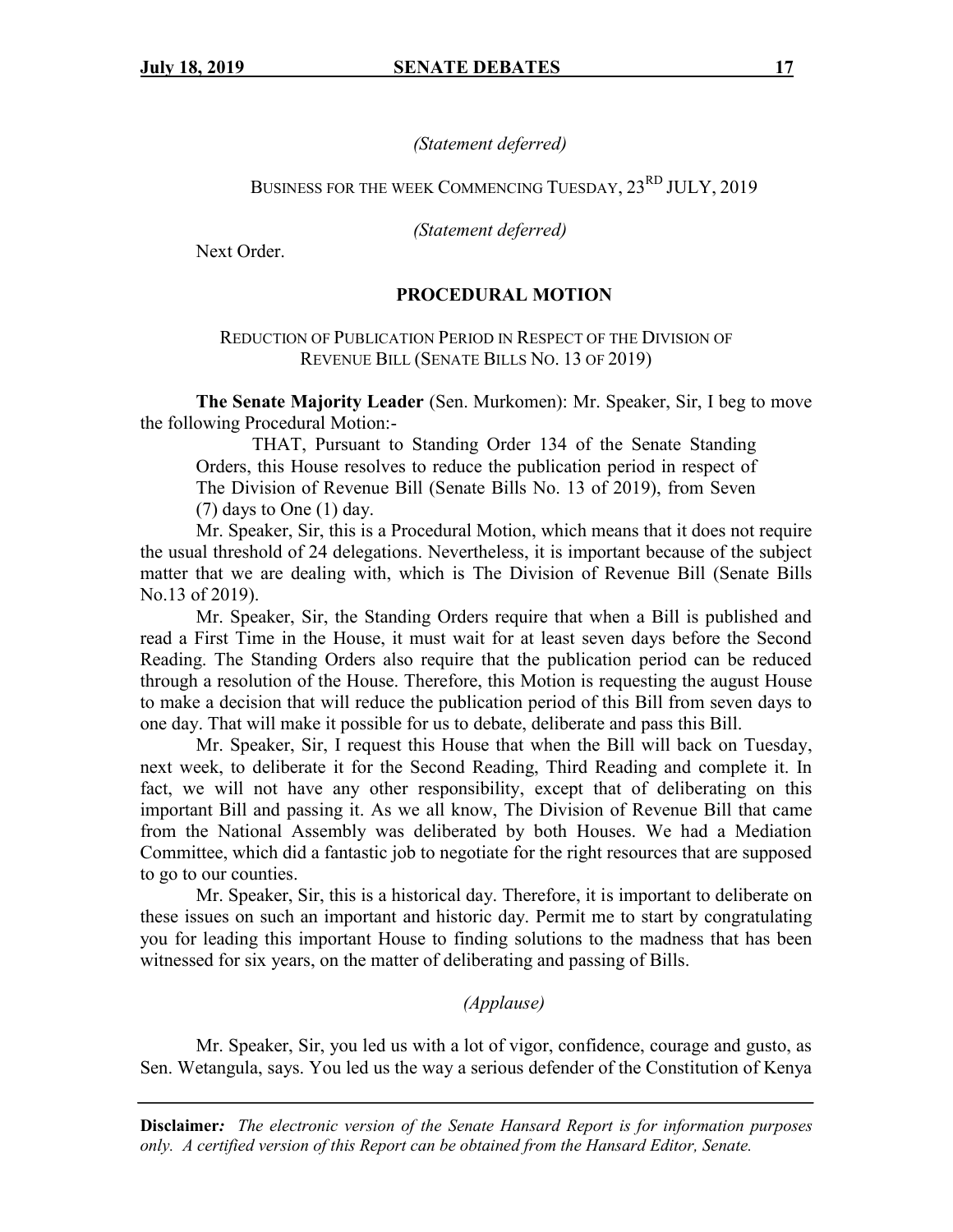should do. We are not going to the merits. I have confidence that we took our issues to the right forum, and that at the right time, we will find a solution. I congratulate the copetitioner, Sen. James Orengo, the Senate Minority Leader, and yours truly, the third Petitioner. This is because as a team, we will provide a permanent solution in the country.

Mr. Speaker, Sir, I also congratulate the Justice, Legal Affairs and Human Rights Committee. The Chairperson of the Committee, who is my former student, has demonstrated that I taught him well. He has provided the right leadership in his Committee. I also thank all the Members of the Committee.

Mr. Speaker, Sir, I have a special mention for Sen. Mutula Kilonzo Jnr., for his dedication and commitment in the process. I am not saying that the others are not committed. However, he was at the forefront in dealing with many other issues that we wanted to be dealt with, in that Committee. I also thank Sen. Orengo for leading the team of 15 senior and qualified lawyers in this House, and advocates of the High Court of Kenya today. This is the only House that has three Senior Counsels, and we will soon have four or five. This House is self resourced. We have agreed with the Senate Minority Leader that we will bring a suggestion to the Senate Business Committee (SBC), that we do not need to hire other lawyers. The lawyers in this House are enough to do an excellent *pro bono* job to defend this House, both on the Floor and outside it.

I also thank all the Senators for being at the premises of Parliament by seven in the morning. They woke themselves up, saying that this is the day. As Sen. Wetangula has said, the case that we filed today---

Mr. Speaker, Sir, Sen. (Dr.) Musuruve, was amongst the first people to be here. Despite the fact that she walks in crutches, she was among those that walked from here to the Milimani Courts. As Sen. Wetangula said, "this is the case;" because it is the one that will be beneficial to the people of Kenya. Therefore, we should come back to this Chamber to deliberate on the resources that we want to take to the counties.

Mr. Speaker, Sir, I am proud that the Chairperson of the Committee on Finance, Commerce and Budget has published a Bill. This Bill is well thought out and advised by a Constitutional body, whose responsibility is to discuss how equitable resources will be shared, according to Articles 202 and 203 of the Constitution. The Kshs335 billion that should go to counties is well thought out, and it is the amount we believe should go to the counties. I will speak about this next week. It is important to tell the nation, as Sen. Orengo mentioned in court today.

Mr. Speaker, Sir, I also did the same this week, when I had a debate with another person who did not understand the Constitution. It is important to read Article 202 of the Constitution and understand what we mean, when we say that there shall be equitable division of resources between the national Government and county governments. It is because the national Government does not have resources to appropriate for itself. It is Parliament that must sit down and decide how to divide the taxes that have been collected, according to the Constitution, to the two levels of Government.

Mr. Speaker, Sir, it is wrong for one level of Government to arrogate itself the responsibility of dividing resources, which they do not have. It is until Parliament has passed The Division of Revenue Bill, which we are debating now, that the two levels of Government – once they have the resources that have been divided by Parliament – can sit down and appropriate the resources at both levels of Government.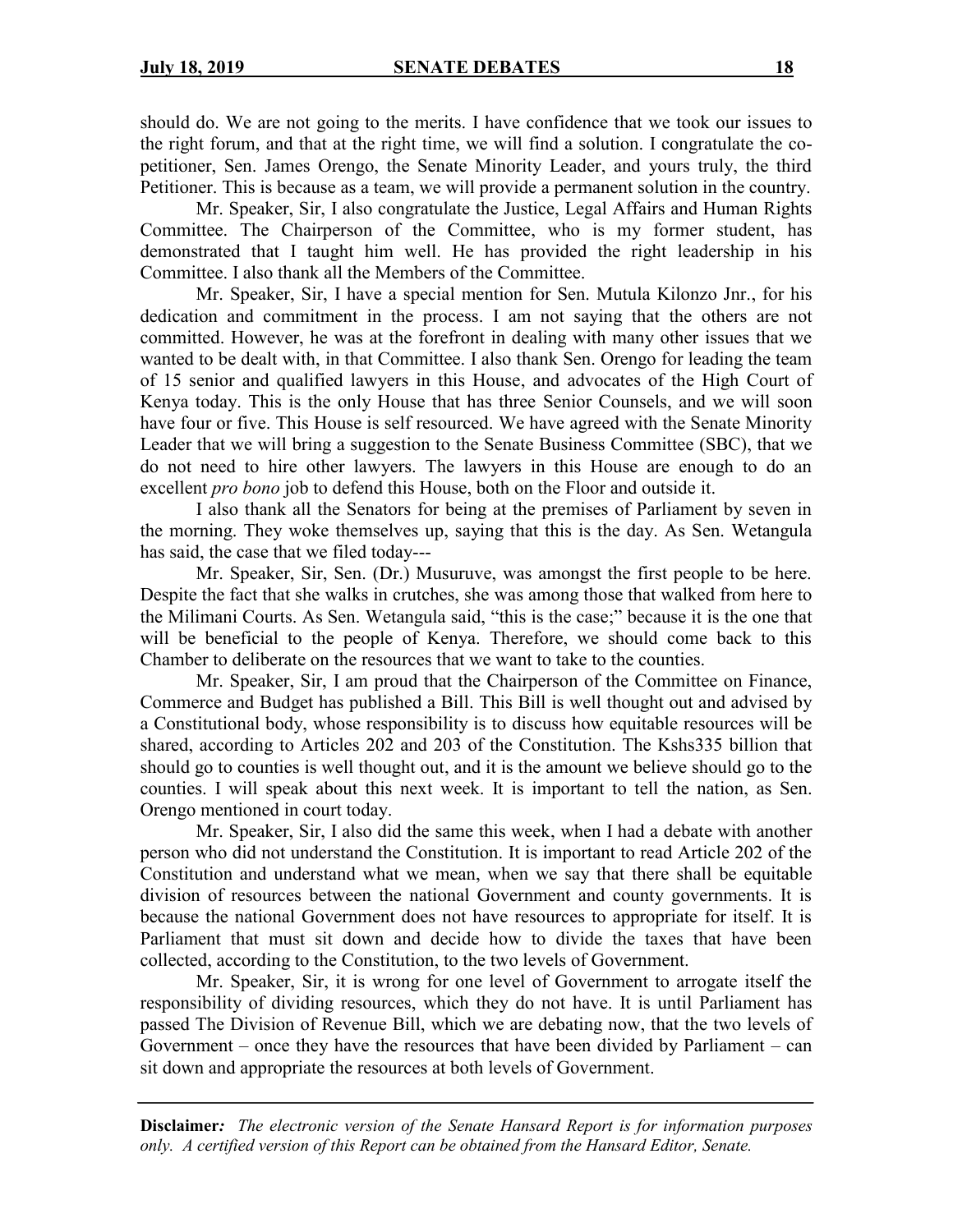Mr. Speaker, Sir, permit me to read Article 6(2) of the Constitution, because many people treat county governments as if they are appendages of the national Government. I have read it over and over. It states that:-

"The Governments at the national and county levels are distinct and interdependent and shall conduct their mutual relations on the basis of consultation and cooperation."

None shall look down upon any other level of Government and try to lecture it on how they will run their affairs. They must appreciate that they are all governed under the law. When it comes to the division of revenue, they all depend on Parliament to give them the resources they will expend for the people of Kenya.

Therefore, Mr. Speaker, Sir, the right position was said by one public officer, Mr. Nyamunga, and copied to this House. We will observe how the state will treat him. If they mistreat him for mentioning the right position of the Constitution, we will treat it as a gross violation of the Constitution. The consequences of gross violation of the Constitution will ensue.

### *[The Speaker (Hon. Lusaka) left the Chair]*

#### *[The Temporary Speaker (Sen. Nyamunga) in the Chair]*

Madam Temporary Speaker, we must protect Kenyans who are defending this constitution. We must respect those who are saying that resources must be allocated in the right manner. I will say, for the umpteenth time, that there was no Appropriation Bill that was passed by Parliament. That Bill is null and void. We cannot continue debating that there is money that is supposed to be given to Senate. The Senate deserves, as a matter of right, resources to carry out its functions. It is not a token. We are not borrowing.

Someone should not think that he will bribe the Senate with its rightful resources so as to stop us from performing our responsibility of defending the counties and making sure they are resourced. If someone thinks that the oversight fund is the basis under which we will be stopped from fighting for the resources of the counties, they can take that money and we can put it to resourcing hospitals in this Republic. They must know that we are not begging. We are not asking for those resources so that we can be silenced. No one can silence the Senate. The Senate of the Republic of Kenya is alive, and it will carry out its responsibilities with commitment.

Madam Temporary Speaker, allow me to say that I was very proud of all the Senators today for the way we walked and sat together. I was proud of the way over 50 of us showed up, and the way those of us who are lawyers were robed. Sen. Madzayo, who is a former judge, was leading the way. We are very happy and very proud. I do not want to be too excited to say too much. However, today is the day to say that, as a Senate, let us shorten the time so that we can come back on Tuesday, and spend the whole day. If we are not able to complete it by 6.30 p.m., we shall make sure that we stay up to midnight. This is to ensure that we complete The Division of Revenue Bill and discharge our responsibility; transmit the Bill as required by the Constitution to the National Assembly,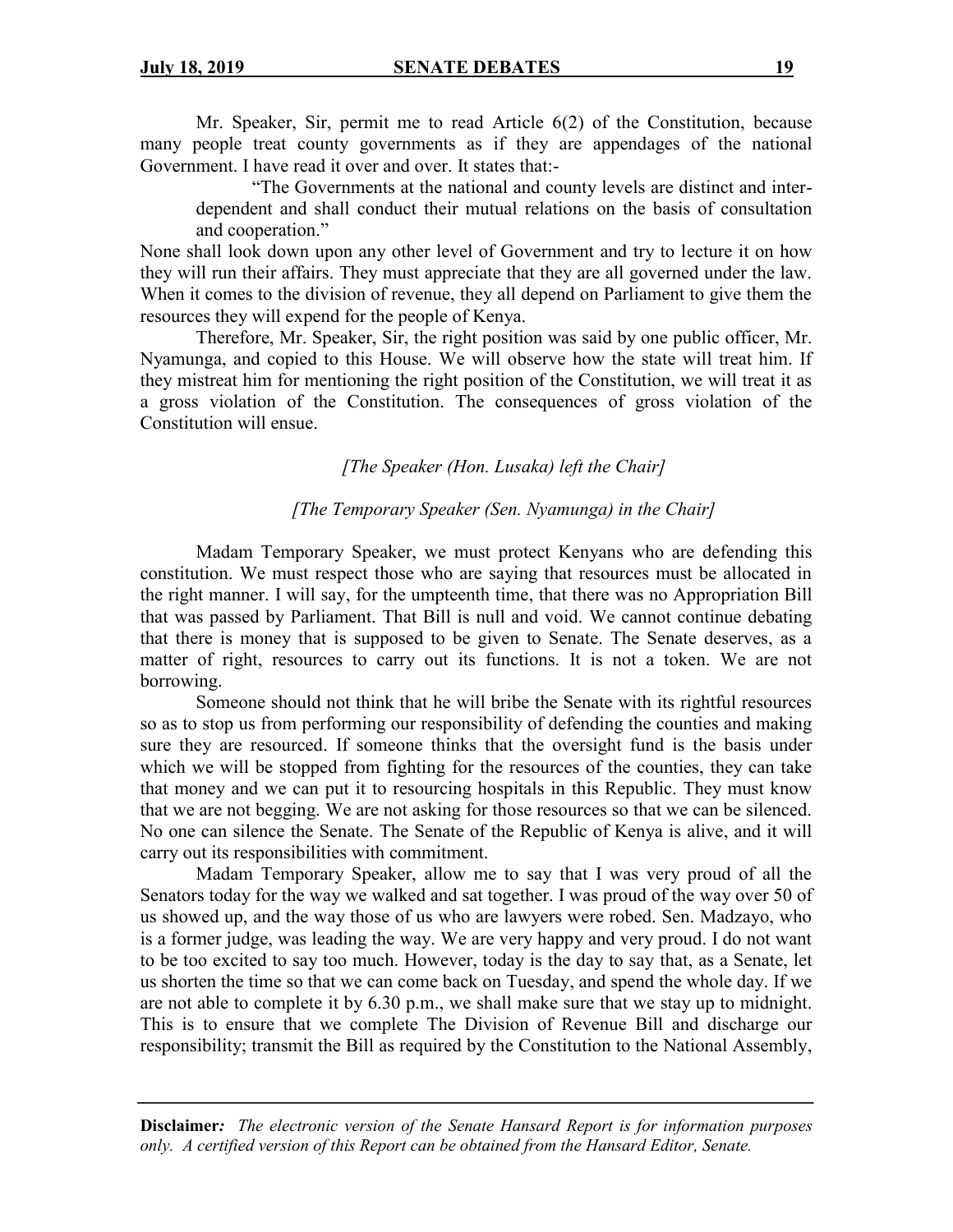and expect that the National Assembly will perform its responsibility to ensure that our counties are resourced.

Lastly, Madam Temporary Speaker, I have seen two arguments being made out there that are very erroneous. I hope that the media and the country is listening. I hate this idea that every time we raise constitutional matters, like the ones we raised today or we fight for resources to go to counties, it is cheapened by the media and debators out there. It is reduced to such a constitutional debate that is so important about division of revenue. It is reduced to an argument about supremacy, of which is an important House and which is not. This issue is more important than who is bigger and stronger, or which is the Upper or the Lower House. Therefore, I hope that our debators, policy makers, and the media out there will locate the right position that they should put in this debate. I hope that they realize that the Senate is pursuing a higher ideal, which is higher than the question of which is the Upper or Lower House, because it is about taking resources to the counties.

People must congratulate and appreciate the Senate. Ninety per cent of Senators here do not agree with their governors on how they are managing resources in their counties. They do not agree, as some of them are not in the same political parties as their governors. But we are mature enough to separate our disagreements with governors and the desire of the counties to be properly resourced. We are mature enough to appreciate that resources must first go to the counties before we discuss whether those resources are being used well or not.

Madam Temporary Speaker, they do not agree the question of management of resources is a different debate that affects both the national and county governments. We have to first resource the counties properly before we can say they are unable to deliver resources or they are unable to oversight the resources. The Senate must be congratulated for fighting for resources to go to our counties, despite the fact that we have concerns about the management of these resources, and the fact that we are politically in disagreement with most of our governors. That is the proper definition of maturity.

Madam Temporary Speaker, I would like to move and request the Senate Minority Leader, who is a Senior Counsel and also Petitioner Number 4 in the very important Petition.

*(An hon. Senator spoke off record)*

Is it Number 2? No, he is Petitioner Number 4 in this very important Petition, which is otherwise known as *The Case*.

Madam Temporary Speaker, I beg to move and invite Sen. Orengo to proceed from there.

**The Senate Minority Leader** (Sen. Orengo): Madam Temporary Speaker, I will be very brief. I also take this opportunity to congratulate the Speaker for leading the House when we went to file the case that we all know about. I also congratulate my brother, Sen. Murkomen, the Senate Majority Leader, because he has been very passionate about the powers and integrity of the Senate, as a House. I congratulate us all, because this morning when we appeared in court, there was supposed to be another case presided over by three Judges. The Judge decided that before he can touch any other case, he had to deal with the case involving the Senators. For that, I am very grateful.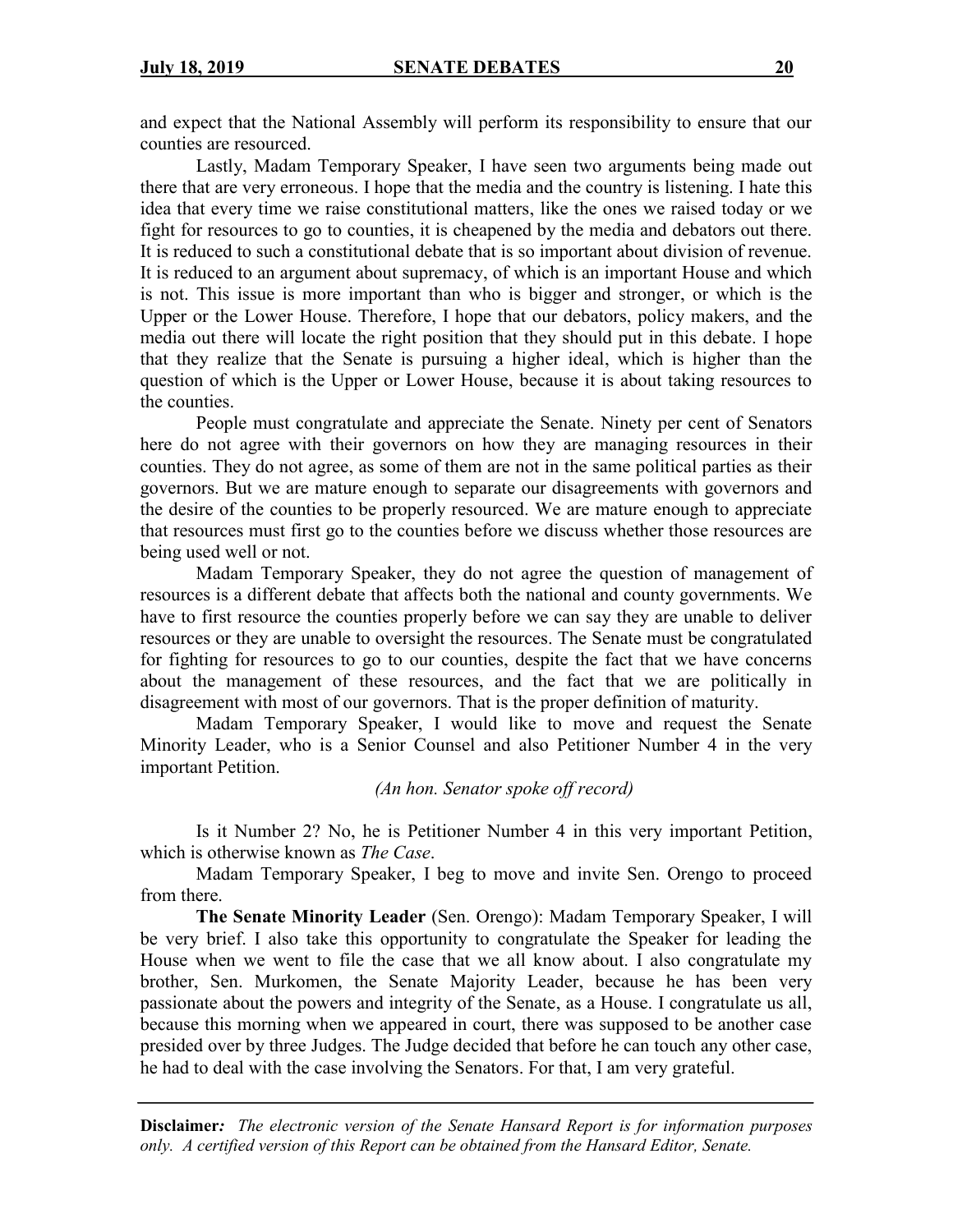This is now the Bill. Sen. Wetangula would rather talk about "this is the case," which we had in court today in the morning but; "this is the Bill". This Bill defines whether or not we want devolution. I will say just one thing, because the able distinguished Senate Majority Leader has said a lot of things, and I would like my other colleagues to also say something about this matter.

Madam Temporary Speaker, all over the world, people get tired with politicians. When they get tired, you get a leadership emerging in some of the countries that you cannot imagine. It is possible that if we do not do things right in Kenya, the leadership that is going to emerge is not the leadership that the country deserves. If we leave the Constitution to be abused and violated, we can become another such country. There are countries in the world – and I do not want to necessarily talk about the leaders in those countries – take Philippines, for example. There is a leadership that emerged there because the people were tired of politicians not doing the right thing.

Madam Temporary Speaker, I can tell you without fear of contradiction that if this Senate is not ready to defend the Constitution and do things in accordance to the law, the leadership that will emerge in Kenya will not be the people you think. The country will be tired if we cannot defend the Constitution. There can be another unknown character with very bad manners who can emerge as the President of the Republic of Kenya. What we did today went beyond The Division of Revenue Bill and the powers of the Senate under the Constitution. What we were doing is protecting the integrity of this country and the Constitution of Kenya, so that the country gets the leadership it deserves.

I know that as a Senate, we will not allow any other institution to erode our powers. We will not touch the powers of the Executive or the Judiciary, but we will not allow the Executive to erode the powers of the Senate or to take the Senate for granted in any shape or form. The fact that somebody imagined that you can have an Appropriations Act without a Division of Revenue Act was an assault on the Senate. It is not only as assault on the Senate, but an assault on devolution. Devolution is an important pillar under the current Constitution. Article 6, which my learned friend, Sen. Murkomen, quoted right together with Article 10, demonstrates the centrality of devolution in our system of government. As we reduce the publication period of this Bill today, we were doing things they way they should be done. I want to ask the Attorney-General--- I am very proud of the Attorney-General in the United Kingdom.

When the Government of Tony Blair decided to go to war in Iraq, the Attorney General told Tony Blair that going to war in Iraq without seeking the concurrence of other countries within the United Nations system would be a sin and a gross violation of international law. Tony Blair has regretted going to war without following the advice of the Attorney General.

The Attorney General is the principal legal advisor of the President and the Republic of Kenya and he must wake up to the job. He can tell us or the Executive off if we are wrong. That is why he also sits in the Judicial Service Commission. Under the old system, he used to sit in the National Assembly as a Member. I am not pointing an accusing finger but we are going through very difficult times and we need an Attorney General who can stand at any time and place when things are going wrong with the law. That is why I am proud of the Director of Budget, in the Office of the President, for standing up and saying that, 'what you are doing cannot happen'.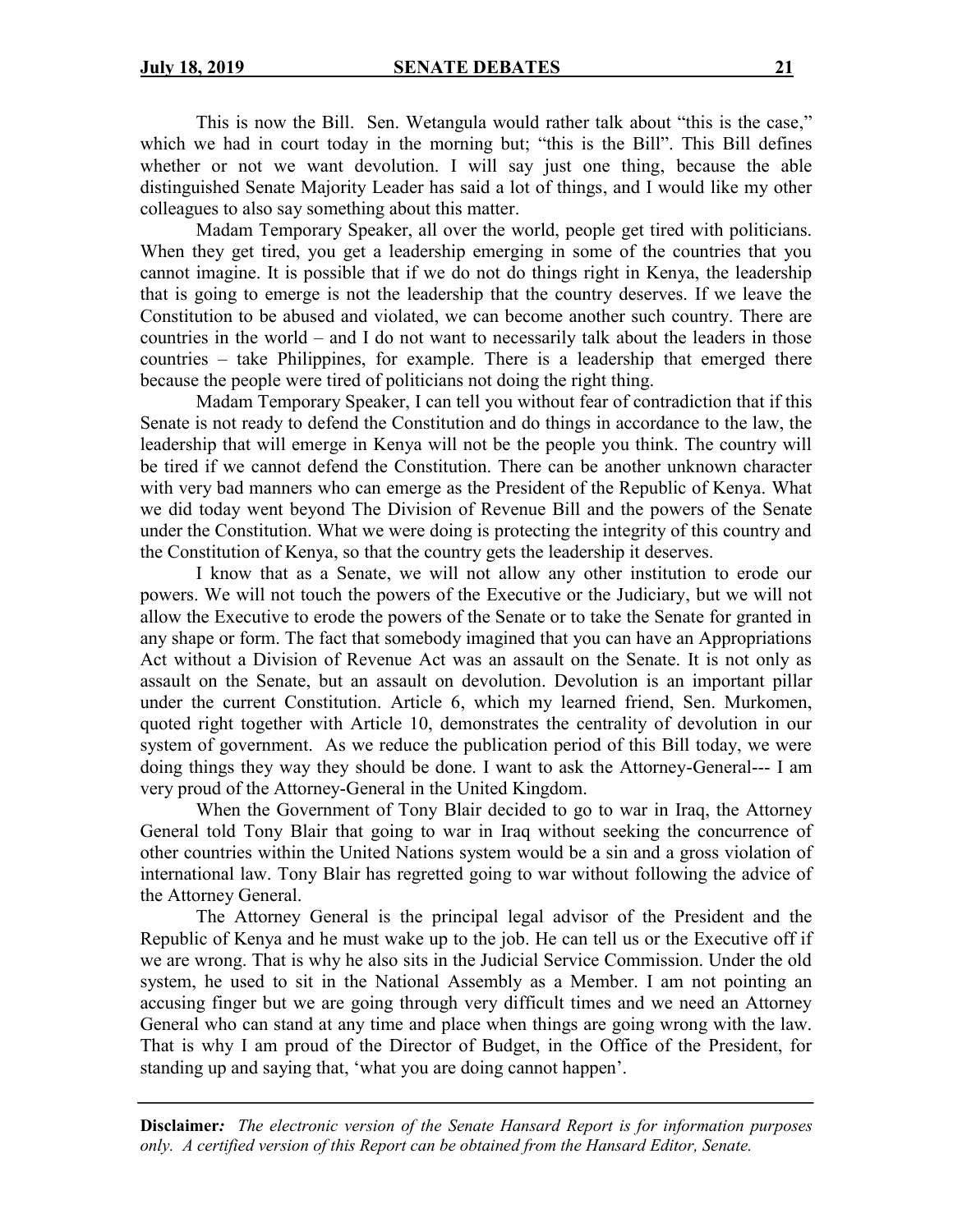The President will not be allowed to sign the warrants because that would lead to a constitutional crisis. When there is no proper appropriation in the United States of America, even the President cannot do anything. He will just go home and wait for things to be regularised. That is how the rule of law works.

Therefore, what this Senate has done will be remembered a 100 years later. It may not be important now and some people may think that we were just talking today. There are countries where even the Chief Justices have walked in the streets to show that nobody can play around with the judiciary and they have been proven right. Do not be ashamed of walking in the streets because even Mandela walked in the streets and he is now a saint in the international community.

Martin Luther King walked in the streets and he also went to the courts of law. We did a dignified thing today as we should and we went to the right forum to try and determine the dispute that we have at the moment. This is actually not a dispute because it has been resolved by the Supreme Court. When the answer is already there and you do not want to apply it, then something is wrong.

I like former President Kibaki because he had a way of saying very complicated things in a simple way. Allow me to say something that Mwalimu Nyerere used to say in Kiswahili. I want to quote him because I do not want to change the language that he used.

He used to say that:

*"Kuna tofauti kati ya mjinga na mpumbavu. Mjinga ni kukosa kujua lakini ukimfunza, anaweza kupata kuelewa. Lakini, mpumbavu hata ufanye nini, atakuwa mpumbavu leo, kesho na hata kesho kutwa*'. *Hii imekua mambo ya upumbavu kwa sababu* Supreme Court ilitoa uamuzi".

I, therefore, support the reduction period of the publication of this Bill. I hope that we will pass the Bill on Tuesday. I can say without fear of contradiction that if we hold firm, the figure in that Bill should not be changed at all. How can we change that Bill when the national Budget is in trillions? The National Intelligence Agency is being given Kshs400 billion and that is one institution. What about 47 counties where things happen? Why are they being given Kshs300 billion? What is that? We should be ashamed. *Bure kabisa!*

I support.

*(Question proposed)*

**The Temporary Speaker** (Sen. Nyamunga): Hon. Senators, there is a lot of interest in this Motion. You will each have two minutes. You should go straight to the point.

**Sen. Mutula Kilonzo Jnr.**: Thank you, Madam Temporary Speaker. I want to say the following things in two minutes.

This is a momentous occasion. It reminds me of the speech of Winston Churchill in 1940 where he said that:

"I have nothing to offer other than blood, toil, tears and sweat'.

Before us, we have the ordeal of the most grievous kind and long months of struggle and suffering. If one asks what is your policy? I will say that, it is to wage war by sea, land and air using all our might and strength that God can give us to fight the monstrous tyranny.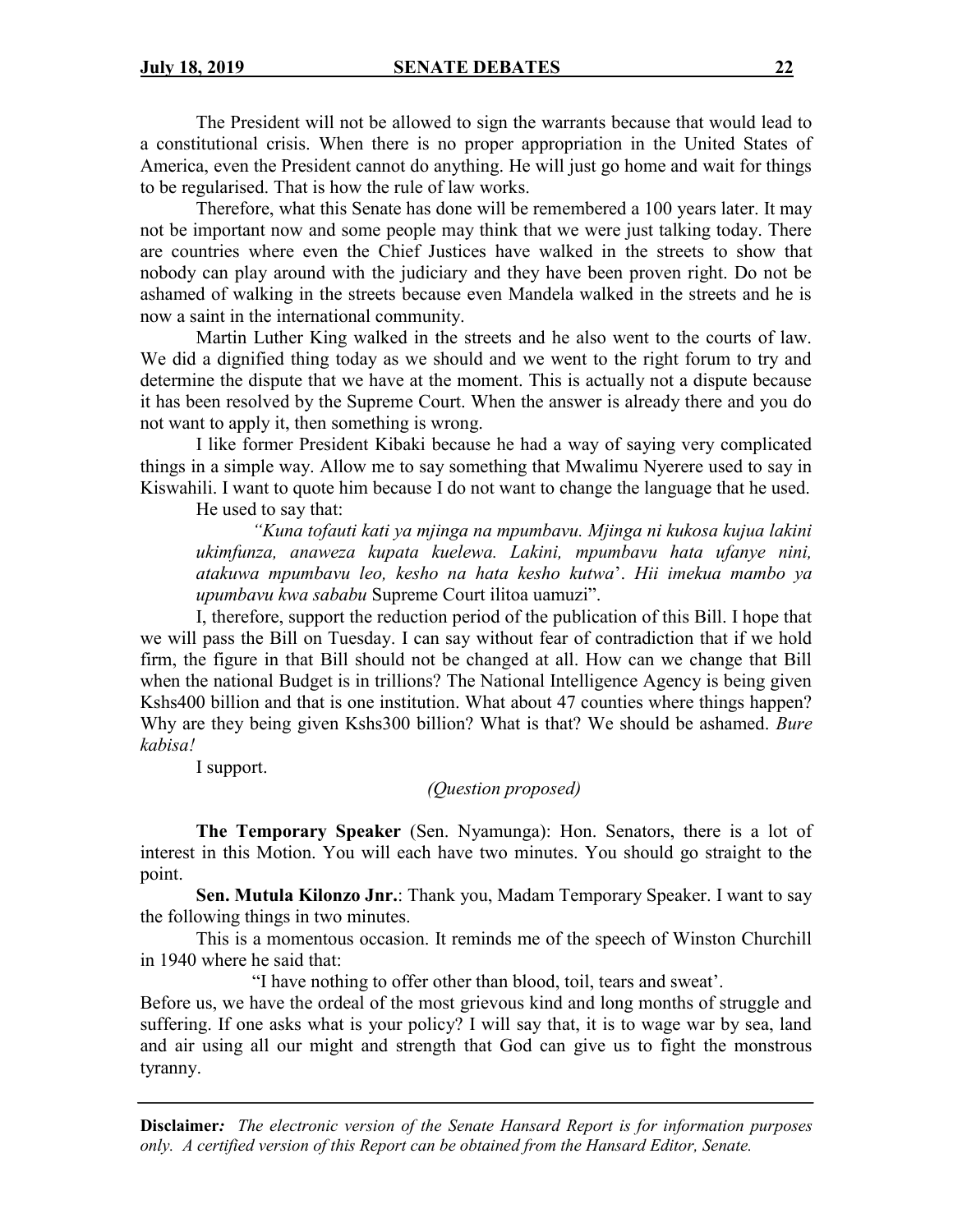The people who want to abuse this Constitution are the same people who wanted to abuse it in 1966. Unless we want to abolish the Commission on Revenue Authority (CRA), the only figure that makes sense to the country is Kshs335 billion.

As at  $30<sup>th</sup>$  June, 2019, the figure allocated to counties was Kshs 314 billion. It is wrong to mislead the President that it was Kshs310 billion and it is now Kshs316 billion. If it looks like a duck, walks like a duck, talks like a duck and quacks like a duck, then it is a duck. We must tell the National Assembly that this Constitution must be respected. The war of reform and change will start in the Senate. We must stand firm, for we are going to suffer, but we will defend ourselves and act in court for Kenya to respect the Senate.

**Sen. Wetangula**: Madam Temporary Speaker, Wole Soyinka in his book, the *Lion and the Jewel* said that a tiger does not proclaim its tigritude; it pounces. This morning, we pounced. We went to court and made our statement. In less than 10 minutes, the judge said that we had raised a strong and substantive legal issue.

We must take the Division of Revenue Bill as it is because there is no other way other than the scientific way through CRA that revenue is divided.

We are not engaging with the "Lower House" in games of money or the box whereby we are being told: "We will add you Kshs2 billion or we will add you Kshs4 billion"; on what basis? We have a scientific calculation from the Commission on Revenue Allocation (CRA) that tells us this is what counties must get.

Madam Temporary Speaker, more importantly, this country should achieve a very simple thing - I think Sen. (Prof.) Ongeri is one of the architects of this - The Abuja Declaration on Health; that each African country must spend a minimum of 15 per cent of its annual budget on health. We have a budget of Kshs3.1 trillion. We are giving counties Kshs335 billion.

Even if they complied with the Abuja Declaration, they will end up spending less than what was recommended by the Abuja Declaration on Health alone because we have Kshs91 billion given to the Ministry of Health that is dealing with 5 per cent of health issues.

So, as we deal with this Division of Revenue Act (DORA), I want to tell those who are trying to bastardize the CRA that, woe unto them because they are what you would call total ignoramuses. These people have lost direction, taken leave of their senses and are behaving as if this country belongs to them.

This country belongs to the people of Kenya. It does not belong to the Leader of Majority in the Senate; it does not belong to the Leader of Majority in the National Assembly. It belongs to the people of Kenya. We swore to defend and uphold the Constitution of the Republic of Kenya. That is what we did this morning.

Thank you.

**Sen. Cherargei**: Thank you, Madam Temporary Speaker. From the onset, I support this Motion and I believe that it will be passed quickly.

I want to thank the Speaker and the entire Senate because you gave us an onerous duty of midwifing the process for which we went to court today and we are proud of you.

Thirdly, I want to say that I support this Motion because our counties need more money than ever before. We should be given the amount of Kshs335 billion and we should not cede the ground even on one cent. We must stand with the counties even as we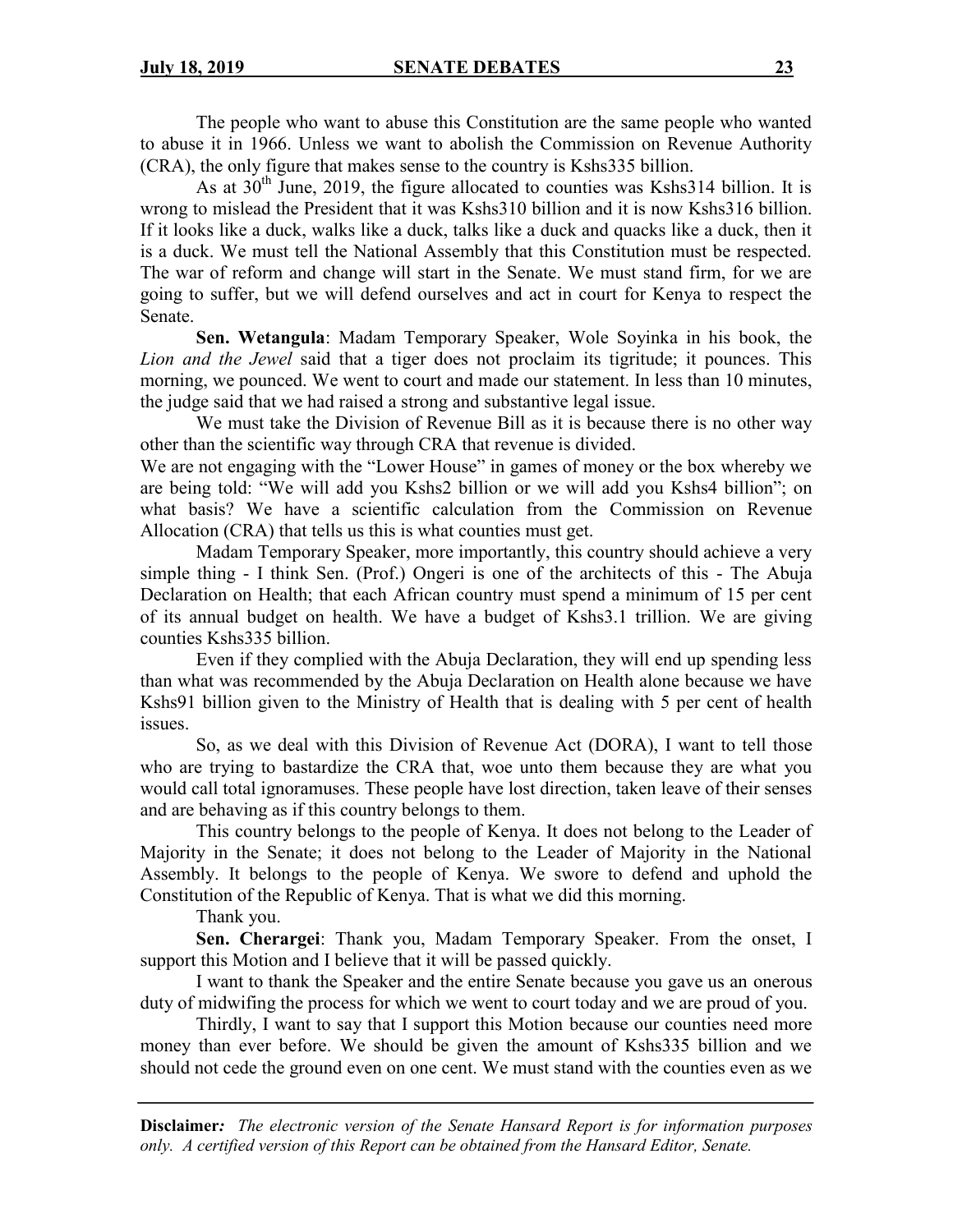demand for accountability and transparency for some of these resources. I think the enemies of devolution are now regrouping. Therefore, as the Senate, if we allow this Procedural Motion not to succeed and more money is not added to the counties, then it means we will be allowing the counties and even the Senate to be wound up under our watch.

Madam Temporary Speaker, the law is very clear under Article 153 (3). I have seen some Members of the other House saying that Cabinet Secretaries do not have any business coming to the Senate Committees and the Senate itself. I want to remind them that they should be very careful and should read Article 153(3) which states clearly that all Cabinet Secretaries must appear both in the National Assembly and the Senate.

I support the proposal that more resources be added to the counties and ask that we expeditiously move this Bill so that our counties and the national Government do not face any shutdown. I even urge the President not to continue with the provisions of the Appropriations Act because that Appropriations Act as it is now, is illegal and unconstitutional.

Thank you.

*(Interruption of debate on Motion)*

### **COMMUNICATION FROM THE CHAIR**

### VISITING DELEGATION FROM AVENUE MARIA PRIMARY SCHOOL, MAKUENI COUNTY

**The Temporary Speaker** (Sen. Nyamunga): I would like to acknowledge the presence, in the Public Gallery this afternoon, of visiting students and teachers from Avenue Maria Primary School, Makueni County.

In our usual tradition of receiving and welcoming visitors to Parliament, I extend a warm welcome to them. On behalf of the Senate and on my own behalf, I wish them a fruitful visit.

I thank you.

#### *(Resumption of debate on Motion)*

**Sen. (Prof.) Ongeri:** Madam Temporary Speaker, this is a Procedural Motion. I am glad that today I was able to represent the sovereignty of the people of Kisii County on a matter that is very important to their hearts.

I stand counted because that sovereignty is not for nothing. Why are we talking about sovereignty which is not for nothing? It is because the revenue that is collected in this nation, is collected from taxes that are paid. "Wanjiku", that little person in the county is the one that pays these taxes.

As the Constitution clearly spells out, we expect that we shall be able to equitably share these resources both at the national and county levels. That has not happened. We are being treated to a circus. The rule of law must apply and it simply states that:

"If there is no Division of Revenue, there will be no Appropriation Bill presented before any House."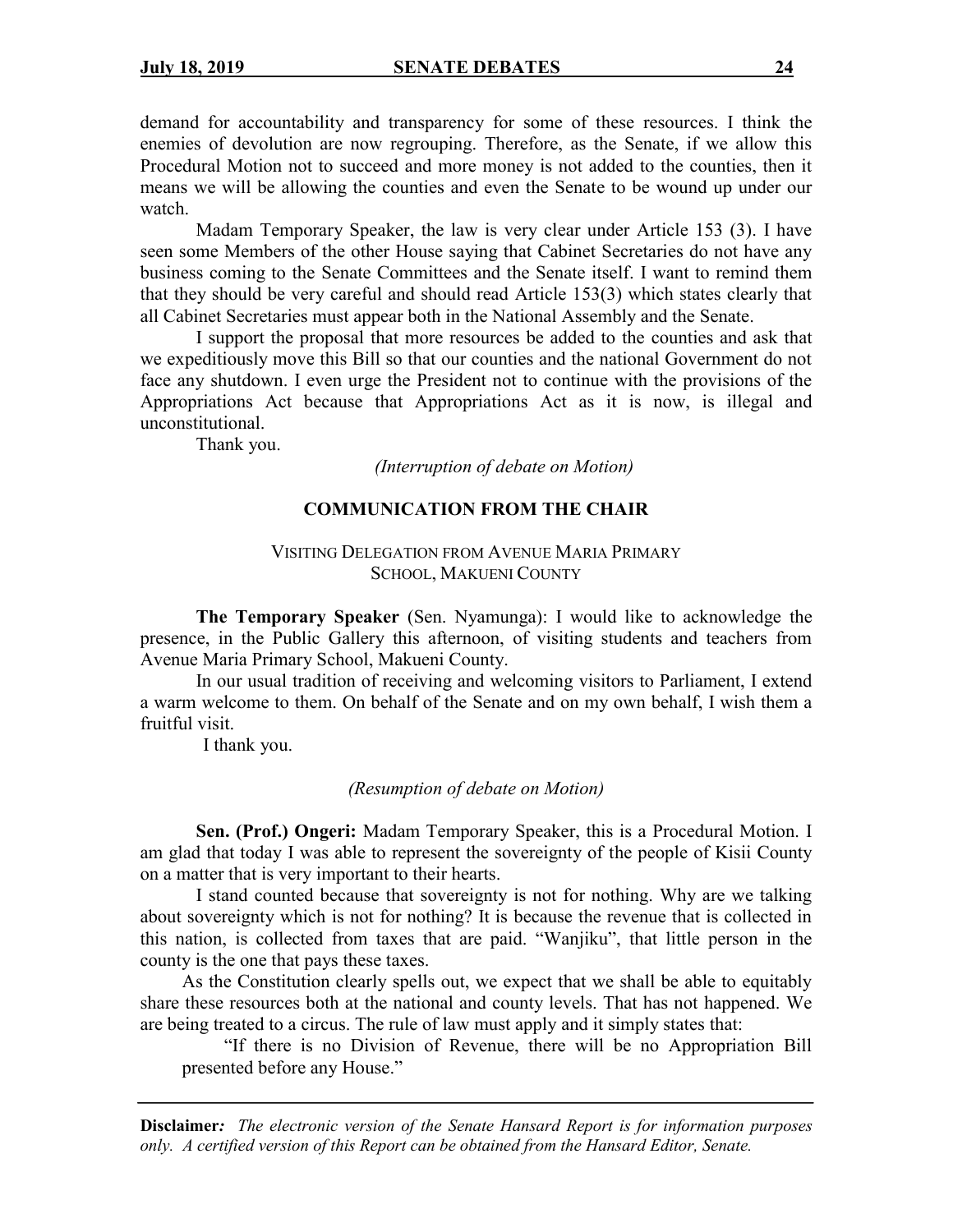So, whatever is being done is null and void. It is illegal.

Madam Temporary Speaker, I want to clearly state that when the moment for debate comes and the Procedural Motion is over, we shall put across statements to prove our case and then we shall quote the Constitution the way it stands today. As a veteran, I dare say that I am not talking in vain.

Thank you.

**The Temporary Speaker** (Sen. Nyamunga): Sen. Mwaura.

**Sen. Mwaura**: Madam Temporary Speaker, sorry, I was caught off-guard talking to my dear senior sister; maybe even mother, Sen. Mugo. It is good to acknowledge when you have a senior Member.

Madam Temporary Speaker, I rise to support this Division of Revenue Bill and to say unapologetically that the boisterous nature in which the National Assembly is conducting itself belongs to the  $20<sup>th</sup>$  Century. They must wake up to the reality that we have a new constitutional dispensation that is anchored on bicameralism.

This idea of thinking that they can just go and hoodwink the Executive because of the National Government Constituency Development Fund (NG-CDF), which I dare say on the Floor of the House that it is unconstitutional. The Executive must not think that by bribing the National Assembly, we in the Senate are going to abrogate our role to superintend over the affairs of counties.

We would want to give notice to the Executive that from now henceforth, it is not going to be business as usual. We truly appreciate that the Presidency has never seen the inside of Senate but that should not make them to imagine that the Senate does not exist.

Today we have made history and we are not going to relent. For those other institutions that are out there thinking that this is the usual war between the two Houses of Parliament, I want to read a quote here by Martin Niemöller who said -

"First, they came for the communists, but I was a communist. So, I did not speak out. Then they came for the socialists, but I was not---"

*(Sen. Mwaura's microphone went off)*

**The Temporary Speaker** (Sen. Nyamunga): Senator, you are not on record. Sen. Abdullahi Ali.

**Sen. (Dr. Ali)**: Thank you, Madam Temporary Speaker. First and foremost, I stand to support the Procedural Motion.

Two, the Senate should stand on its feet, proudly support its activities and fight for its space. I want to quote one of our own people, Raila Amolo Odinga who said, *ukiona simba amenyeshewa, usifikiri ni paka alafu urukeruke uko karibu. Utakufa.*

If you think the Senate, because they are quiet and mature, they do not fight every battle; then you should fight with them, you will die a terrible death. So, I am asking my junior brothers in the National Assembly to be careful of what they are doing. I want to tell Kenyans that we want to know where these Members come from. Do they come from space or counties?

They do not realize that they are denying counties money and that is where their bread is buttered. If they go on misbehaving, then they will put themselves in trouble as well.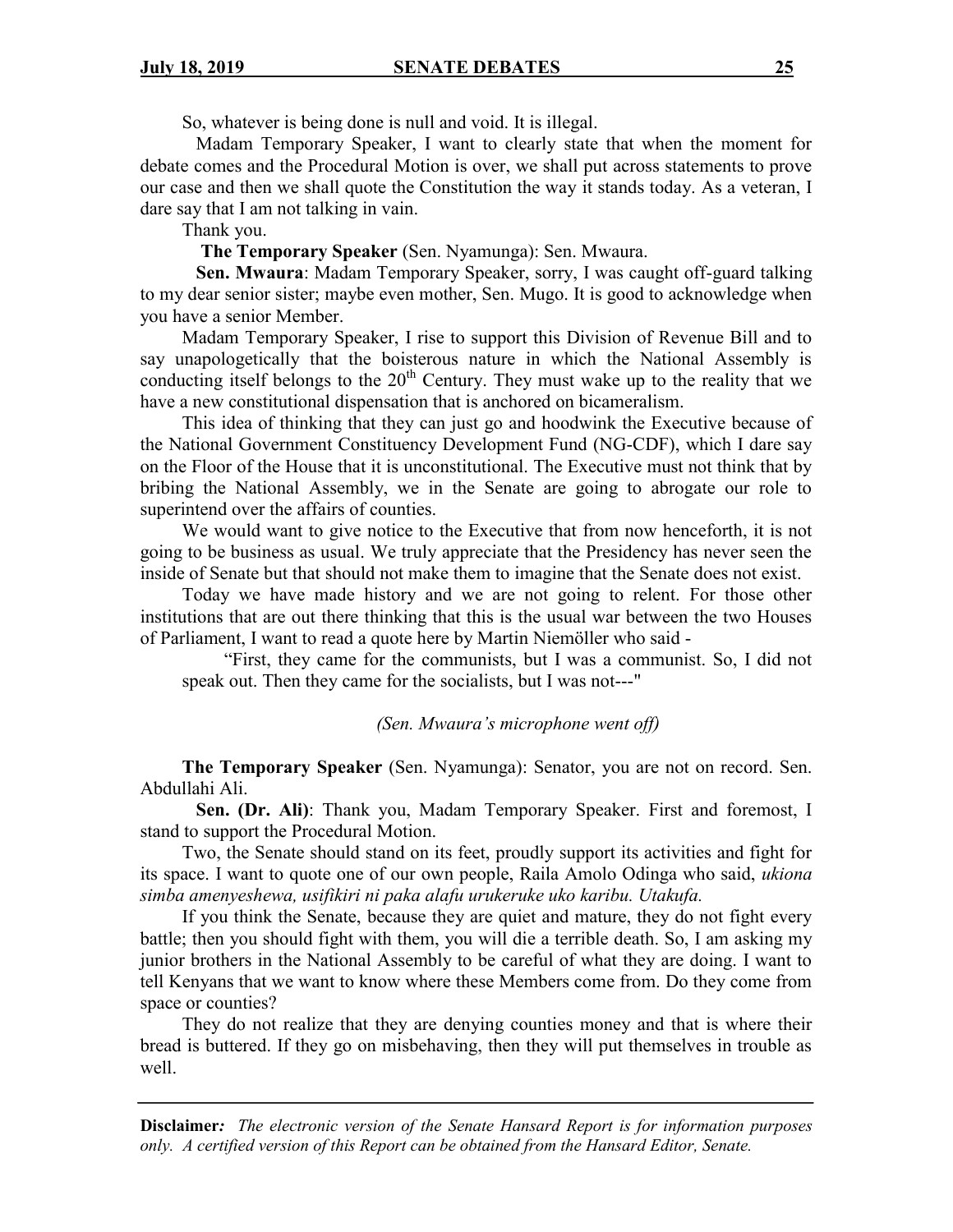I urge my colleagues and the Executive as well, to take care of what they are doing. They have to follow the law and the Constitution and we will support it to the end.

I thank you.

**Sen. Ochillo-Ayacko**: Thank you, Madam Temporary Speaker, for giving me an opportunity to support this Procedural Motion. This is a good Motion and I wholeheartedly support it. I am excited to be part of this because this is something that requires determination and digging in. We are up against people who enjoy impunity and do not respect the law.

I want to plead that we find solace in the words of Patrick Henry. In 1775, in the United States of America (USA), there was a slave who when fighting for the freedom of his people asked the Americans to give him liberty or death. As a Senate, we should find solace in that speech.

The same speech was also echoed by George Washington when he told the British Empire to give them liberty or death. As a Senate, we must go for liberty or die as an institution.

I encourage Members who are here to stand firm even in the face of the likelihood of the death of Senate but we must attain liberty at the end of it all.

With those few remarks, I beg to support.

**Sen. (Prof.) Kamar**: Thank you Madam, Temporary Speaker, for giving me the opportunity to support this Motion that seeks to reduce the period to one day. I support it because the budgets for counties should be sorted out urgently. I also take this opportunity to congratulate the Speaker for leading all of us this morning to go and make a Statement about the role of Senate.

When it comes to budgeting, even as we talk about the Division of Revenue Bill, it is good to remember, as our colleague has said, that 15 per cent of the Budget should go to the health sector because it is a devolved function. Currently, what counties are getting is not enough. The budget is not enough even for the two sectors that have been devolved.

Agriculture needs another 10 per cent as per the international agreements that we signed, yet we are not obeying that. Going forward, it is important for this Senate to look at the international instruments that we signed, so that we allocate the Budget according to what was agreed on. The health sector should get 15 per cent and 90 per cent of the Budget should go to the devolved units. We should observe that because that is the only way we shall make progress.

I thank you.

**Sen. Kasanga**: Madam, Temporary Speaker, I support this Motion. Today I am proud to be a Member of this House. I have a good feeling when I think about the oath that we took. This is the time to demonstrate that we uphold the Constitution and fight for it. I encourage fellow Senators that we have to stand firm against anything against us.

I thank the Chairperson of the Committee on Justice, Legal Affairs and Human Rights because they invited me to participate in the preparation of submissions. We had some leaders who met us today. It was a wonderful moment to walk together hand in hand.

I am looking forward to having a debate because in the previous forum when I had the conversation with Members of the National Assembly, it seemed they have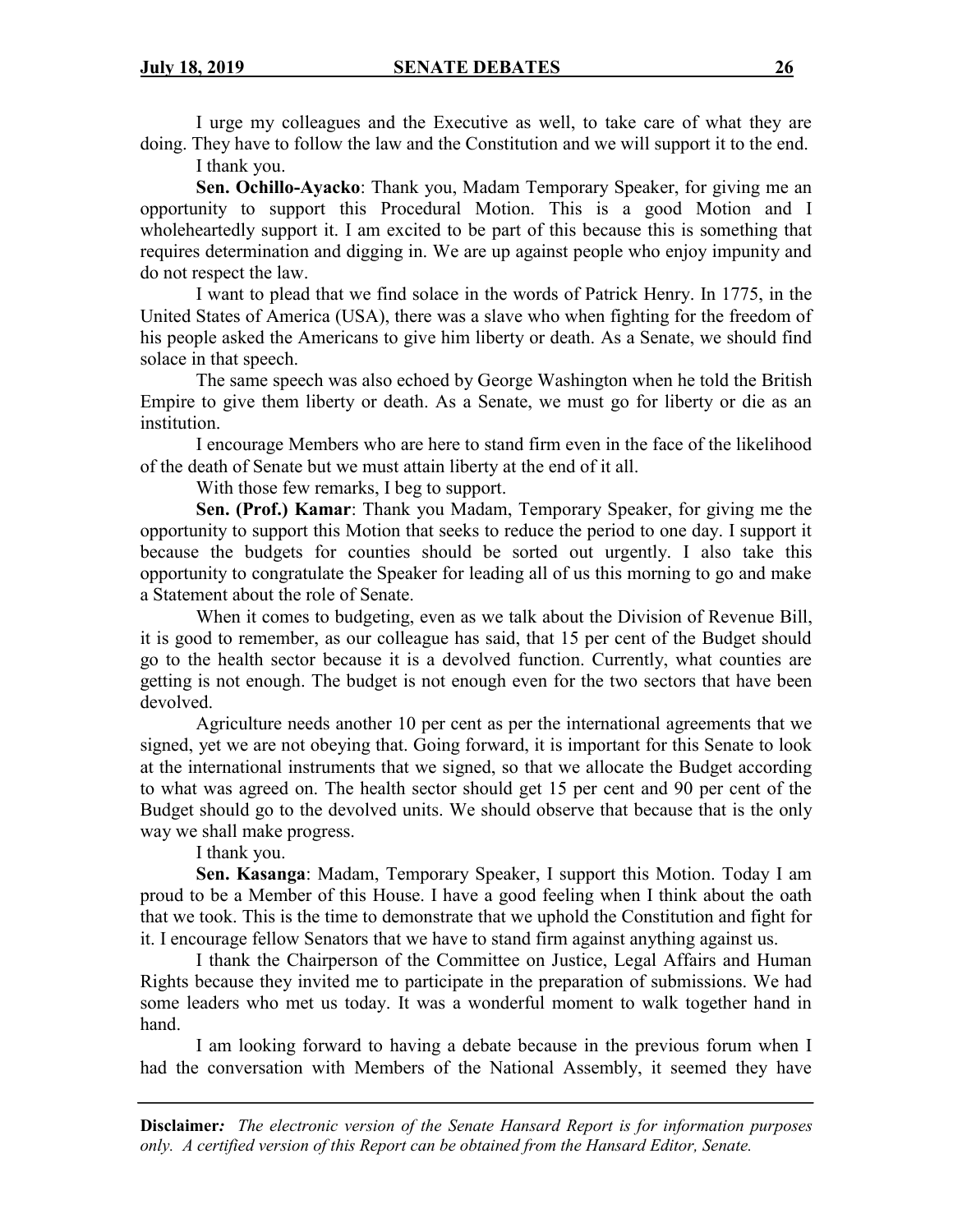forgotten. They also took an oath but now they want to sideline and overlook Kenyans. That is very unfortunate.

They have failed to see the point and insist that counties do not deserve that amount of money. They seem to be deliberately and conveniently forgetting. They fail to understand the Constitution and see the whole point why the Constitution was structured in the manner it is. That is a demonstration of mediocrity that Kenyans do not need. Kenyans are suffering and need the money. That is why money should go to the counties because all critical elements have been devolved.

I support this Motion and look forward to debating the Bill. I thank you.

**Sen. Farhiya**: Thank you, Madam Temporary Speaker, for allowing me to contribute in regards to the Procedural Motion on the Division of Revenue Bill. First of all, I thank all the Senators and everybody else who is involved in making sure that counties are protected.

 As previously mentioned by my colleagues, what we are asking is only 10 per cent of the total Budget for delivery of most of the services in this country. Health and Agriculture, among others, are devolved functions that Kenyans require services. For instance, where I come from, we have never received such kind of services.

We could be doing much better if resources were in the right hands. Nevertheless, we have received services better than we ever received since this country's Independence. In my own county, there is a 27-kilometer tarmac road. That is the first tarmac road we have ever had since Independence. It came as a result of the Constitution that we have.

This is not about supremacy or massaging egos but about lives of Kenyans. As a House of wisdom and with many learned people, we are here to protect the counties and we have no apologies whatsoever to make.

What happened today is historical. I am proud to be a Member of such an important House.

**Sen. Olekina**: Thank you, Madam Temporary Speaker, for giving me a minute to contribute to this Motion. When I came to this House, I promised to defend the Constitution of Kenya against all enemies; foreign or domestic. That is the power given to me by Article 3 of the Constitution, which requires every Kenyan, including Members of the National Assembly to defend it. We should not get to a position where people seem not to value the Constitution.

I remember someone once said that it does not require a majority to prevail, but rather, an irritated minority, tireless and keen to set bush fires in people's mind. As I support this Motion to reduce the publication period of the Division of Revenue Bill, I think about the people in the county governments who do not get services.

Yesterday, a Bill was introduced here seeking to devolve the services of the Ombudsman. When I stand here as a legislator and Senator of the Republic of Kenya, I take the role of the Ombudsman to ensure that people get their services.

What we did today will go down in history as a time when we said, no to mediocrity and people who think they have all the powers. We should ensure that Kenyans, regardless of where they come from or whether they live on a tree or in a house, get services that were devolved.

I support.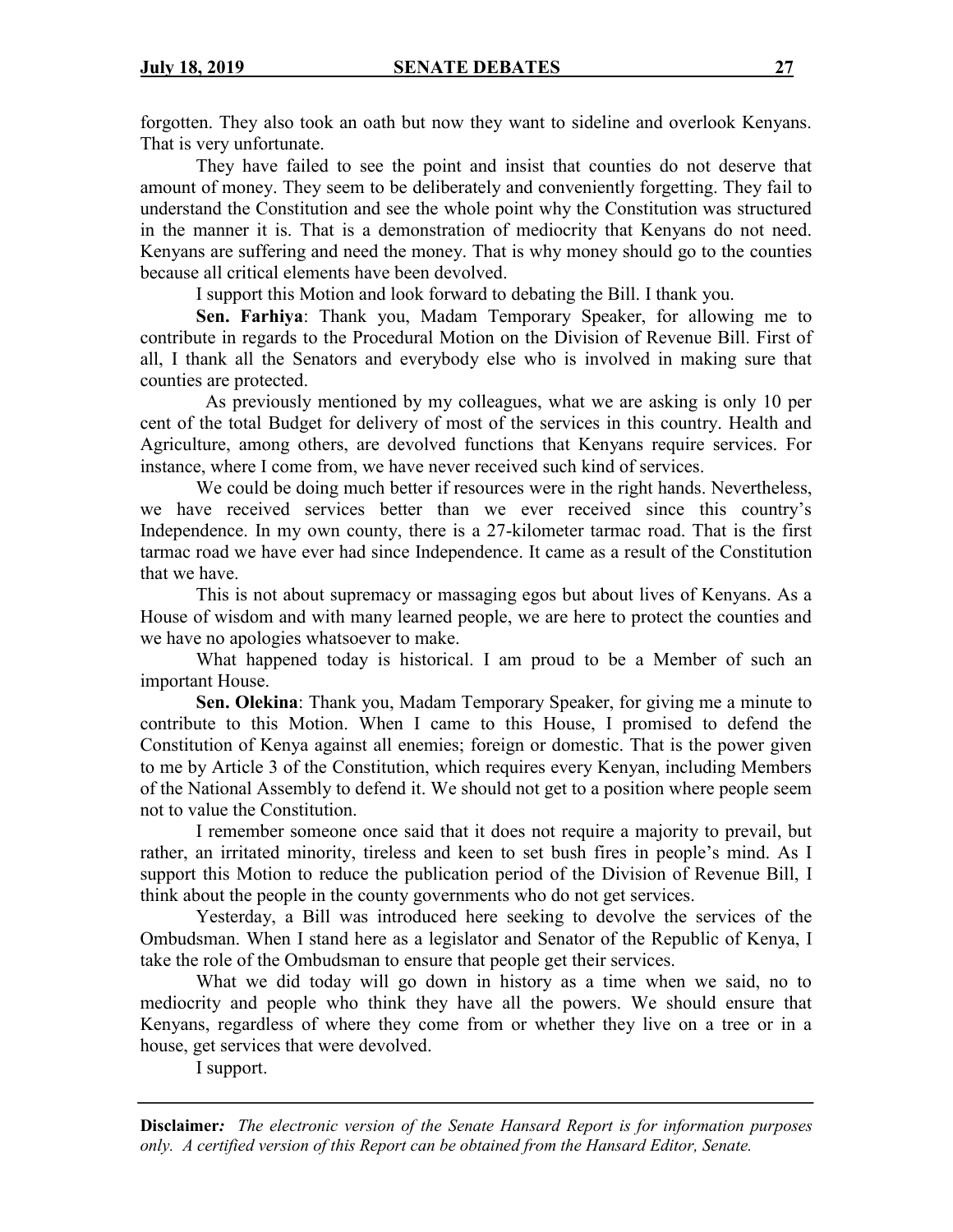**Sen. Halake**: Madam Temporary Speaker, I rise to support this Procedural Motion. I congratulate, the leadership of the House for taking bold steps to defend the Constitution of Kenya and devolution.

By assenting to the Division of Revenue Bill, His Excellency the President disregarded the recommendations of the Senate. The sharable revenue has been increasing yet---.

**Sen. Faki:** On a point of order, Madam Temporary Speaker.

**The Temporary Speaker** (Sen. Nyamunga): What is your point of order, Sen. Faki?

**Sen. Faki:** On a point of order, Madam Temporary Speaker. To the best of my knowledge, there is no Division of Revenue Act (DoRA) that has been assented to. Can Sen. Halake clarify?

**The Temporary Speaker** (Sen. Nyamunga): Sen. Halake, kindly clarify your statement.

**Sen. Halake**: Madam Temporary Speaker, I stand guided. The Appropriations Bill as assented to, disregards the Commission on Revenue Allocation (CRA) recommendation of Kshs335 billion as well as the Senate's own recommendation. I am proud that this House today stood up to be counted as a defender of devolution.

We see a grand scheme to starve counties of resources for service delivery. The counties face the risk of not providing services. This is one way of killing devolution. We have heard of claims of lack of money to give to the counties because this country is grappling with debts. Who is talking about the debts that are starving the country of money? What we should be focusing on is the public debt.

**The Temporary Speaker** (Sen. Nyamunga): Sen. Halake, your time is up.

Kindly proceed, Sen. Madzayo.

**Sen. Madzayo**: Asante sana, Bi Spika wa Muda. Najiunga na Hoja hii ambayo imeungwa mkono na wenzangu wote. Bubu ni mtu asiye na uwezo wa kuzungumza. Wakati unatesa bubu, itafika wakati bubu ataanza kububuja maneno ili aanze kuongea, unafaa kukimbia mbali sana.

Tulikuwa tumenyamaza kwa muda mrefu sana, lakini sasa tunawaambia ndugu zetu kwamba hatunyamazi tena. Maseneta 52 walioandamana leo ni walinzi wa serikali za kaunti. Tulienda kortini leo kudai haki ya serikali za kaunti. Nia yetu ni kuona kwamba serikali za kaunti zimepata fedha zao na wanaweza kutekeleza wajibu wao kwa wananchi.

Bi. Spika wa Muda, naunga mkono kwa dhati Hoja hii na Jumanne ikifika---

 **The Temporary Speaker** (Sen. Nyamunga): Sen. Madzayo, your time is up. Kindly proceed, Sen. Ndwiga.

**Sen. Ndwiga**: Madam Temporary Speaker, I join my colleagues in supporting this Motion. You will remember that this is not the first time that the Senate of the Republic of Kenya is in entanglement with the Executive. Those of us who know what happened in the early *Majimbo* Senate are very sad. What is happening now has the makings of killing devolution.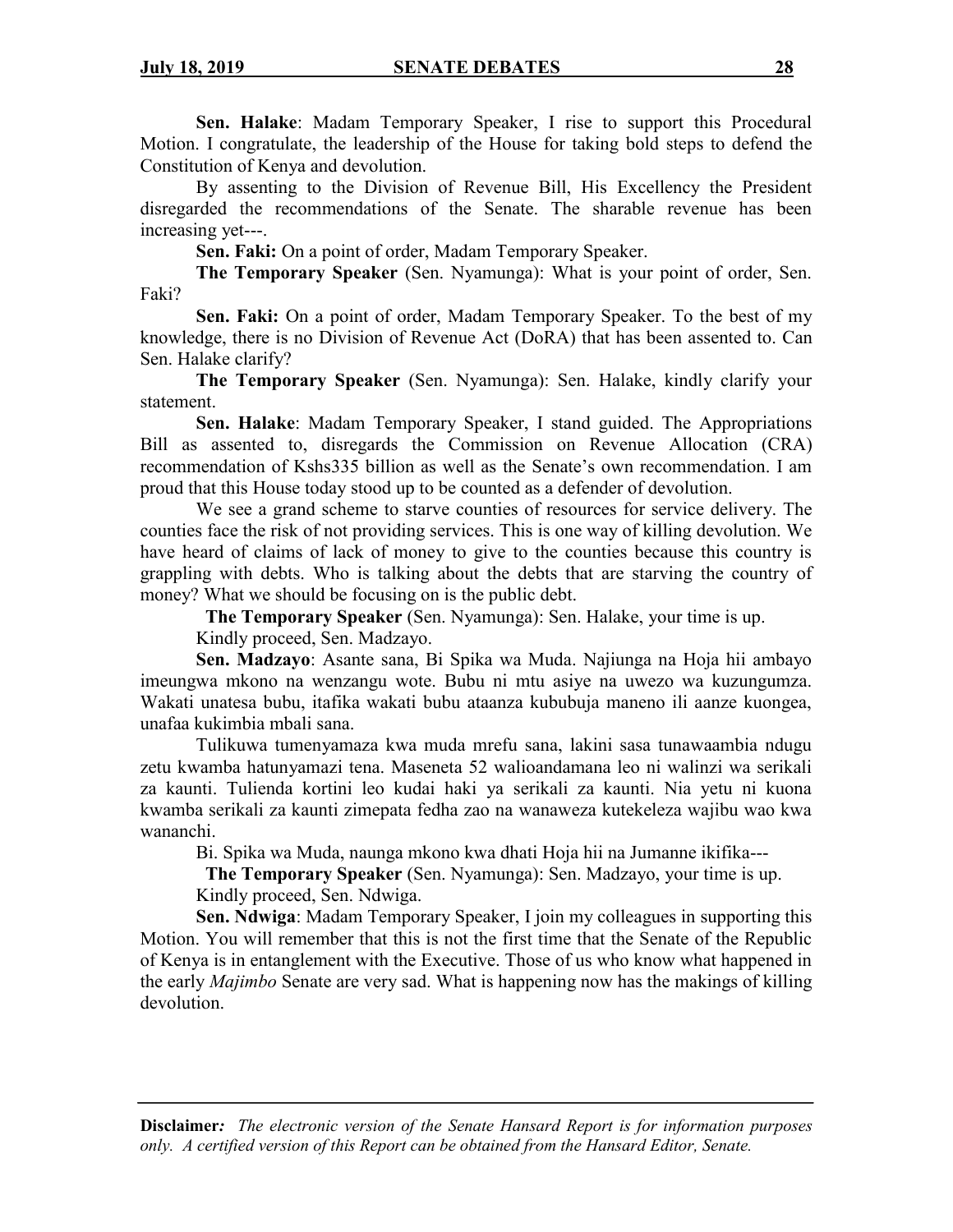*[The Temporary Speaker (Sen. Nyamunga left the Chair]*

*[The Temporary Speaker (Sen. (Dr.) Lelegwe) in the Chair]*

Mr. Temporary Speaker, Sir, I hope that our colleagues in the National Assembly will wake up one day and read their history so that they will be better informed. *Majimbo*  was deliberately killed in a systematic way. First, the Executive started by denying the *Majimbos* resources. That is exactly what is happening today. Anybody who cannot see that must be blind.

There is a bigger objective for all the wrangles that we have between the Senate and the National Assembly and that is to kill devolution. I hope that as the Senate, we will continue to safeguard and defend the institutions which were created by the 2010 Constitution.

I thank you.

**Sen. (Eng.) Hargura**: Mr. Temporary Speaker, Sir, I support this Procedural Motion to reduce the publication period for the Senate Division of Revenue Bill.

As elected leaders at whatever level, we must acknowledge that we owe our first responsibility to the people of Kenya at whatever level. We should always make sure that their interests are taken care of even if development is to be carried out in any area or during any allocation of resources, other people should not be disadvantaged. It should always be cumulatively increased for them and that is why we have to take this step.

The Senate is here to represent the counties and serve the interests of the counties and their governments. That is why we have resisted any reduction in whatever was recommended by the CRA which is technically mandated to come up with figures.

We have to see this Bill through and make the point clear. Whoever, is supposed to act on it should know that we are here for the interests of Kenyans who are the people that we are servicing and not the Executive or any other arm of Government.

Mr. Temporary Speaker, Sir, we have to make sure that we defend the Constitution by ensuring that it is not eroded the way others are trying to do it. We should progressively put our country on a trajectory of development and not take it backwards.

I thank you.

**Sen. (Rev.) Waqo**: Mr. Temporary Speaker, Sir, I stand to support this Procedural Motion. Today, we are proud as the Senate for what we did. Personally, it was my first time to participate in a demonstration and to enter a court. I am proud of myself because I have done it on behalf of Kenyans. As a result of this Motion, the Division on Revenue Bill that will follow, is what we as Senators will support in unison for 'Wanjiku' that we represent.

The idea of National Assembly alleging that governors are misusing money is not relevant because they are not discipline masters. We will support the Bill and pass it as soon as possible.

I thank you.

**Sen. (Dr.) Musuruve**: Mr. Temporary Speaker, Sir, I thank you for giving me this opportunity to support this Procedural Motion. I was happy when we matched to the court because we represented Kenyans. We are here to represent the counties and their interests.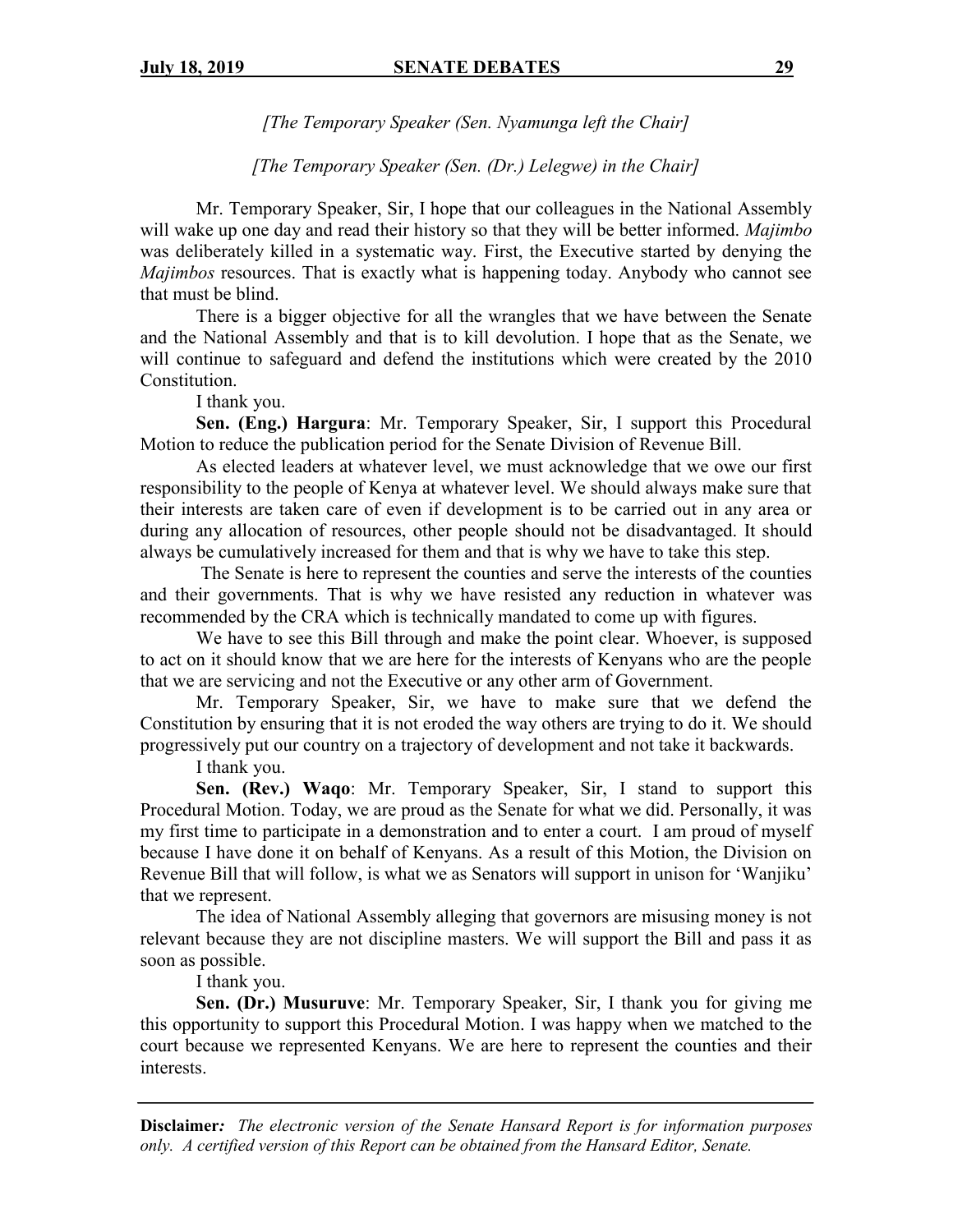Despite the fact that Kenya ratified the Abuja Declaration as well as the Maputo Declaration to affirm that 15 per cent and 10 per cent goes to health and farming respectively, the state of these two sectors in the counties is wanting.

It is unfortunate that the National Assembly has turned their back against what is happening in the counties. The National Assembly should know that we must work as partners to ensure that we serve Kenyans. If we cannot deliver to Kenyans, even the National Assembly has no business being there. We must be keen and sensitive to our people in the counties. We can only defend Article 1 of the Constitution if we ensure that services are reaching all Kenyans. Power belongs to the people and this can be implemented at the county level.

Mr. Temporary Speaker, Sir, I support this Motion because we will go down on record having defended the counties. We are here to defend the counties. That is our business in the Senate. We have no other business. It is the core business that we must support.

I encourage my fellow Senators that we should press on---.

**The Temporary Speaker** (Sen. (Dr.) Lelegwe): Your time is up. Sen. M. Kajwang', proceed.

**Sen. M. Kajwang':** Mr. Temporary Speaker, Sir, I support the Procedural Motion. It is important to note that in a bicameral system, the two Houses will not always agree. Kenyans should not be alarmed when the Senate and the National Assembly do not agree. We should also not go into tantrums when the National Assembly does not agree with us or when we do not agree with the National Assembly. That is a feature of bicameralism.

In a bicameral system, they say, it is only fools who rarely differ. I believe in a bicameral system. We will have this kind of situation but that is why we have the route of mediation and the option of going to court which we exercised today.

Secondly, there is a crisis in this country. It is not just a crisis for counties as governors stated when they went to the Supreme Court. Even the national Government cannot draw money because the Appropriations Bill that was signed by the President is illegal.

Mr. Temporary Speaker, Sir, there is a mother-child relationship here. The Division of Revenue Act (DORA) would be the mother and father which gives birth to the Appropriations Bill and to the County Allocation of Revenue Bill. Until both Houses consummate DORA, then there is no way DORA can give birth. There is no way the Appropriations Act can be born. It is a national crisis and that is why we need to shorten debate on this to one day.

We must tell the nation that we have a basis and a formula for sticking to the Kshs335 billion. People think that we plucked that from the air. The last allocation was Kshs314 billion and we have said that the revenue growth factor shall be 6 per cent. If we apply 6 per cent to Kshs314 billion, you get Kshs335 billion. Even when we climbed down to Kshs327 billion, we only changed the revenue growth factor from 6 per cent to 4 per cent. Senate is not engaged in guess work.

Mr. Temporary Speaker, Sir, finally, in the last financial year, the President did the same thing that he has done this year. I thank God for the handshake because last year when we raised such issues in this House---.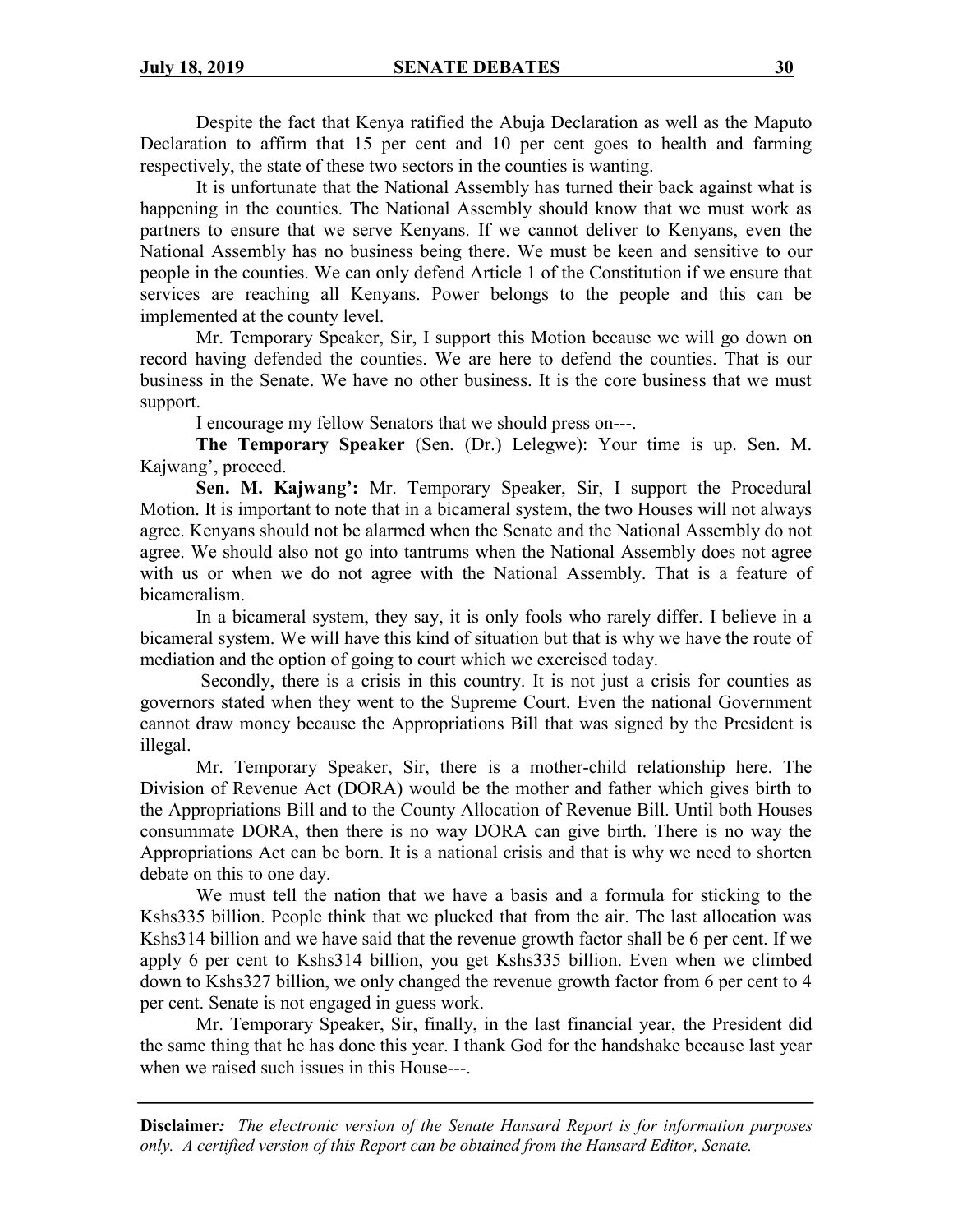**The Temporary Speaker** (Sen. (Dr.) Lelegwe): Your time is up. Proceed, Sen. (Dr.) Milgo.

**Sen. (Dr.) Milgo:** Thank you**,** Mr. Temporary Speaker, Sir, for giving me a chance to support this Procedural Motion. We should note that the Kshs335 billion to the counties should not be reduced even by Kshs1. More specifically, there is one institution that has been allocated Kshs1 billion. The people who pay the taxes are the people in the counties and it is unfortunate that right now, when we want to allocate resources to ensure that they receive the necessary services, funding is reduced.

If this Senate is not careful, then it shall be disbanded like the one of 1963. However, what we did today will go a long way to ensure that this is a House to reckon with. At this particular point, I wish to thank the Speaker and our leadership for guiding us today to the court. I am sure that we spoke loudly to the whole world; that the Senate is there to guard the Constitution and ensure that devolution is there to stay.

Mr. Temporary Speaker, Sir, it is unfortunate that some of the institutions that guide us in terms of revenue allocation, that is, the Commission on Revenue Allocation, in this case, has been ignored yet it has been established legally. It is high time that we recognized our institutions and ensured that whatever they propose shall be followed to the letter.

We have very many services that have been devolved to the counties, although many of them have not been given enough funding because---.

**The Temporary Speaker** (Sen. (Dr.) Lelegwe): Your time is up. Let us have Sen. Mary Seneta.

**Sen. Seneta:** Mr. Temporary Speaker, Sir, I support the Motion on reduction of publication period of the Division of Revenue Bill. I would like us to note that the people of Kenya voted for the 2010 Constitution because it recognizes decentralization of resources to all corners of this country. Therefore, the move by the National Assembly to bring back resources to the Central Government is not only unfortunate but also a very sad thing to happen at this time.

It is also important to note that the resources we are talking about are taxes that are from the same Kenyans we are protecting. Therefore, the move to protect all institutions in the new Constitution is not only important but it is very timely for this country to move forward.

I thank you.

**Sen. Mwangi:** Thank you**,** Mr. Temporary Speaker, Sir, for giving me this chance. From the onset, I support this Procedural Motion. Senators in this House are fighting for the people of Kenya. I remind the National Assembly that the people of Kenya are not in the National Assembly. The people of Kenya are in counties.

The Constitution is very clear; that one of the cardinal objectives of the Senate is to protect devolution. If we have to protect devolution, we have to ensure that they get enough funding. It is arrogant of the National Assembly to think that they can debate an Appropriation Bill and take it to the President for assent before the Division of Revenue Allocation Bill has been okayed by both Houses.

It is time the National Assembly knew that this Senate was elected by the people of Kenya and Senators were elected by a bigger population than those who elected the Members of the National Assembly. Senators do not have funds to execute their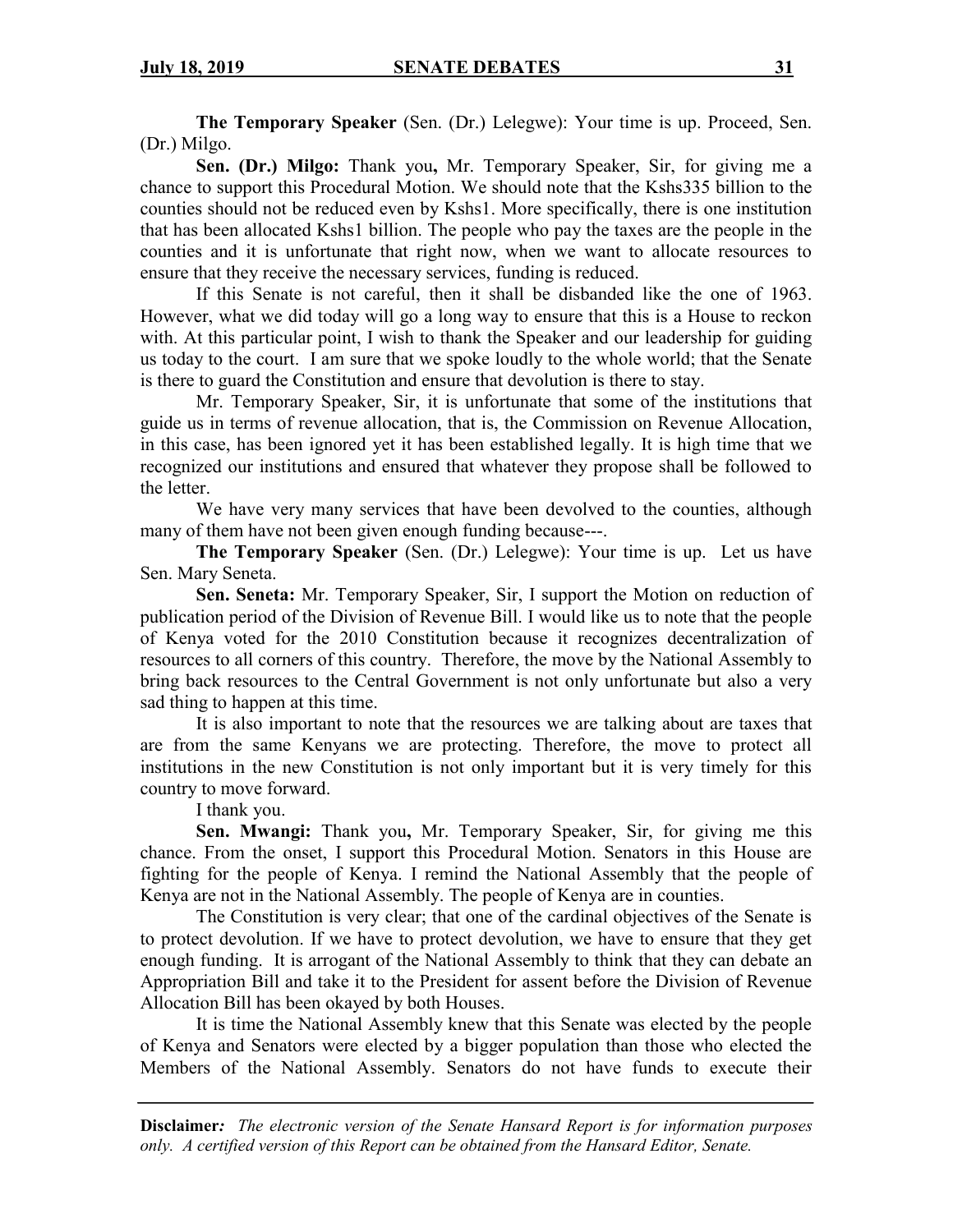constitutional mandate. We cannot do oversight because there are no funds. We have not been given funds to do it.

While governors are stealing---

**The Temporary Speaker** (Sen. (Dr.) Lelegwe): Order Senator. You are not on record.

Sen. Faki, you may now proceed.

**Sen. Faki:** Asante Bw. Spika wa Muda kwa kunipa fursa hii kuchangia Hoja ya kupunguza muda wa Mswada wa DORA ambayo imewasilishwa na Kiongozi wa Wengi katika Bunge la Seneti. Kwanza, ninachukua fursa hii kuwapongeza viongozi, Spika na Maseneta wote ambao walijitolea asubuhi ya leo kufika mahakamani ili kuwasilisha kesi muhimu ambayo itaangalia mustakabali wa sheria kwa muda mrefu utakaofuata.

Kilikuwa ni kitendo cha ujasiri na vile vile ni kitendo cha ustaarabu kwa sababu hatuwezi kuwa tunapigana saa zote wakati kuna taasisi za kisheria.

*(Sen. (Dr.) Milgo consulted loudly)*

Naomba unilinde kutokana na Sen. (Dr.) Milgo, kwa sababu wanashauriana kwa sauti zaidi.

**The Temporary Speaker** (Sen. (Dr.) Lelegwe): Order, hon. Senators. Consult in low tones. You may continue, Sen. Faki.

**Sen. Faki:** Bw. Spika wa Muda, nimeona ya kwamba, ni kitendo cha ujasiri na pia cha kistaarabu kwa sababu sisi kama Wabunge hatufai kogombana hadharani kwa muda mrefu. Kilikuwa ni kitendo cha ujasiri na tunakiunga mkono na tutakuwa tayari sisi mawakili ambao tuko katika Bunge hili kuwakilisha kesi hii mpaka itakapofika tamati.

Mswada ambao uko mbele yetu ni muhimu kwa sababu tumeona ya kwamba, DORA haijapitishwa, ilhali Bunge la Kitaifa lilipitisha *Appropriations Bill*.

Inafaa tupitishe hiyo Division of Revenue Bill (DORA) kwa haraka zaidi ili kusiwe na upungufu wowote wa huduma kwa wananchi ambao wanategemea pesa hizi ziwafikie ili waweze kupata huduma mbali mbali kama afya na mengineo.

Bw. Spika wa Muda, tumeona kwamba kumekuwa na mvutano wa---.

**The Temporary Speaker** (Sen. (Dr.) Lelegwe): Order, Sen. Faki. You are out of record. Proceed, Sen. Mugo.

**Sen. Mugo:** Thank you, Mr. Temporary Speaker, Sir, for the opportunity to also support this Procedural Motion on the Floor. I want, first of all, to commend my colleague hon. Senators who went to court this morning so that we can get justice not just as a House, but as people of Kenya. I would like to remind the National Assembly that during the Constitution-making process, teams went around the country gathering information as to the kind of Constitution the people of Kenya wanted.

The people of Kenya chose to have the Senate and that is why it is in the Constitution. The National Assembly was still there but the people of Kenya were not satisfied with just that one institution; they wanted to have a Senate. Therefore, the National Assembly has no authority to try and work against the Senate because their wish cannot supersede the wish of Kenyans. All authority belongs to the people of Kenya. We are only representatives of Kenyans and Senators are representatives just like the National Assembly, Members of Parliament.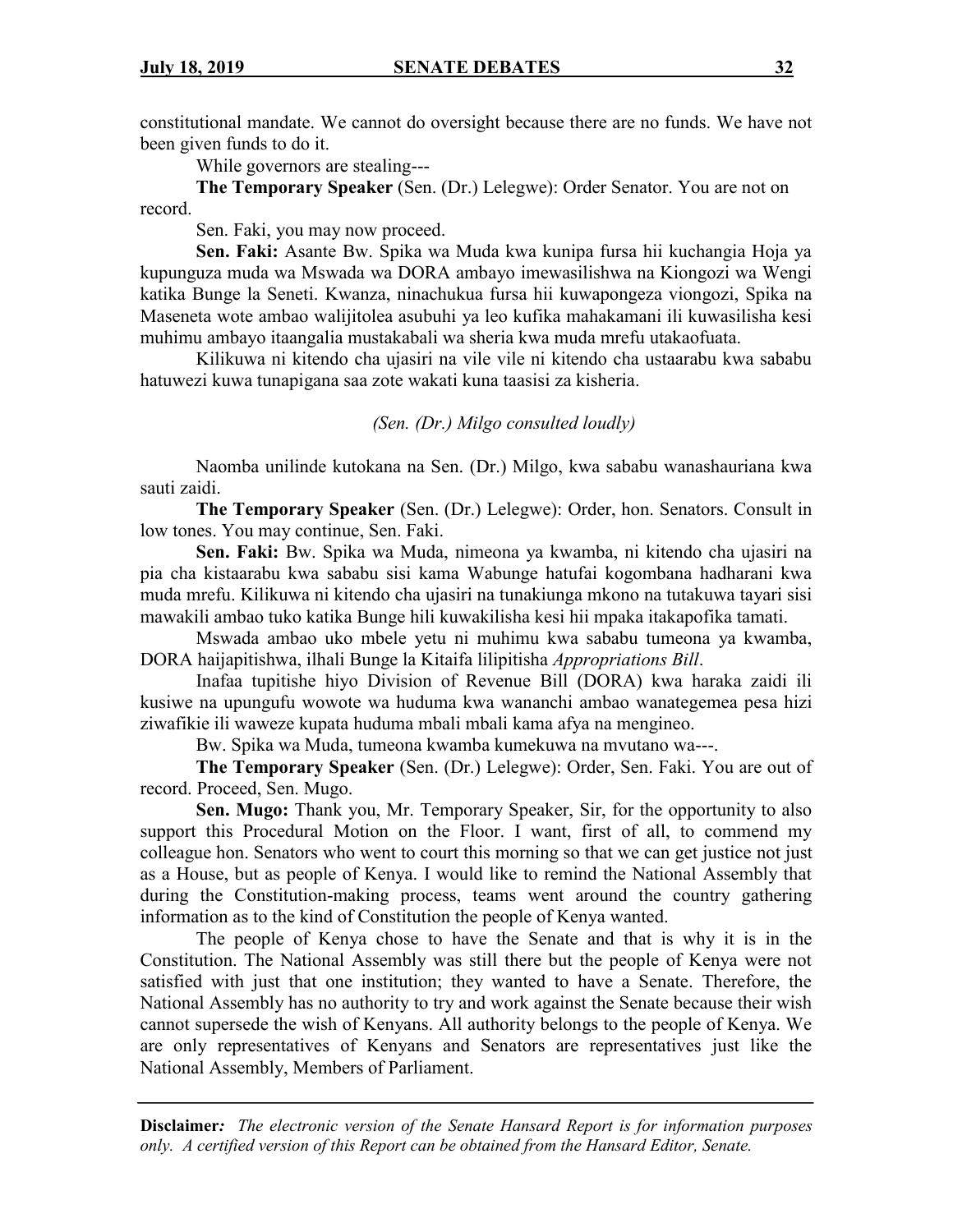Mr. Temporary Speaker, Sir, I was shocked to hear the kind of language that some of them were using against this House. I wondered whether these are really leaders who want our children to copy them---.

**The Temporary Speaker** (Sen. (Dr.) Lelegwe): Order, Senator. Proceed, Sen. Wario.

**Sen. Wario:** Asante Bw. Spika wa Muda, kwa kunipa nafasi hii kuchangia Hoja hii ya DORA. Ningependa pia kuweka sauti yangu katika kuheshimu Seneti kwa sababu tuko na nyumba mbili za kutengeneza sheria. Hasa Seneti hii inafanya watu ambao wametuchagua katika sehemu zetu kufikiwa na pesa. Kama kutakuwa na kizungumkuti cha watu ambao wanataka kupinga pesa zisifikie Wakenya, ni lazima sisi tusimame wima tuseme, hapana, haiwezekani.

Ni lazima watu wetu wapate huduma za afya. Inafaa pesa zifike upande huo kwa sababu ikiwa pesa zitakuwa zinabaki hapa juu, tunajua hakuna maendeleo yatatendeka. Tuliapa kwa Biblia na Quran tukasema tutakinga ugatuzi kabisa usije ukaangushwa.

Wale ambao wanapinga mambo ya Seneti ni wale wanaosema ugatuzi uanguke. Sisi tunasema ugatuzi uendelee na fedha zifike Mashinani. Pesa katika Mswada ambao ulikuwa umetolewa isipunguzwe hata kidogo kwa sababu Bunge la Kitaifa wanataka kupunguza fedha hizi, ila sijui ni wapi wanataka kuzipeleka. Sisi tuko wima, tumesismama kama milingoti kusema ugatuzi uendelee na pesa nyingi zifikie watu wetu ili waweze kupata huduma zile zinazofaa huko mashinani.

Bw. Spika wa Muda mimi naunga---.

**The Temporary Speaker** (Sen. (Dr.) Lelegwe): Order, Sen. Wario.

I now call upon the Mover to reply.

**The Senate Majority Leader** (Sen. Murkomen): Mr. Temporary Speaker, Sir, I want to thank all the Senators for their weighty contributions. I can see they are very motivated towards what we are going to do on Tuesday. I, therefore, do not want to anticipate debate but just to appreciate everybody for their very succinct comment on this very important subject matter.

I beg to move.

**The Temporary Speaker** (Sen. (Dr.) Lelegwe): Hon. Senators, the Motion in question does not affect counties. I will, therefore, put the question.

*(Question put and agreed to)*

Next Order.

## **BILL**

*First Reading*

THE DIVISION OF REVENUE BILL (SENATE BILLS NO. 13 OF 2019)

*(Order for the First Reading read, read the First Time and Committed to the relevant Committee)*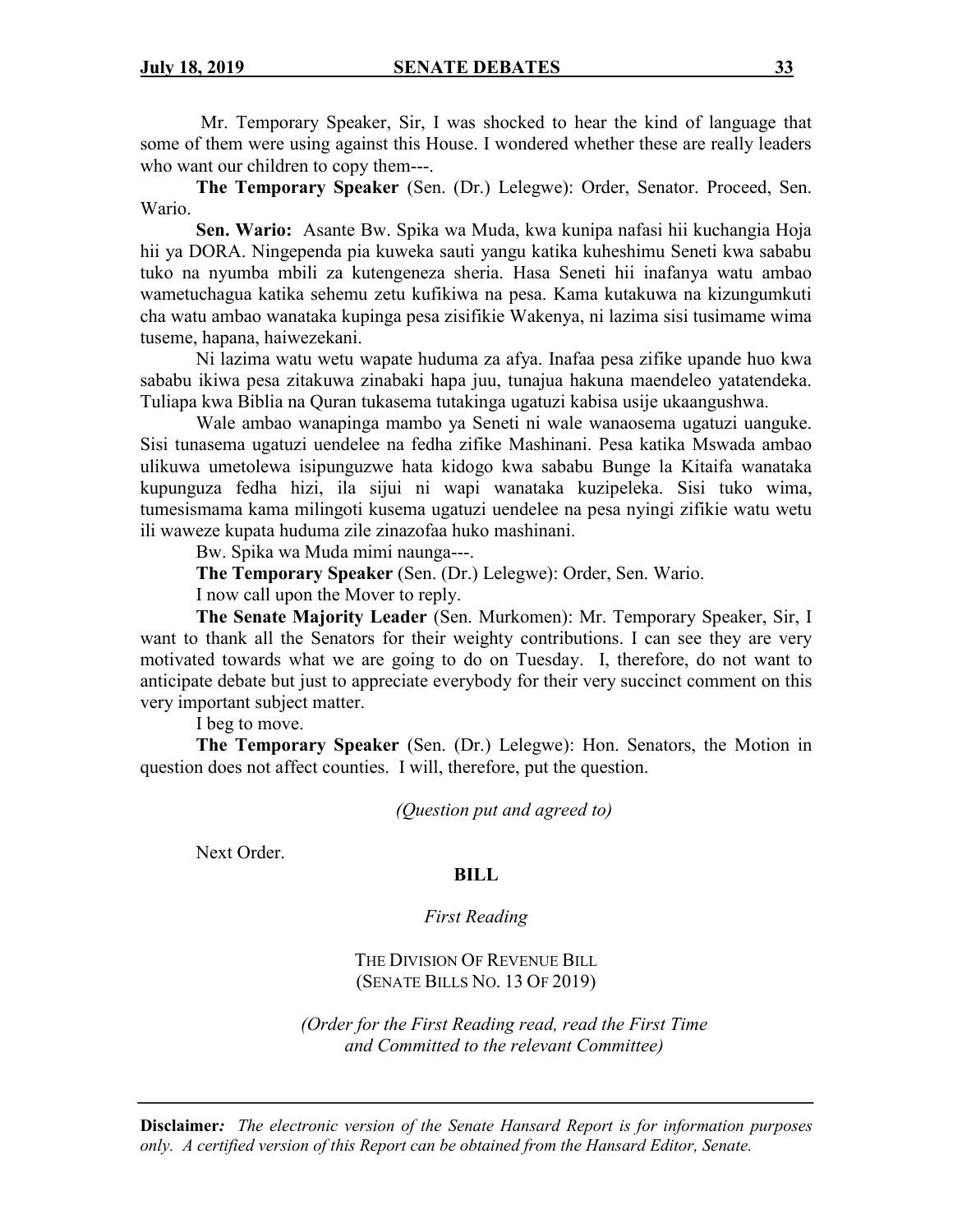**The Temporary Speaker** (Sen. (Dr.) Lelegwe): We now go back to Order No. 7; Statements as listed in the Appendix.

Proceed, Senate Majority Leader.

*(Resumption of Statements)*

BUSINESS FOR THE WEEK COMMENCING TUESDAY,  $23<sup>RD</sup> JULY, 2019$ 

**The Senate Majority Leader** (Sen. Murkomen): Thank you, Mr. Temporary Speaker, Sir. Pursuant to Standing Order 52(1), I hereby present to the Senate, the business of the House for the week commencing Tuesday,  $23^{\text{rd}}$  July, 2019.

On Tuesday 23rd July, 2019, the Senate Business Committee (SBC) will meet to schedule the business for the week. On the same day, the Senate will consider Bills at Second Reading stage, at the Committee of the Whole stage and the business that will not be concluded in today's Order Paper.

On Wednesday,  $24^{th}$  July, 2019 and Thursday,  $25^{th}$  July, 2019, the Senate will consider business that will not be concluded on Tuesday and any other business scheduled by the SBC.

Hon. Senators, I am happy to note that the Senate was able to pass a number of Bills last week on Wednesday,  $10^{th}$  July, 2019. This was commendable and I urge you to continue in the same spirit. However, some of the business scheduled in the Order Paper ended up being deferred due to the absence in the Chamber, of the Movers of such business to prosecute them. I urge all Honourable Senators to be vigilant and be available to prosecute the business listed.

While the House is proceeding fairly well on Bills, there are still quite a number of Petitions referred to Standing Committees for consideration whose reports are yet to be tabled in the House. I urge respective Standing Committees to consider them expeditiously and to table reports on them, pursuant to the Standing Orders.

Mr. Temporary Speaker, Sir, before I conclude with the Statement, I wish to take this opportunity to thank the Chairpersons of Committees, who have issued Statements pursuant to Standing Order 51 (1) (b) relating to the activities of their Committees for the period  $1<sup>st</sup>$  January to  $30<sup>th</sup>$  June, 2019.

From the reports so far, the Senate has demonstrated its commitment to serve the people of Kenya, to defend the Constitution and to uphold the rule of law. This is a commitment that we seek to pursue for the life of the Twelfth Parliament.

I thank you, and hereby lay the Statement on the Table of the House.

*(Sen. Murkomen laid the document on the Table]*

**The Temporary Speaker** (Sen. (Dr.) Lelegwe): Proceed, Sen. (Prof.) Kamar.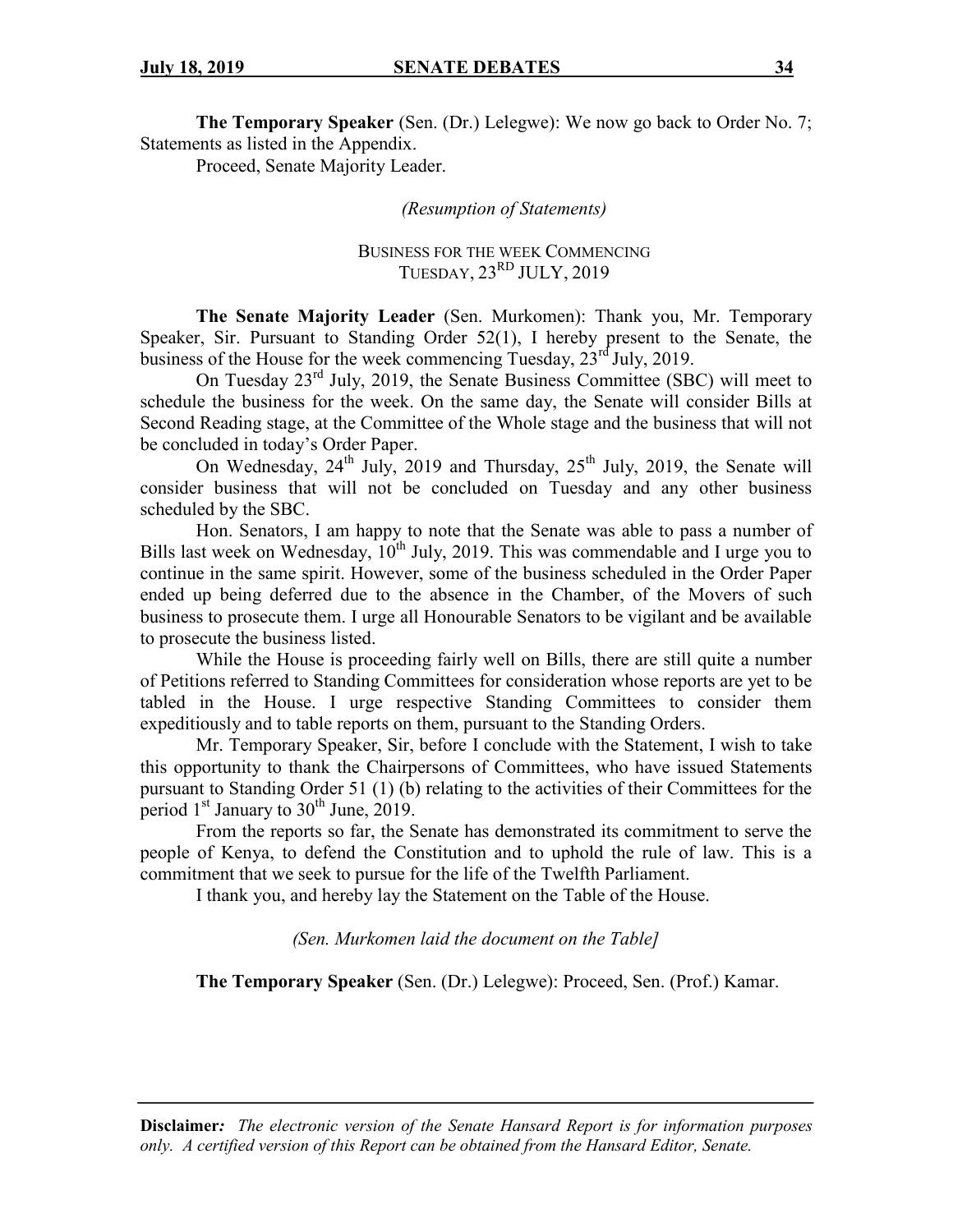#### MAIZE SITUATION IN THE COUNTRY

**Sen. (Prof.) Kamar:** Thank you, Mr. Temporary Speaker, Sir. Pursuant to Standing Order 47(1) I would like to make a Statement on the maize situation in the country.

Senators will recall that an *ad hoc* Committee on the maize crisis, which I chaired, was set up by a resolution of this House on  $8<sup>th</sup>$  August, 2018, to investigate and come up with solutions that would enable farmers overcome the challenges related to production, management and sell of maize, particularly, to the National Cereals and Produce Board (NCPB).

Senators will further recall that the said Committee did the assignment diligently and a report was tabled in this House, debated and passed by resolution on  $28<sup>th</sup>$  February, 2019. Thereafter, the Office of the Clerk, pursuant to Standing Order No.215 conveyed the resolution and report to the relevant Cabinet Secretaries (CSs) and independent commissions.

It was expected, under the same Standing Order No.215(2), that within 60 days of the resolution, the CSs and holders of relevant independent offices would provide to this Senate, through the Committee on Agriculture, Livestock and Fisheries, a report on how they plan to handle the resolutions that came from this House.

Mr. Temporary Speaker, Sir, it is now 120 days since the Clerk transmitted the resolutions and no report has been brought forth through our Committee. Furthermore, we are currently faced with a new maize crisis which is being orchestrated by the Ministry of Agriculture and Irrigation, with an interest to import maize even during a year when God has been merciful to the Kenyan farmer and given us good rains.

The CS has been heard in media houses as well as when he addressed the National Assembly, claiming that there is a maize crisis and yet harvesting is expected to begin in the next two months in the maize growing areas of this country. Furthermore, the same Ministry did not fund the NCPB to buy maize harvested in 2018 from farmers. It should be noted that NCPB bought less than 40 per cent of the 2018 produce. In particular, it limited the amount of maize that was supposed to be released by the farmers.

Around March, 2019, large scale farmers were asked not to deliver anything more than 400 bags. We are aware that at that time, there were farmers who had even over 10,000 bags in their stores. In fact, large scale farmers only managed to deliver the 400 bags within the month of March and the NCPB was closed.

Mr. Temporary, Speaker, Sir, it is extremely unfortunate that in May, 2019, the same CS went ahead to seek a window to import maize without taking stock of the amount of maize that the large-scale farmers still had. To date, we do not know the exact figure that is in the stores and what was delivered. The actions of the Ministry are worrying because that could cause instability in the maize production sector and, hence, food insecurity in this country. We all know that maize means food in this country.

Our Committee on Agriculture, Livestock and Fisheries must take very keen interest in the staple food of Kenyans. Agriculture is a devolved function. As it has been mentioned, the budget for agriculture according to a Declaration by the African Union (AU), should be 15 per cent. The Committee must take keen interest right from the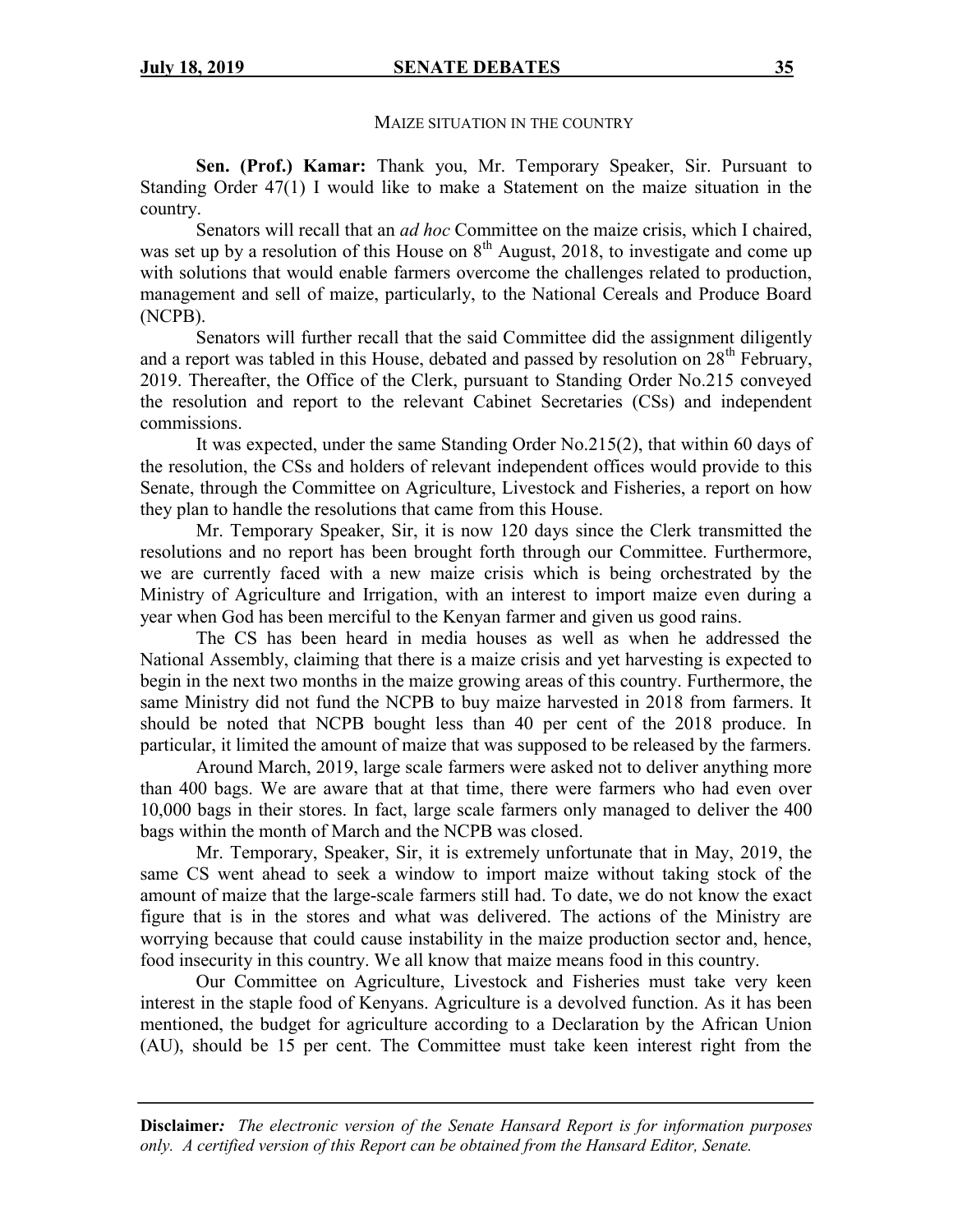budgeting for the agricultural sector. We should look at the recommendations of the Committee.

Mr. Temporary Speaker, Sir, our Committee overhauled the system in the resolutions that were passed by this House. We looked at the production systems, inputs, storage and the selling. We assumed that once the report is out, the Ministry will take interest in it and go ahead and come up with a different way of dealing with maize, which is staple food of this country.

The Committee, therefore, must keenly follow up on the implementation of the House resolutions because we gave them to a number of committees.

The Committee on Agriculture, Livestock and Fisheries was tasked with the responsibility but some tasks were assigned to the Committee on Justice, Legal affairs and Human Rights while others to the Committee on Labour and Social Welfare. Our committees must take up our reports and follow up with the respective Ministries, so that this country gets value for the investment and also stabilise food security.

Finally, today we have debated the Division of Revenue Bill, which is more or less the Budget. We have said that about 15 per cent of the Budget should go to the health sector. It was also resolved that 10 per cent of the Budget should go to agriculture. Out of the annual budgets, some African countries give 25 per cent to these sectors. Since they are devolved, it means 25 per cent of the Budget should be the foundation budget for our counties to enable the two main sectors that have been fully devolved to take off.

Once again, Members of the Committee should look into our recommendations and bring their resolutions back to us.

I thank you.

**Sen. Wetangula**: Mr. Temporary Speaker, Sir, I thank and congratulate the Senator for Uasin Gishu County, with whom we co-chaired the *ad hoc* Committee on the maize crisis, for bringing this Statement to the Floor. I am equally happy that the Chairperson of the Committee on Agriculture, Livestock and Fisheries is here and I would like to hear his position on this matter.

The *ad hoc* Committee on the maize crisis made very intensive and extensive collection of views from farmers in maize growing areas. Every Kenyan saw that, particularly the public hearings in Eldoret and the feeling of the Kenyan farmer that was displayed. One would have expected that the Ministry of Agriculture and Irrigation would call a stakeholders' meeting or even engage the Senate to discuss the outcome of the *ad hoc* Committee on the maize crisis proceedings and what they should do to improve the situation.

Instead, we are hearing all manner of contradictory statements. What we have heard is that they will import 19 million and then 12.5 million bags of maize. The Chairperson of the Strategic Food Reserve Trust Fund (STRTF), Dr. Noah Wekesa, who is a consummate maize farmer said that from where he sits as the Chairperson of the State parastatal, there is no shortage of maize in the country and there is no need to import maize. The CS who should be relying on the Chairperson for technical advice, said they will import 19 million and then 12.5 million bags of maize.

Those of us who come from grain growing areas of this country know that as the Statement says, God has been very fair to Kenyans this year because the rains have been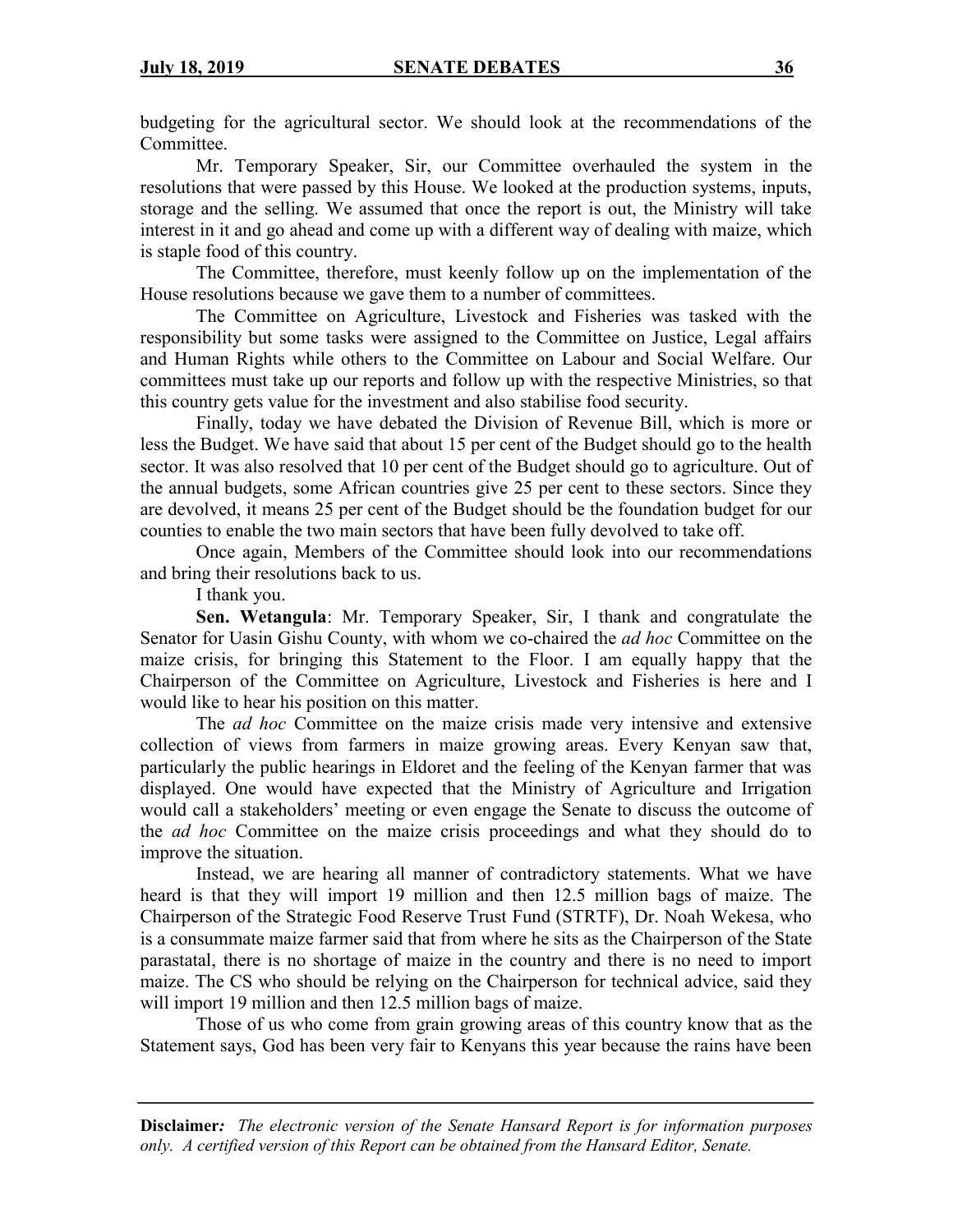good. If you look at the crop in the fields, you can tell that we will have a bumper harvest.

Mr. Temporary Speaker, Sir, assuming that you want to start importing maize today given our procurement processes and procedures, it means that whatever grain you import will land in the port of Mombasa in a minimum of the next two months, by which time, the heaviest grain growing areas of Trans Nzoia, Uasin Gishu, West Pokot, Bungoma and others will be harvesting. Instead of importing maize, why can we not support the farmer?

The President has rolled out his Big Four Agenda and one of them is food security. How will this country achieve food security if the farmer who toils and moils morning to evening to feed Kenyans is the most neglected person in the country?

Mr. Temporary Speaker, Sir, every time a Kenyan grain farmer has a bumper harvest, it is a nightmare in their lives. The crop drops sometimes up to Kshs1,000 per bag. The Government wants to engage in a luxury of importing maize at Kshs4,500 to Kshs5,000 a bag. Therefore, it will support farmers of other countries and ignore our farmers.

This House, as the defender of counties and their governments, that represents issues of devolution and agriculture which is a 100 per cent devolved, must resoundingly speak up against the intended importation of maize.

If you look at this year's Budget, there is no allocation to cereals boards for purpose of buying crops from the farmers. How is this country moving? We have committed ourselves through the Maputo Declaration to support the farmer through our budgets of not less than 10 per cent. In fact, if you cut across the counties, the amount of money put in agriculture is less than 2 per cent of the national Budget aggregate.

Mr. Temporary Speaker, Sir, yesterday, the Cabinet Secretary (CS) changed tune and said that he will not import maize from Mexico. We are not opposing the importation of maize from Mexico only. We are opposing the importation of maize from anywhere on the globe as long as the maize of Kenyan farmer is still in the *ghalas*, cereals boards and farms. Importing cereals to cover the deficit is not wrong. However, how do you recklessly embark on importation without any scientific analysis on what we have and what is the deficit? The CS has not told Kenyans why he wants to import maize or why the idea of importing maize came to his head at all. This House must stand up to be counted.

The Chairperson of the Committee must, without any concession from this House, summon the CS to the Committee of the Whole so that Members of this House, whether they represent maize farmers or maize eaters where they do not grow maize can engage with him.

My brother, Sen. Wario, is from Tana River County where maize is not grown. However, Galana Kulalu scandal is in his county. He represents people who eat maize. My brother Sen. Mwaura is from Kiambu where they do not grow maize but they eat it. So, everybody has an interest in this matter.

**Sen. Mwaura:** On a point of order, Mr. Temporary Speaker, Sir.

**The Temporary Speaker** (Sen. (Dr.) Lelegwe): What is your point of order?

**Sen. Mwaura:** Mr. Temporary Speaker, Sir, is the distinguished Senator for Bungoma in order to insinuate or suggest that the people of Kiambu County do not grow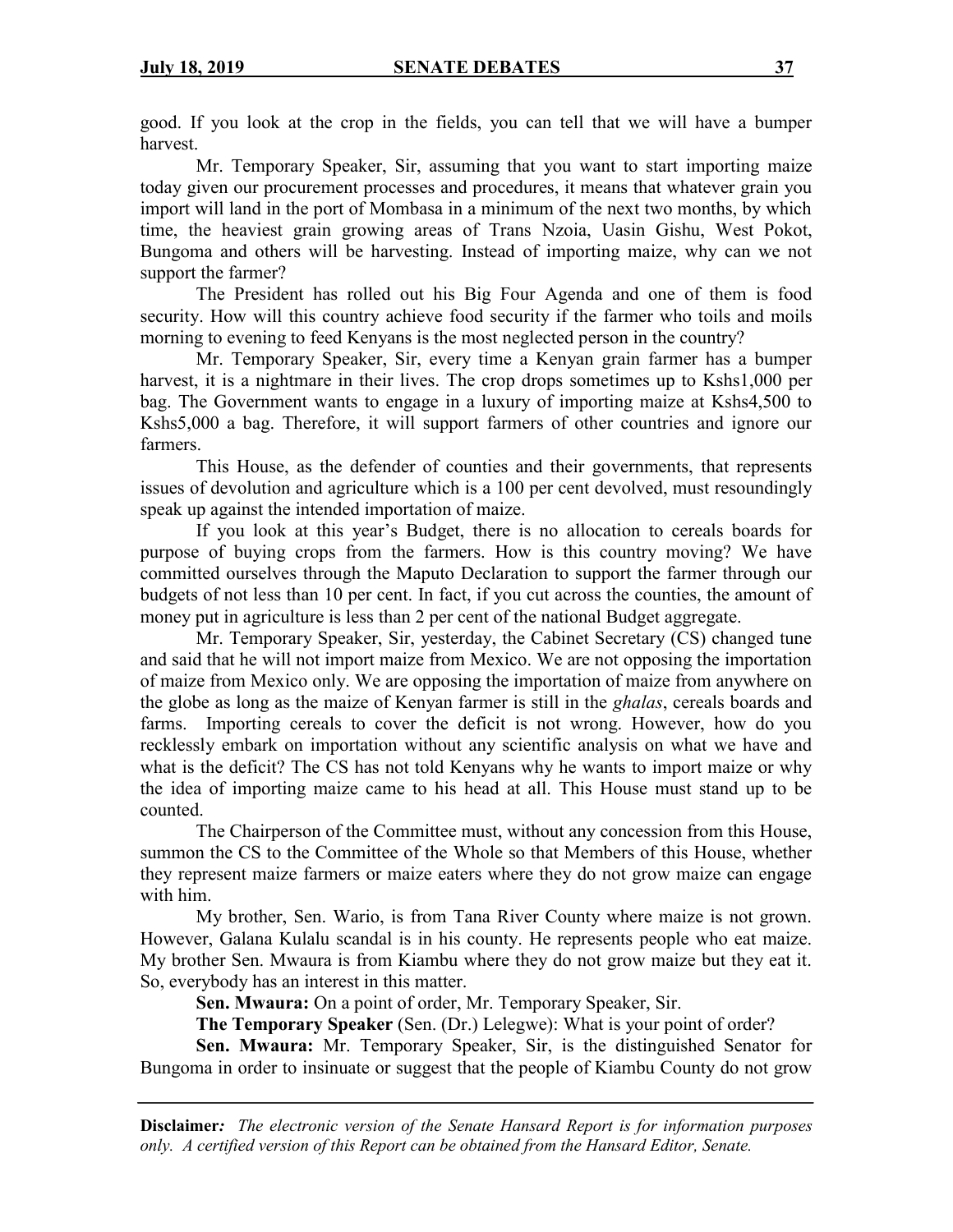maize, yet in my own backyard, I have a lot of maize stock? We are the great eaters of *githeri.*

*(Laughter)*

**The Temporary Speaker** (Sen. (Dr.) Lelegwe): Order. Hon. Senators. Proceed, Sen. Wetangula.

**Sen. Wetangula:** Mr. Temporary Speaker, Sir, we are not talking of people who grow maize in baskets on their balconies.

### *(Laughter)*

We are talking of people who seriously grow maize to feed this country and they are definitely not found in Kiambu. However, the people of Kiambu consume maize just like everybody else. So, it is affected in one way or the other.

I end by urging this House to stand together the way we stood in the debate on the *ad hoc* Committee on maize. We must defend the farmer. The Government has a duty and if it abdicates it, this House must remain the last line of defence for the Kenyan farmer.

**The Senate Majority Leader** (Sen. Murkomen): Mr. Temporary Speaker, Sir, as a large-scale maize farmer, I am distinguished from Sen. Mwaura.

I have a lot of interest on this matter. The crux of this issue from both Sen. (Prof.) Kamar and Sen. Wetangula who led the Committee that dealt with the maize issue, is basically the implementation of the recommendation of that Committee. We have become a nation of so many reports and few doers or implementers.

As a country, we pride ourselves as being the nation that took a particular report to Botswana or Ethiopia and they improved their education. You can see how they are implementing a strong energy sector, yet we continue to lag behind. We have brains to work on good reports, however, when it comes to implementation, we have a Government policy that is guided by the wishes of the person who holds office at the particular time.

It begs the question, how seriously the reports of this House are considered by the Ministries, not just in the maize sectors but other sectors. If our reports were implemented as they ought to be, the discussion about importation of maize would not have ensued.

Mr. Temporary Speaker, Sir, Sen. (Prof.) Kamar will tell you that in Moiben Constituency, which is her constituency and some parts of Trans Nzoia, there was a moratorium which was given by the Government through the National Cereals and Produce Board (NCPB) to limit the bags of maize that were to be delivered by farmers to the NCPB. As a result, most of the farmers were not able to deliver the maize to our Strategic Grain Reserves. We also know that many of those farmers still have maize in their houses and stores.

Mr. Temporary Speaker, Sir, this is a serious issue. When we were debating the report, I insisted that there were unnecessary road blocks and deliberate decisions of Government to make it impossible for farmers to deliver maize to Government stores.

I say this knowing that I struggled to deliver the maize that I have struggled to farm for the purpose of selling to the National Strategic Grain Reserves. These rules were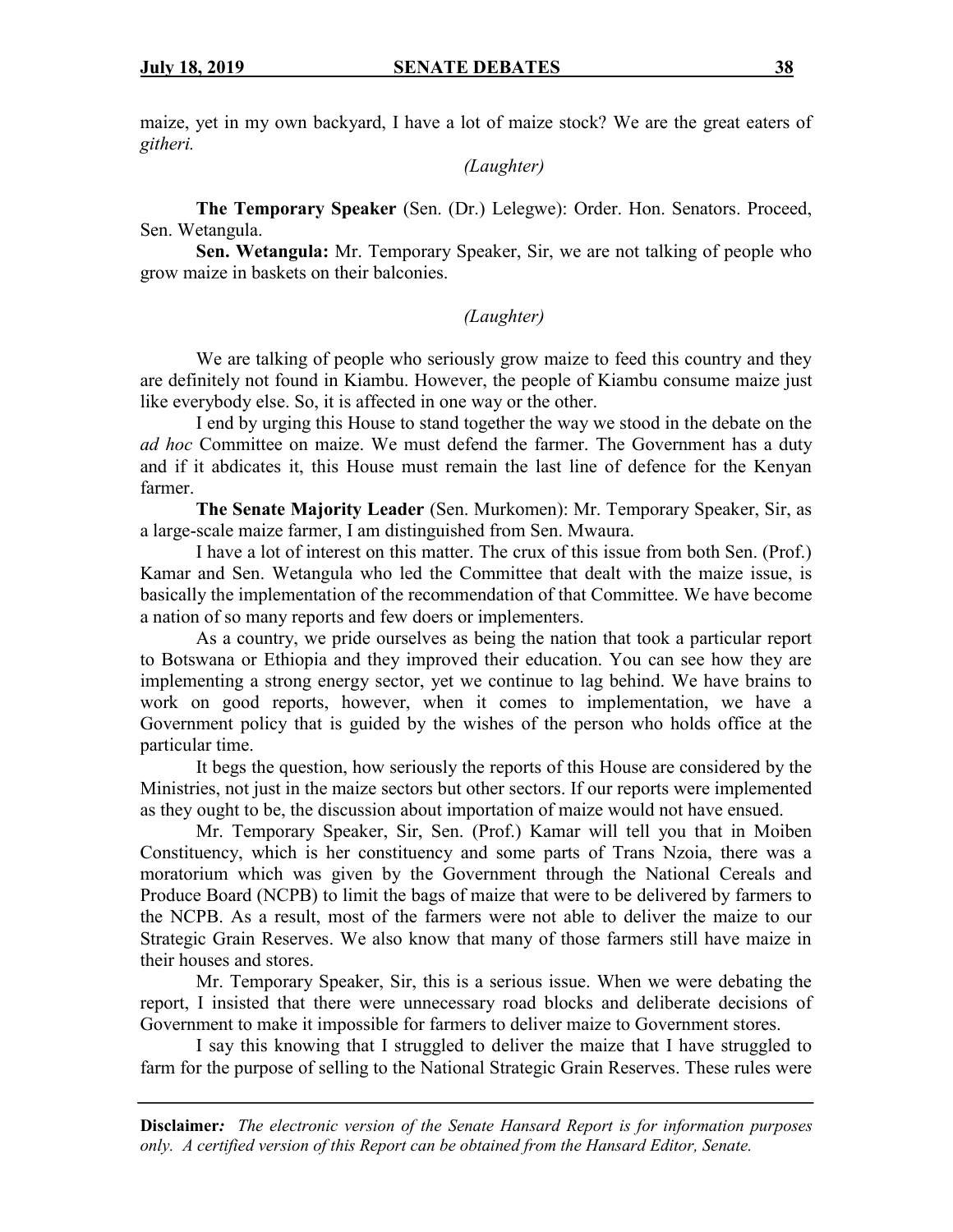developed and disguised to protect matters corruption, yet the real corruption is the policies that are meant to stifle the farmer to create room for a foreign farmer to bring maize to this country.

I met the people of Ethics and Anti-Corruption Commission (EACC) and told them that they were aiding corruption by allowing people to import maize to this country and making it impossible for farmers and those who want to assist small-scale farmers to deliver the maize to NCPB.

As we speak, farmers from Moiben Constituency and Trans Nzoia have been taken through court processes. Their mistake is that they delivered maize from their farms and they do not look like they are rich.

Mr. Temporary Speaker, Sir, one farmer called Ms. Victoria who comes from Moiben Constituency and has roots in my county has been taken through court process with her children. The only mistake she made is to farm thousands of acres and assisting farmers from the neighbourhood to carry the maize to the store. The other mistake is that she did not look rich enough or like a rich person.

The people who were questioned said: "The argument that I saw on television is that she was building a good house and she lives in the village. How did she get Kshs200 million? What makes her qualify for the Kshs200 million payments?" That became a chorus across the country.

Last year, farmers were extremely frustrated and the real importers of maize were never taken to any court. They were never arrested or questioned despite the Report that came to this House stating that some people who owned no single piece of land delivered a lot of maize to the National Cereals and Produce Board (NCPB) store in Bungoma.

The Ministry of Agriculture and Irrigation should tell us if the farmers will go through the same madness that we saw last year now that they are almost harvesting their maize. Will the farmers in rural areas, who do not have legal agreements, title deeds from their late parents or signed leases, be subjected to these strictures, to make it impossible for them to deliver maize to NCPB? Are they going to use that to block them from supplying maize then later say that the maize in the reserve has been exhausted, so as to create room for cartels to import maize? That is an issue that must be addressed to prevent them from asking for a licence to import maize in a few months from now, yet this country has enough farmers who are running away from planting maize because of the frustrations that they go through.

I agree with Sen. (Prof.) Kamar. We must rethink if there is need of having the Committee on Implementation or whether the functions of the Committee on Implementation can be carried out by the departmental Committees that we have. Those Committees can summon the Cabinet Secretary (CS) for Agriculture and Irrigation and have him respond to the questions. We know that the Clerk of this House wrote to the CS. They need to come here and tell us how far they have gone with the implementation of the recommendations that came from this august House.

Thank you, Mr. Temporary Speaker, Sir.

**Sen. Cherargei**: Thank you, Mr. Temporary Speaker, Sir, for this opportunity. I want to thank my neighbour, Sen. (Prof.) Kamar, for that Statement. I know that the issue of maize has been with us for the past few days because the Ministry of Agriculture and Irrigation indicated that they wanted to import maize, so as to protect the eaters of *ugali*.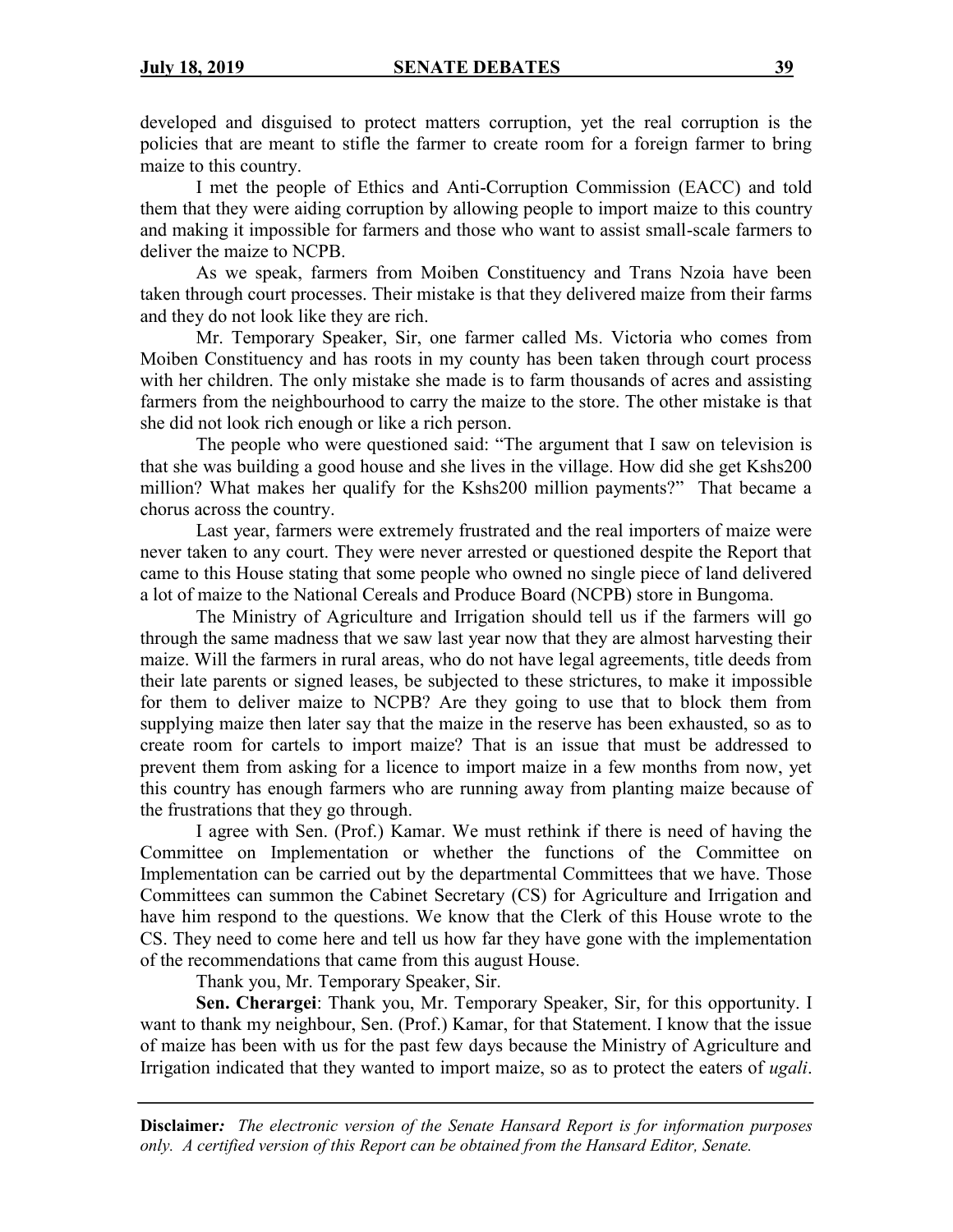The insinuation is that if maize is not imported, the prize of maize flour will continue going up.

We do grow maize in the North Rift. The Ministry of Agriculture and Irrigation reported that we had a bumper harvest of 46 million bags of maize. The big question then is: Why should we import maize when we are only two or three months away from harvest? I happened to be in Hamisi on Sunday, where I ate boiled maize and saw others being dried. It is unfortunate that the Ministry of Agriculture and Irrigation wants to import maize, yet the Strategic Food Reserve (SFR) has said that there is enough maize in the country. Therefore, this matter needs to be treated with urgency.

I was part of the *Ad hoc* Committee, and we wrote a superb Report. So many Committees were required to follow up on the recommendations and resolutions of the *Ad hoc* Committee. My Committee on Justice Legal Affairs and Human Rights was to make a follow up with the Ethics and Anti-Corruption Commission (EACC) and the Directorate of Criminal Investigations (DCI) on the investigations and vetting of farmers because a total of Kshs4.5 billion was supposed to be paid to the farmers. I agree that in liaison with the Committee on Agriculture, Livestock and Fisheries, which is led by Sen. Ndwiga, we need to follow up on various recommendations that were made by the *Ad hoc* Committee.

The genesis of the 2017 maize issues was the two *gazette* notices that were published. It is true that 40 million plus Kenyans today consume maize either directly or indirectly. Therefore, we must protect the maize farmers by providing a market for them. In my county, Nandi County, around 68,000 hectares is covered by maize. Mosop Subcounty and Chesumei Sub-county in Nandi County largely depend on maize.

Some of us went to school because our parents planted and mopped up maize. My mother used to mop up maize that she would then sell and pay our school fees. Therefore, I feel bad when I see EACC and DCI rounding up women and men who buy maize from people who have half an acre or one acre. We must have a candid conversation on this.

We must amend the NCPB Act of 1994 and devolve NCPB, or do away with it. We must also find a way of having strategic food reserve. We must also have a continuous nexus between NCPB and SFR for us not to have breakdown of information.

I agree that the governors must be given the opportunity to run and manage the NCPB because agriculture is a devolved function. Yesterday, we saw the Members of the National Assembly doing a devolved function, yet they have been complaining that Senate is overstretching its mandate.

Under the Kibaki administration, there was a national subsidy programme. We expected the National Assembly to include around Kshs11 billion in the Budget for subsidy fertilisers to our farmers. That is what countries that are food secure do. One of the key pillars of the President's Big Four Agenda is food security. We cannot have a discussion on food security, yet we have not allocated more than Kshs11 billion that was meant for subsidy fertilisers. Those fertilisers are not only meant for maize farmers, but also for coffee, tea and other farmers who are to be given subsidy fertilisers. That will help them spur production.

We urge the county governments, through the Committee on Agriculture, Livestock and Fisheries, to allocate more resources, so as to make agriculture more lucrative and attractive. According to the statistics of World Bank, the youngest farmer is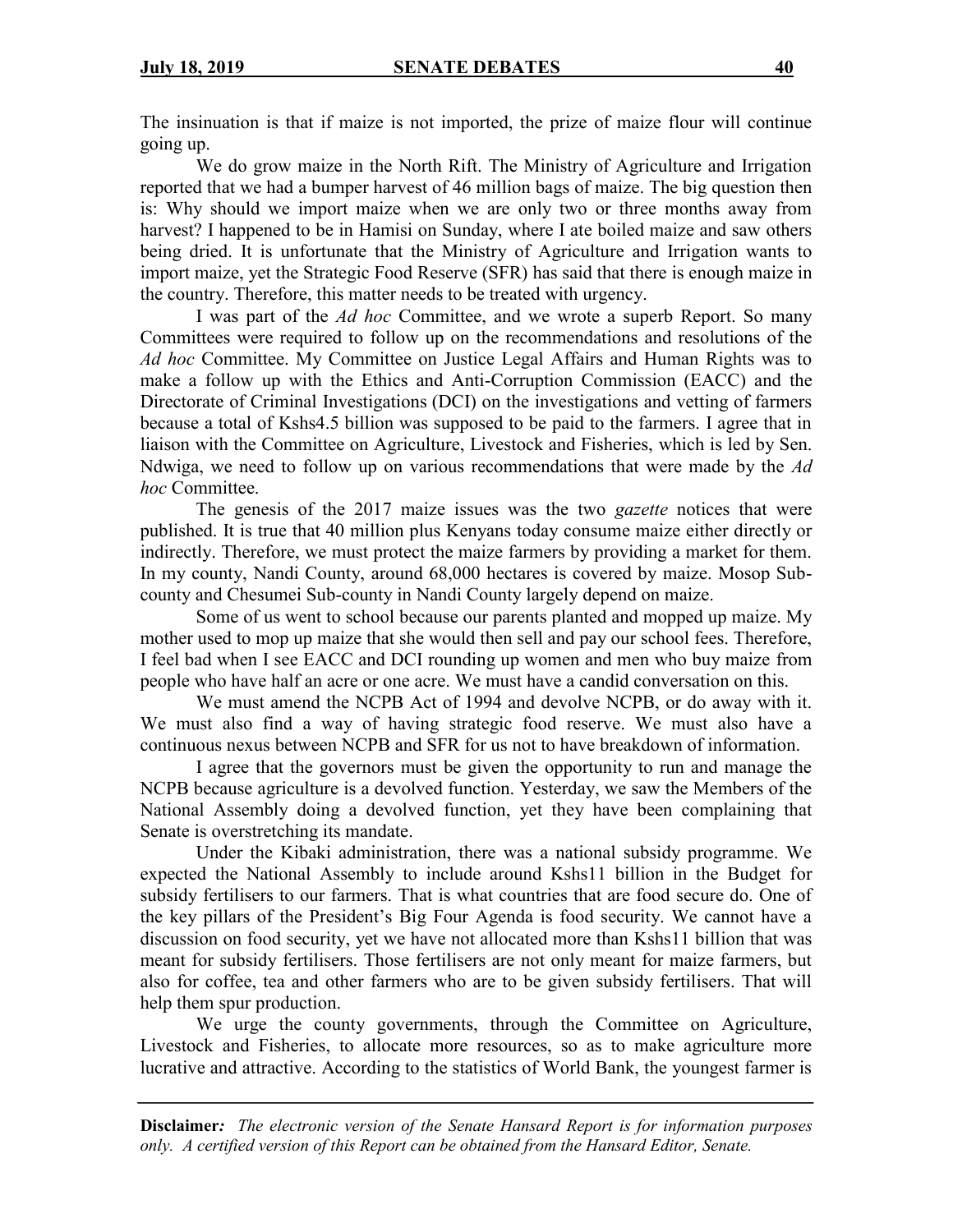more than 50 years of age, and that is unfortunate. We have to stop the use of agrarian system of agricultural farming in this country. We have to look for ways of making the young people appreciate farming.

We can use modern technology to produce more. That is what we are looking forward to. We do not want Genetically Modified Organism (GMO) to get into the country. Instead, we can have a better way of improving the quality of maize or any other crops by involving the younger farmers.

The entire North Rift and the other regions that plant maize are looking up to the Senate to provide direction. During vetting, we realised that most farmers have died because of high blood pressure. Many are unable take their children to school and cannot pay their bills because EACC and DCI are still conducting investigations. It is sad that we introduced a vetting process.

For some us who come from the region, you can be in possession of land but not be the owner. However, they are saying that, for example, Village 'A' should deliver certain amounts of maize. They are also saying that one should have a letter from the chief, assistant chief or *kokwet* elder. They can even say that you should have a letter from your pastor, priest or Imam. We know that some chiefs would want a sheep or goat, so that they can write you a letter.

Mr. Temporary Speaker, Sir, the vetting process has been very tedious. It is good that you come from Samburu County. You know that there are many young people who lease land in the North Rift and other maize growing areas, but do not have the ownership. Why is the NCPB introducing stringent measures that are only meant to stifle young people from participating in the production of maize or any other production in this country?

My colleague, Senators, I urge that we assist the maize farmers because all of us are *ugali* eaters in this country.

**Sen. Were:** Thank you, Mr. Temporary Speaker, Sir. I will now make my contribution to the Statement by Sen. (Prof.) Kamar, who together with Sen. Wetangula, chaired the *Ad hoc* Committee on the Maize Crisis.

The Committee, of which I was a Member, made various recommendations. I was surprised and shocked to learn that the Minister for Agriculture and Irrigation intends to import maize, mainly because the issues we laid out in that Committee last year had not been resolved. How are they then importing maize when standards at the borders are not yet set, and the Kenya Revenue Authority (KRA) has not yet answered us on what exactly happened during that crisis?

We also found out that 65 per cent of Kenyans consider maize as their staple food and 35 per cent of our nutrition intake is maize. Therefore, maize equals food security. For that reason, when the Strategic Food Reserve that is in charge of food security says that we have maize, there is no way the Cabinet Secretary for Agriculture and Irrigation should contradict that statement.

Mr. Temporary Speaker, Sir, I was also in shock mainly because they want to import maize in July when farmers are harvesting. We are eating dry maize in the maize producing counties. Why are they then importing? Farmers still have maize in their stores from the last harvest. Have counties been consulted in terms of what they have in their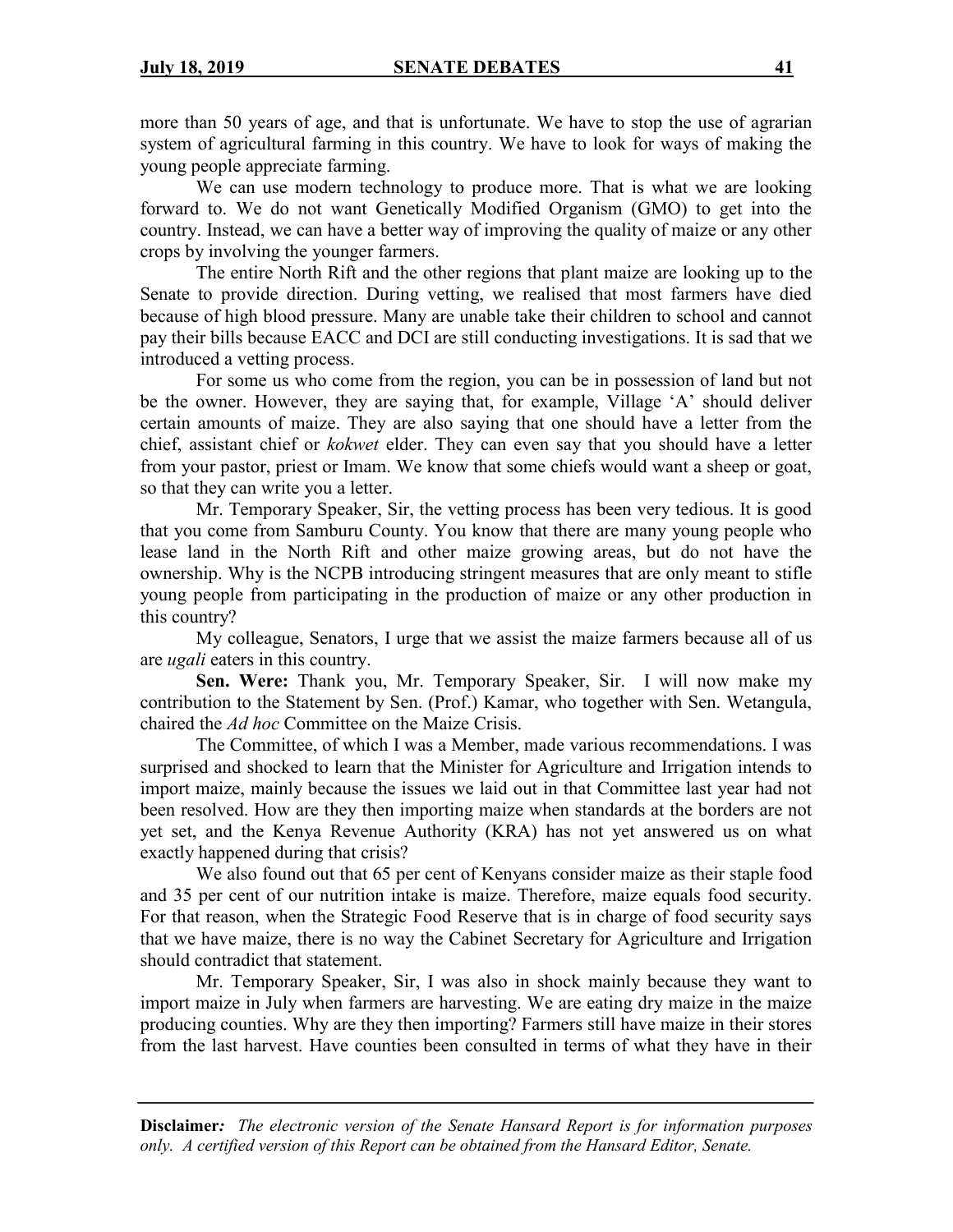stores before the decision to import is made? Otherwise, we shall continue to have the problems we had last season when the importation was done in a very irregular manner.

The same way that importation was carried out to the detriment of the farmer, is still the way that is being followed right now by the Cabinet Secretary for Agriculture and Irrigation. He needs to establish the facts then give us the status of the recommendation we made this far. He can then decide whether he is importing and the quantity to import. We are not opposed to Mexico or any importation even from our neighbouring countries. It should be stemmed despite the protocol agreements we have until we have finished with the maize that farmers have in their stores.

Mr. Temporary Speaker, Sir, I also urge the Council of Governors(CoG), especially, governors from maize producing counties in Western Kenya and the North Rift, to redistribute some of the maize that they have to counties that are lacking through the structures of the CoG. That was also one of our recommendations.

That Committee also recommended that counties set up millers and driers, so that farmers do not have to get rid of their green maize early. They should have drying systems, so that we have maize for *ugali* when we need it.

I urge that the Senate continues to consider the setting up of the Implementation Committee because the Committee on Agriculture, Livestock and Fisheries does not need to reinvent the wheel. They just need to look at the report of that Committee and seek the implementation of these recommendations.

I thank you, Mr. Temporary Speaker, Sir.

**The Temporary Speaker** (Sen. (Dr.) Lelegwe): Proceed, Sen. Cheruiyot.

**Sen. Cheruiyot:** Thank you, Mr. Temporary Speaker, Sir, for giving me a chance to also register my support to this Statement by my colleague, Sen. (Prof.) Kamar. It is about a very poignant issue in our country at this point in time. We are discussing something that we ought not to because we cannot consider ourselves to be a dignified society if we cannot comfortably feed our people.

All these conferences we keep on having in Kenya--- Yesterday, I saw the gathering of Common Market for Eastern and Southern Africa (COMESA**)** attended by Presidents from across East Africa. What are we discussing if we cannot comfortably put the very basic things such as food on the table of our citizens at a good price?

What that Committee of the Senate demanded from the Ministry of Agriculture, Livestock and Fisheries was on how to handle the maize issue in our country. It was not rocket science; their points were straightforward. It was very specific on what each Government department needs to do.

I urge my colleague, Sen. (Prof.) Kamar, to be in the forefront in drafting some of these Bills because during the debate on the Report of the *Ad hoc* Committee on the Maize Crisis there were certain legislative gaps that were identified by our colleagues who contributed. I remember one of the key issues that continues to crop up is why we want to still retain NCPB as a national Government entity. Why can we not devolve it?

At least from my experience, I know that every leading maize-producing county has an NCPB silo. Therefore, allowing them at the county level to manage their own silos, such that they will be able to identify who the farmers are and the people who have the produce and can supply to the country at the prices that are needed, would be a very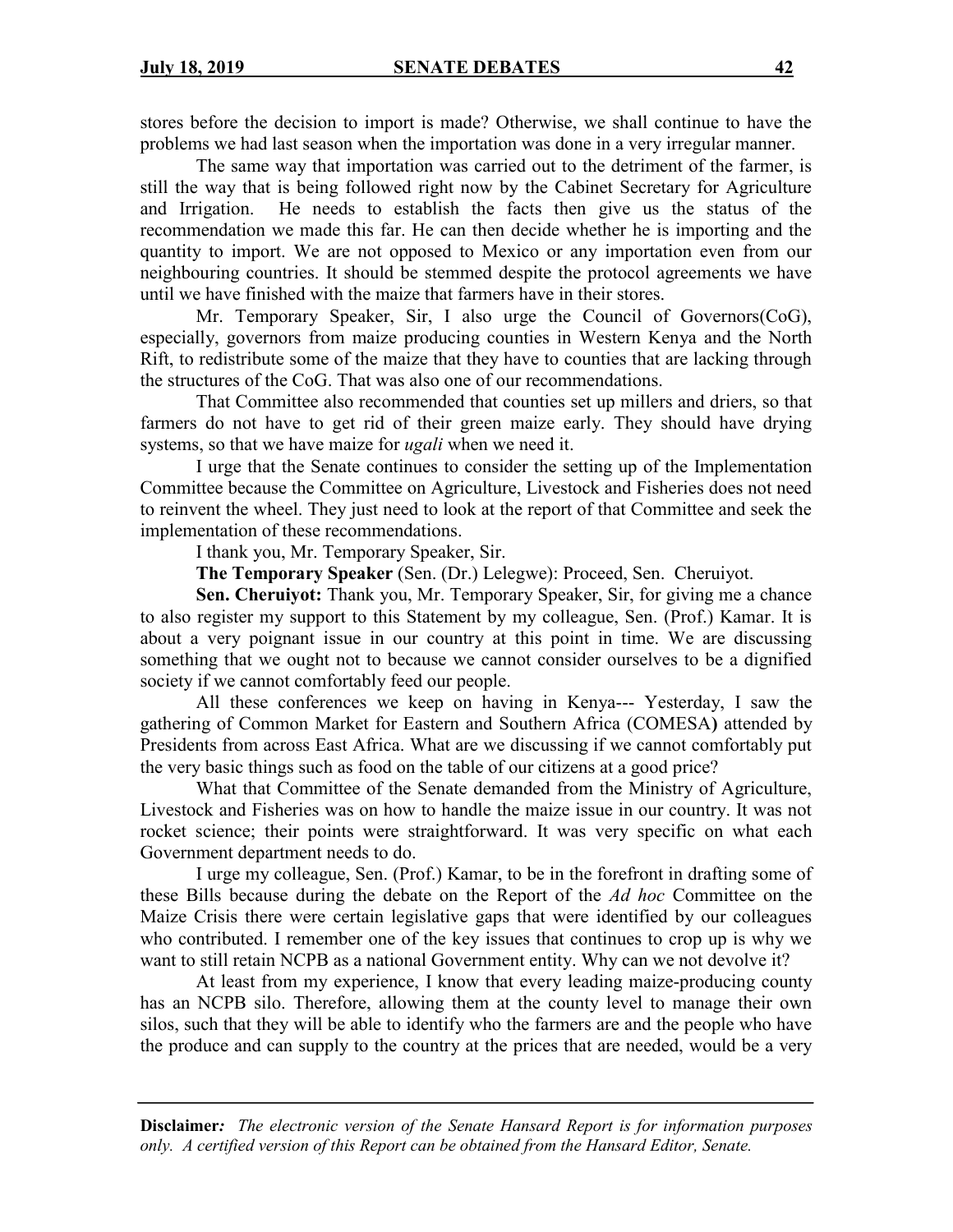simple exercise. However, because of the greed that has permeated so strongly in our society, this has been difficult.

Mr. Temporary Speaker, Sir, the question we need to continue asking is: "How much is enough and how much can people accumulate?" Many of these struggles we continue to speak about as a country is just because people are greedy. They want to create a crisis, which is why there was delayed importation of fertiliser. There is no rocket science that the countries we are importing maize from are engaged in. They have just made sure that farm inputs are available to the farmers at extremely low prices. That is how they are able to produce their maize at the price they are producing.

It is not that Kenya does not know that, but because the people in positions of power are only interested in lining their pockets. We, as a House, have also failed to hold them to account. This is because, for sure, we cannot turn the Parliament of Kenya into a House of lamentation. We come and lament every other moment without identifying ways in which we will solve some of these issues.

Mr. Temporary Speaker, Sir, it will be so unfortunate of us if we do not address our farmers and give them direction, particularly on this issue. I, therefore, urge my colleague, Sen. (Prof.) Kamar, not to tire on this issue. I have read the Statement that you have placed before the House, and what you are seeking is just to make the House aware of the issues that are at fore. However, do not stop at that. Please, proceed and write even to the Liason Committee to advise on what Ministries are supposed to do when this House has made binding resolutions.

This House is not just a gathering of 67 men and women, but a gathering of Kenya. This is where the whole of Kenya meets to discuss issues that are of concern to them. If Kenya has spoken and said to the Ministry of Agriculture and Irrigation: "stop the monkey business that you are doing with maize," then they need to stop. If somebody does not stop, the law allows us to take action against them and issue censures against the Cabinet Secretary (CS) and the Ministry officials who are not acting in accordance and spirit of what we have proposed as a House.

It is, therefore, my sincere hope and belief that we can perhaps take this issue to be one of those that we have prosecuted up to its logical conclusion. I am so excited because of what we were able to do. It points to the fact that the Senate has come alive and been able to do something we have struggled and not been able to do for a long time. We have been speaking so boldly about how the National Assembly is violating the law and aiding the Executive in entrenching impunity in our country. However, today we said enough is enough. We have not just idly walked for that distance to go before the High Court.

We are saying that the rule of law must be respected in this country. If anybody does not want to respect the rule of law, then the law must force them to respect it. Therefore, it is important that we stand up to all the bullies in the National Assembly and in the Executive. Let them know that this House is a creation of Kenyans.

Until such a time that Kenyans tell us that they want to organize their legislature in a way other than the bi-cameral nature within which it exists, we shall continue to exercise our work with military precision. We shall ensure that every law that concerns our counties is brought before this House where we will look at it with a keen eye of ensuring that -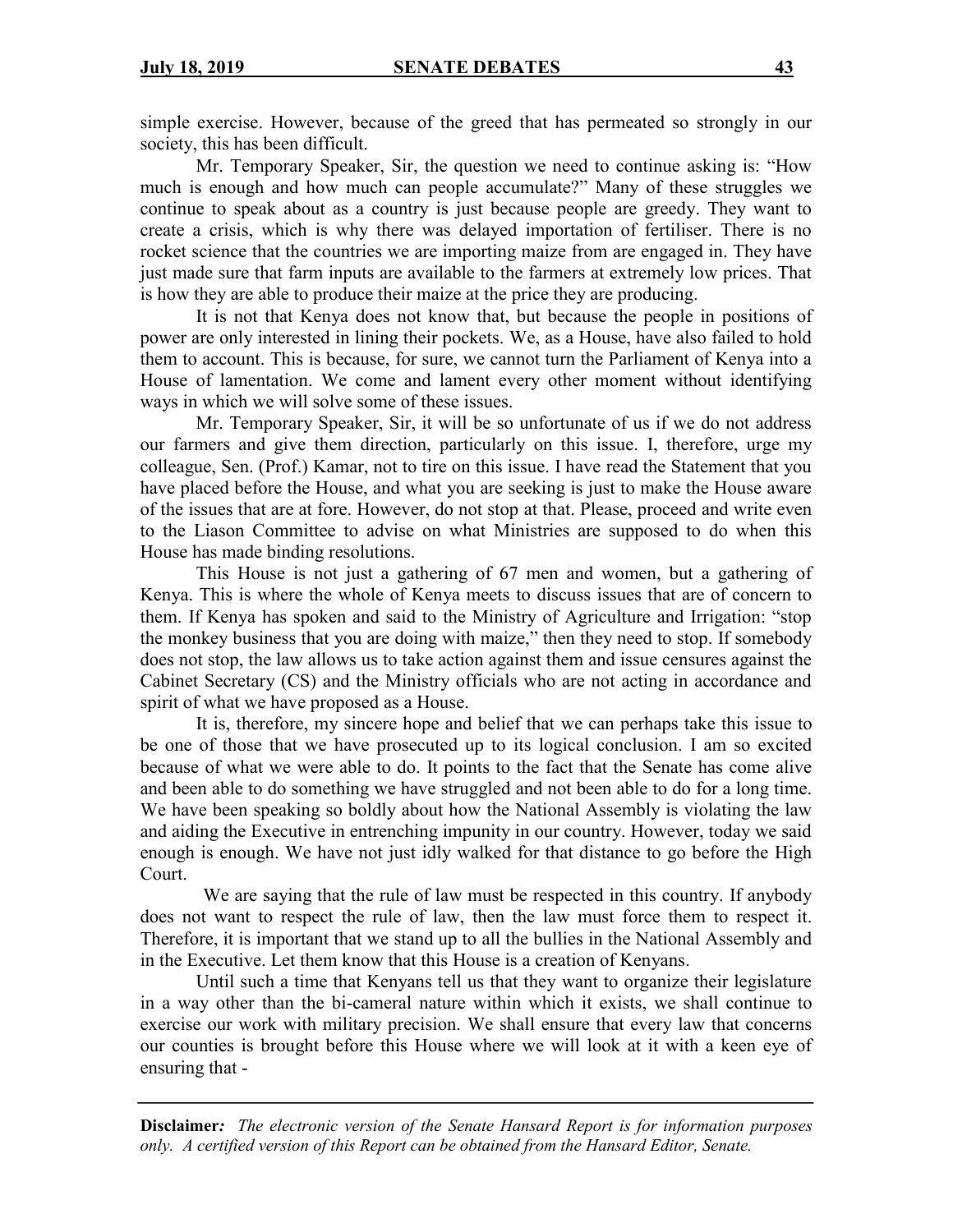(1)It entrenches devolution

(2)It protects the interest of Kenyans and not of those who have held this country captive and ensure that for every Government programme that is brought forth, they only look out for their profits.

Even this issue that we are debating right now about how much shall go to the counties, it is just about deal making. Believe me, if the people handling tenders at the counties were as powerful as the tenderpreneurs in the national Government we would be talking about Kshs700 billion going to the counties. However, because they cannot organize themselves to lobby and ensure that a particular State department has Kshs300 billion and another Kshs400 billion, that is why people are saying you just throw a paltry Kshs316 billion. How can Kshs316 billion be enough to our counties in a budget of Kshs3 trillion? It is insanity.

With those many remarks, I beg to support. Thank you.

**Sen. Mwaura**: Mr. Temporary, Speaker, Sir, one of the most confounding things that I grapple with every day in public service, is the fact that some people would rather make money when the people they are supposed to represent are suffering. They have no conscience whatsoever.

We hear stories of senior Government officials building houses in places like Karen and putting bullet-proof windows. These are individuals, who just the other day were in the streets with nothing to show for themselves, licking their wounds of defeat.

Today as we speak, we do not even know what we are as a country. Are we in a planned economy? Are we in a liberal economy that is controlled by forces of demand and supply? When you look at the issue of maize, this deficit is artificial and engineered. As we speak, I am sure that there is a maize vessel in Durban waiting for a go-ahead of the importation. It happened in 2010 when I was an advisor in the Office of the Prime Minister.

We hear stories about aflatoxin and people making huge profits out of the suffering of Kenyans. We cannot be in a situation where we say we are not going to have enough maize. This is not a natural calamity. The issue of the Big Four Agenda and food security is one of the key plans of the Jubilee administration.

When you see a Cabinet Secretary insisting that there must be importation, and also see the manipulation of the market to the point that 2 kilogrammes of maize flour is now selling at Kshs150; this is meant to create a public catharsis so that somebody gets a justification to become rich on the backs of Kenyans. It is despicable! It is unacceptable! This is something that is well calculated and it is not just within the Ministry of Agriculture. We have failed as a country to allow public service administration to take place. What is the role of agricultural economists?

If a country like China with a population of 1.4 billion which was suffering starvation during the days of Mao Zedong where only 440 kilogrammes of grain was to one person, today they are food sufficient. What about our country that has less than 50 million people? We have huge arable land across this Republic of Kenya. We are not in a dessert. However, there are some people who are making money out of the suffering of Kenyans.

Mr. Temporary Speaker, Sir, let me give you a personal example. I am not sure whether it was this year or last year. I received a call that there were some maize farmers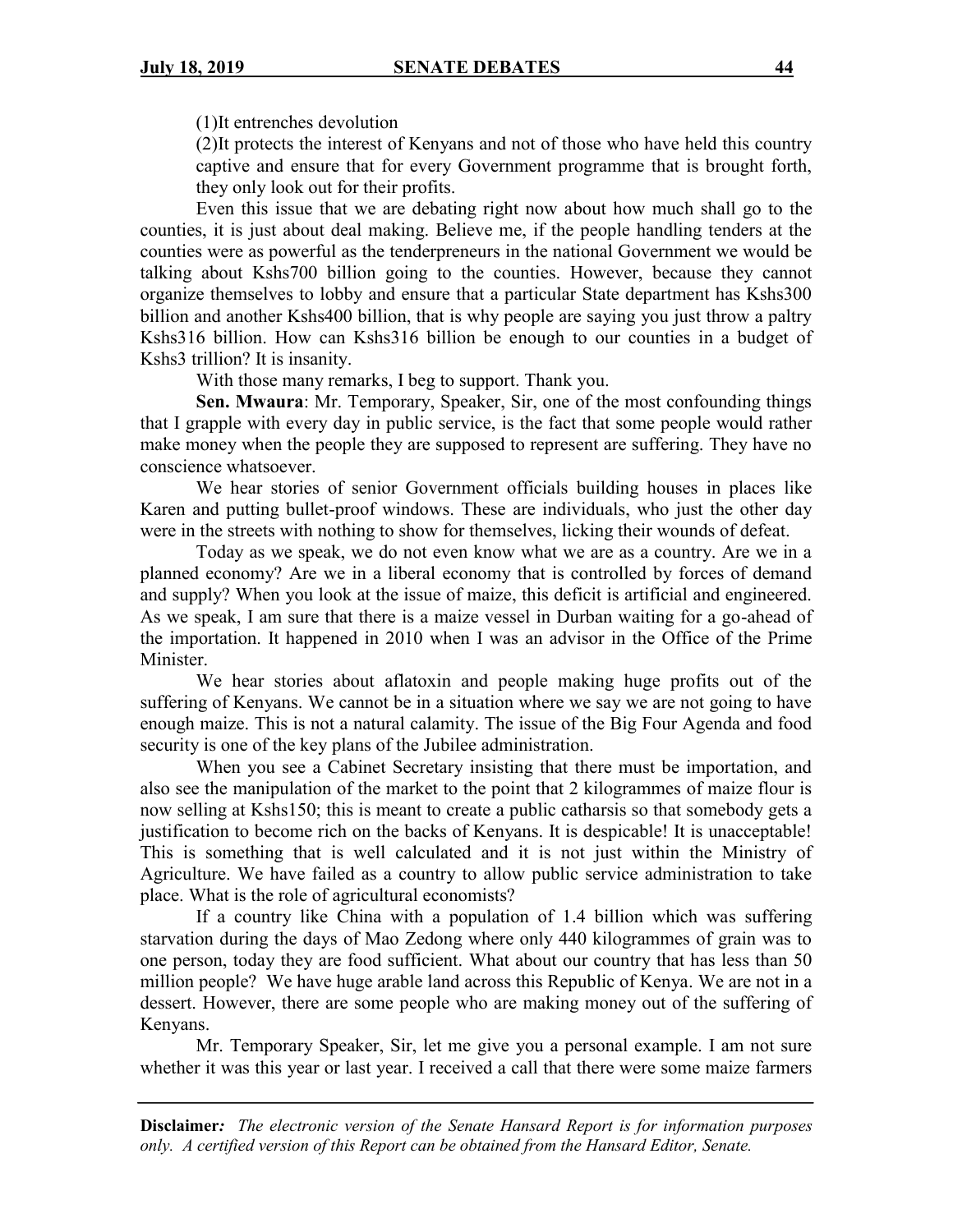who had not been paid and needed to come and see me in my office. I did not object to that. In fact, they passed through a reverend. They came to my office and gave me a narration that was quite interesting.

They said that they have not been farming because of frustration for the past 17 years. Some of them told me that they supplied 5,000 bags and others 10,000 bags of maize. There were some few people who looked genuine. The moment I told them to give me the papers, they never returned in my office, and I never saw them again.

That tells you that there are many 'tenderpreneurs' who were paid, and the real farmers were never paid. That is a disincentive. What are we telling the Kenyan farmer when we say that there is a shortfall? These are some of the things that we need to speak openly about, and I am glad this Senate has made pronouncement on that.

I thank Sen. (Prof.) Kamar and the team that canvassed around the issue of the maize scandal. However, we cannot just talk and leave it there as if this is another talk shop. Just the way we said litigation must come to an end, such matters must also come to an end. We need to make a decision on that.

When a Cabinet Secretary in charge of Agriculture and Irrigation refuses to come to this House to respond to questions or does not have the decorum to give a substantive directive as to how he has been planning for this country, so that we do not end up in the current situation, then something is wrong.

Without saying much, I support this Statement. Let it not just be another report on top of the other Report we had on maize, because we have seen Kenyans suffering. One may say maize was imported from Mexico because it is staple food in this country. I agree that it should not just be a question of maize farmers, but also those who consume maize.

Mr. Temporary Speaker, Sir, just to reiterate and disabuse the notion, there are many maize farmers in central Kenya. There are big farms like Wangu Investment Company Limited of the late K.S.N Matiba in Laikipia, which is 12,000 acres. So, let us not imply that people from my great County of Kiambu only farm in baskets and backyards because of the concrete jungle that all of us live in, which are like dormitories.

I support.

**Sen. Omogeni**: Mr. Temporary Speaker, Sir, I also want to be on record in supporting the Statement by Sen. (Prof.) Kamar. I served in the *Ad Hoc* Committee that looked into the issues of maize. It is hard that we are addressing this issue this afternoon even before we take stock of whether the Cabinet Secretary (CS) for Agriculture and Irrigation, Hon. Kiunjuri, has done any implementation on the recommendations that were made by the Committee that looked into the issues around maize.

In this time and era, it is sad that year in, year out, the only solution the CS can think on the shortage of maize is to tell this country that maize will be imported from Mexico. When we looked into the level of aflatoxin contained in maize that was imported from Mexico, it was over 63 per cent. That poses a big risk to the population of this country.

The recommendation to the CS was to get homegrown solutions. He ought to have encouraged farmers to engage in quality farming, so that we can attain selfsufficiency in maize. The solution can never be that year in, year out, we should be looking to import maize from Mexico. I cannot understand why the CS does not want to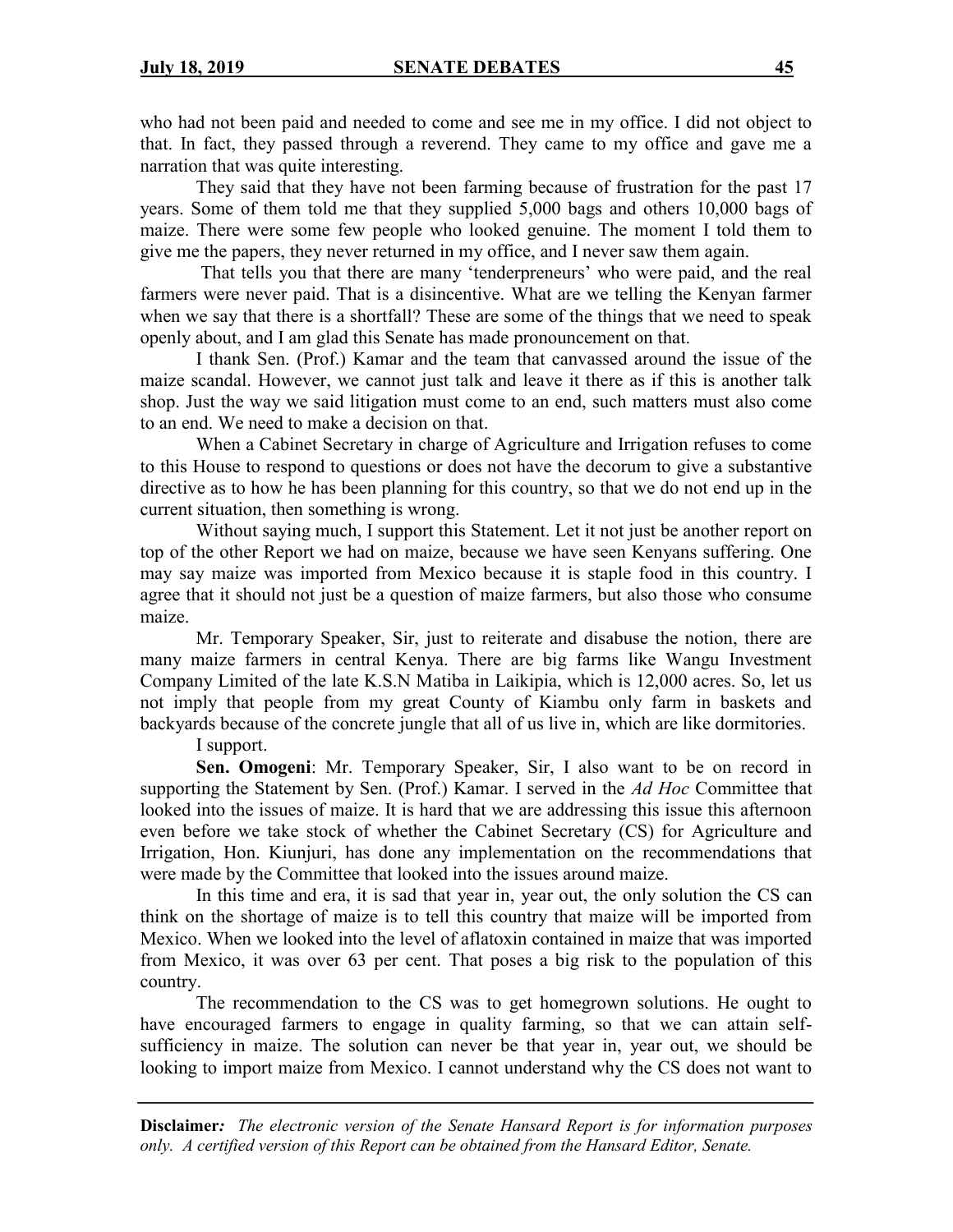be proactive. It is high time we made an appeal to the President. If it is not working, then he should fix it. If Hon. Kiunjuri is unable to manage the Ministry of Agriculture and Irrigation, let him ship out. That is a very important docket because we are talking about food security in this country.

We even gave a proposal to the CS that he needed to come up with incentives to encourage more farmers to engage in farming and ensure seedlings of good quality are provided to the farmers. When we visited Nyamira County, we found seedlings that had been in the NCPB for the past six years. When farmers in Nyamira County planted them, they never grew.

The farmers reported that they went to the NCPB in Nyansiongo, picked the seedlings and went away. They did not even bother to convene a forum to apologise or talk about compensating farmers who had bought the seedlings and invested in buying fertilizer, but harvested nothing. You can imagine how casual the CS approaches these issues. Those are peasants or small-scale farmers who have invested money, but got nothing in return. It is the Government that supplied the seedlings through the NCPB. That means something is wrong.

Mr. Temporary Speaker, Sir, allow me to make a strong appeal to the Ethics and Anti-Corruption Commission (EACC) and the Directorate of Criminal Investigations (DCI), which are agencies that are supposed to investigate issues of corruption. There must be some cartels benefitting from some of these issues surrounding maize production. How do you allow importation of fertiliser, which instead of helping farmers to have more yields, kills the seedlings and the farmers end up with nothing?

I do not know of any country in the world that can fail to reward its own hardworking farmers. They farm their produce and at the end of the year, do not get paid. Is there any CS in this country who works for 12 months and is not paid? They are so insensitive to the plight of farmers, who depend on farming to pay school fees for their children and put food on the table, but are not paid.

It is sad that we are approaching the end of 2019 and farmers who supplied maize to the NCPB way back in 2017 have not been paid to date. How insensitive and cruel can our Government be to our farmers? Kenya is a country that depends on maize for food sustainability. Most households in this country consume maize.

Mr. Temporary Speaker, Sir, we even made recommendation that we do not want the idea of a CS waking up one day and announcing to the country that he or she wants maize imported. We proposed to the CS that we need regulations and mechanisms of ensuring that the market and business environment is free and fair to everybody. That way, it will not be a matter of some cartels waking up one day and telling us that there will be food shortage, and we need to import maize.

The question we should ask is why maize should be imported at a time when farmers are about to harvest their maize? Everybody can see malice. They want to do it in bad faith. The interest is profiteering and not ensuring that we have food security. They want to discourage the farmers so that next year we are told that there is shortage and a window is opened again for importation.

We are here to represent our people, and this is something what we should not allow. If we discourage our maize farmers, it will reach a time when we will have no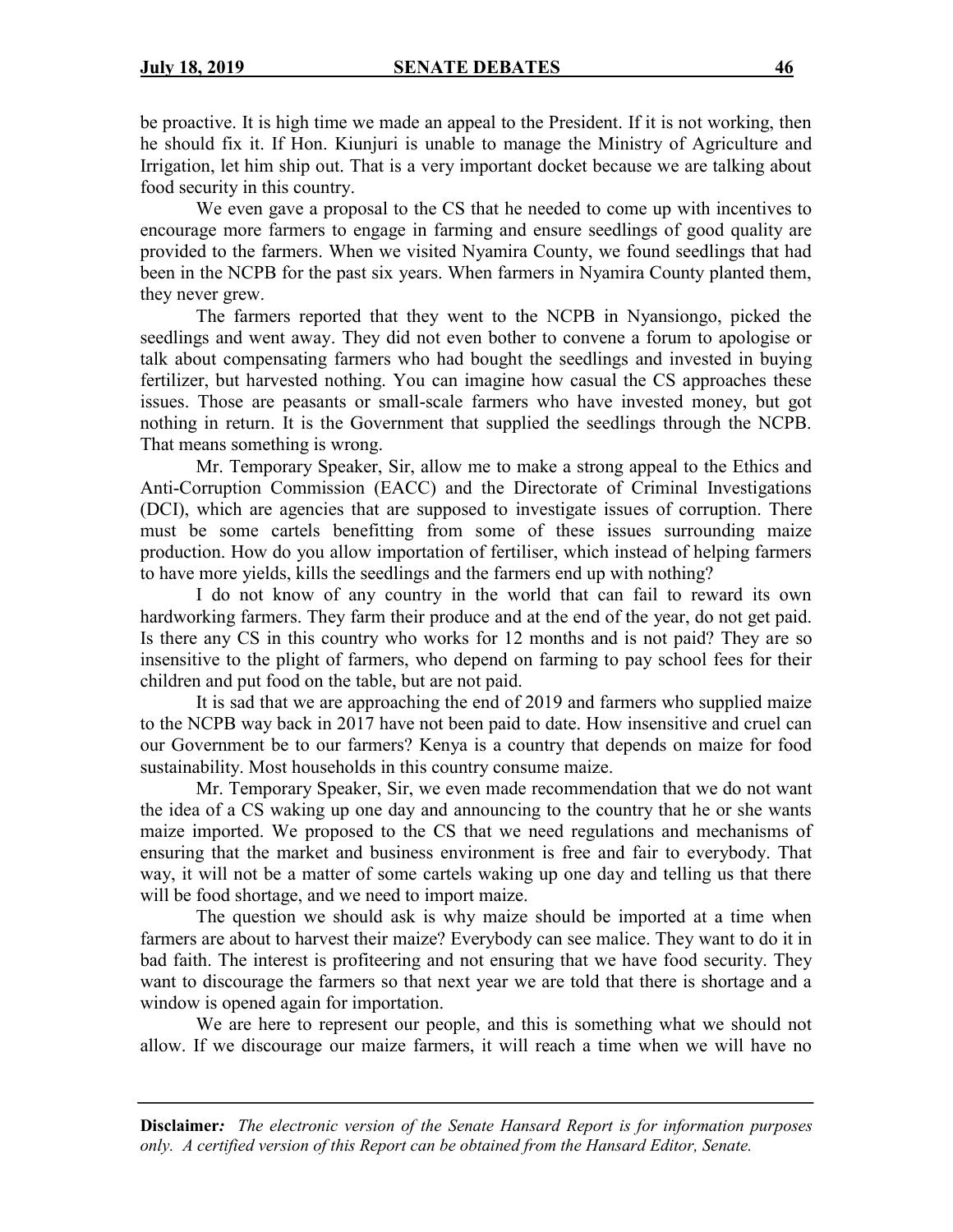maize production in this country. I do not think that will be in the best interest of this country.

A time has come when we need to have a serious censure Motion against the CS for Agriculture and Irrigation. However, I commend Sen. (Prof.) Kamar for bringing this Statement. If the CS for Agriculture and Irrigation is listening or watching this debate, this should be a wake-up call to him. What is being put across is that there is inefficiency in the Ministry, and he is not fit for that job.

Thank you, Mr. Temporary Speaker, Sir.

**Sen. (Prof).Ongeri:** Thank you, Mr. Temporary Speaker, Sir, for giving me the opportunity to also thank Sen. (Prof.) Kamar for bringing this Statement. Year in, year out, a Kenyan small-scale or large scale farmer faithfully tills land to produce food that can be put on the table for this country.

The population of this country has grown from 7 million in 1963 and we are now approaching 50 million Kenyans. The *Ad Hoc* Committee on Maize went about ensuring that all the issues that bedeviled the farmer were put on the table; when we went to Eldoret where we had a special session there. This farmer faithfully waits for the subsidies in fertilizer and other materials like seed to be put at strategic points, where they can come out, plough and plant.

I have witnessed in Kisii, Nyamira, Trans Nzoia and Uasin Gishu counties cases where people waited desperately for the subsidized fertilizer to arrive. However, it arrived when the rains had already gone. They struggled to take loans from the banks and small institutions. Some borrowed from shylocks to plant.

Regretfully, we are now being told that somebody has decided to import maize from Mexico. This is a very sad situation. If China and India can feed over 1.5 billion and 1.4 billion people respectively and have surplus for export, why can Kenya not do the same?

I am crying out for that small-scale farmer who has put all his or her investment in growing food for this country. However, instead of getting support from the Government that he or she supported faithfully, he or she is now getting disappointment galore.

Agriculture is a devolved function and, therefore, food security can only be realized if the farmer is motivated. We cannot continue with this cavalier way of doing things; that we want to import because we want to enrich a few cartels, who have strategically placed themselves in a place where they can bring in and dampen the market. There is still maize grains in *ghalas* or stores of farmers who have kept that maize there in the hope and expectation that the Government or the National Cereals and Produce Board (NCPB) would buy it. That has not happened.

Fortunately, we had some good rains. The little money farmers had or borrowed has invested again in growing the food, yet they are staring at the stuck reality that they may never be able to sell the current crop which is in the farms. It is only about one or two months.

I agree that any nation must be alive to the Strategic Grain Reserves. These Strategic Grain Reserves are arrived at after careful due diligence study of the available stocks of that particular grains, in this case maize. That is a matter that normally finds its way to the Cabinet, which expresses its decision through the Ministry of Agriculture and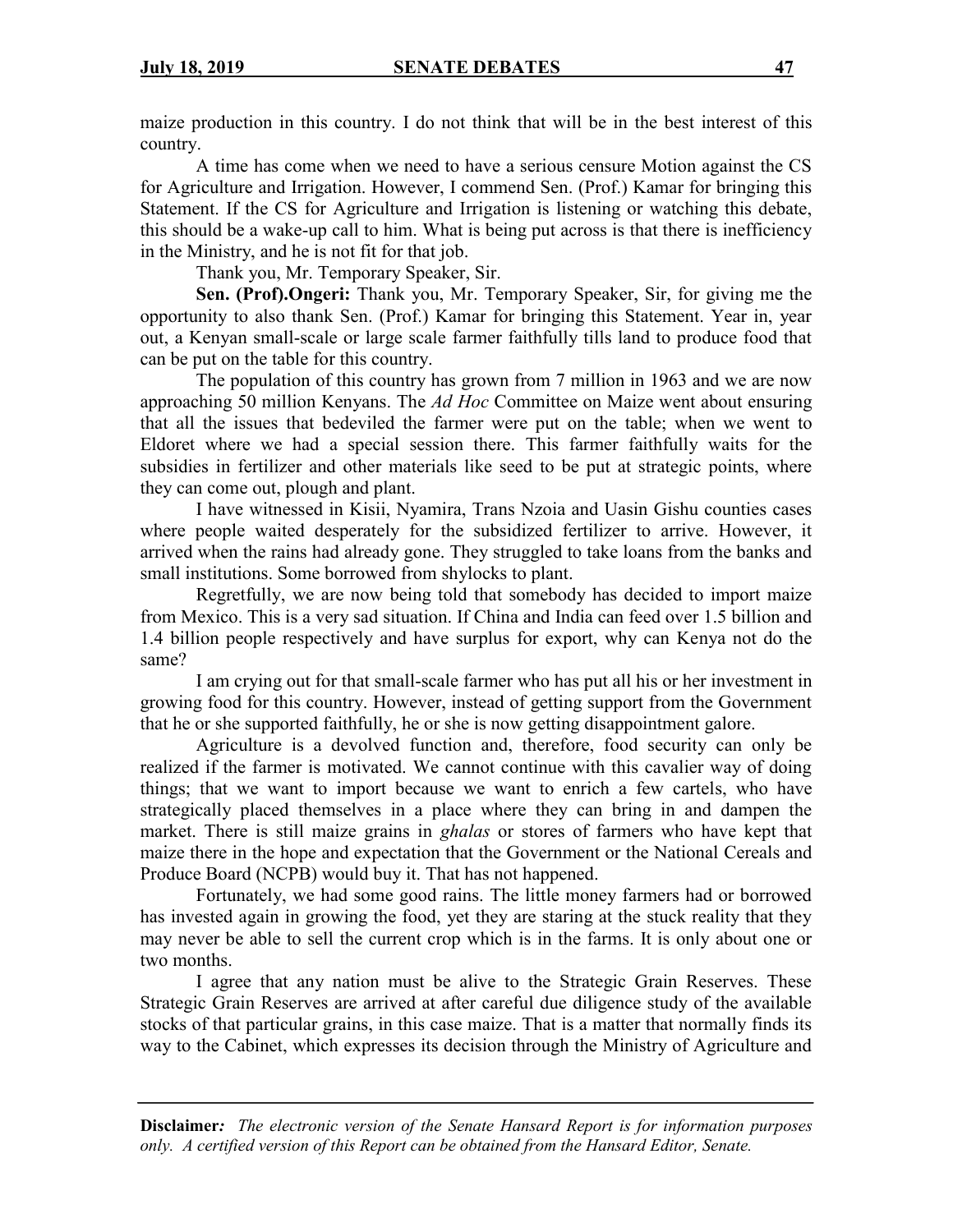Irrigation and the Strategic Grain Reserve Authority. This is so that the country is fully informed of the kind and level of the deficit they are likely to meet.

If there will be an importation in order to safeguard the interest of the farmer, the channels of that importation must also be clearly spelt out. We should not have a *carte blanche* and open cheque for that importation. This is because that has the effect of dampening the prices, causing more pain, agony and difficulties for the farmer. One of these days, they will pull out and this country will be permanently importing this important strategic grain that we need for our daily consumption.

Mr. Temporary Speaker, Sir, our children depend on this food and the vegetables that they grow on their farms. This is the only thing they have at the table. How can a person be so merciless to the extent that before they think about the population that voted them into power, they want to import two million bags of maize?

I do not blame the President. The CS that he has put in place must wake up to the reality that Kenyans are auditing them. This is why the Senate stands counted for auditing that kind of cavalier attitude of handling matters of such level and magnitude. We make a point and emphasise that strategic grain reserves are important. However, at the same time, any Government must take care of its citizens by preserving the farmers, because they are the only people who create a sustainable stock of any harvest that is available.

With those few remarks, I support.

**Sen. Olekina**: Thank you, Mr. Temporary Speaker, Sir. I rise to support the Statement by the distinguished Senator for Uasin Gishu County. This House pronounces itself through Motions and Acts of Parliament. Therefore, it behooves everyone who this House has directed to carry out a particular task to fulfill it without any delay.

Article 125 of the Constitution of Kenya gives this House, or any Committee of this House, powers to call for evidence. When I listened to my colleagues, and after I read the Statement by the distinguished Senator for Uasin Gishu County, I find that this is a problem that calls for sanctions. This is an issue that we cannot take lightly.

Our Standing Orders are clear. The CS was supposed to provide a report on the implementation of the Committee's Report. However, 60 days after, I am yet to see a report submitted by that CS. This begs the question: what is it that we do in this House? Do we come here to enjoy good allowances, use taxpayers' money, pronounce ourselves, and no one takes action? This is a serious offence of the rule of law. It is insubordination of the powers given to this House.

Mr. Temporary Speaker, Sir, we should not ask for any more report. If we are not able to come up with an implementation Committee to ensure that any pronouncements of this House are fully implemented to the letter, we should sit down and draft a legislation that will put heavy sanctions against those who are directed by this House to carry out certain things, to save this country.

If you read in the Press, the Committee of Agriculture in the 'lower House' established that farmers are currently hoarding more than 1.5 million bags in NCPB and farmers' grain storage. However, the millers will start to complain that the prices are up. I remember a time when we were paying Kshs86 for two kilogrammes of maize flour. However, it went to Kshs117. They should ask themselves why the prices are going up. It could be because of what we were discussing earlier on; the inflated prices of electricity because they use power to grind the corn. However, they continue to line the pockets of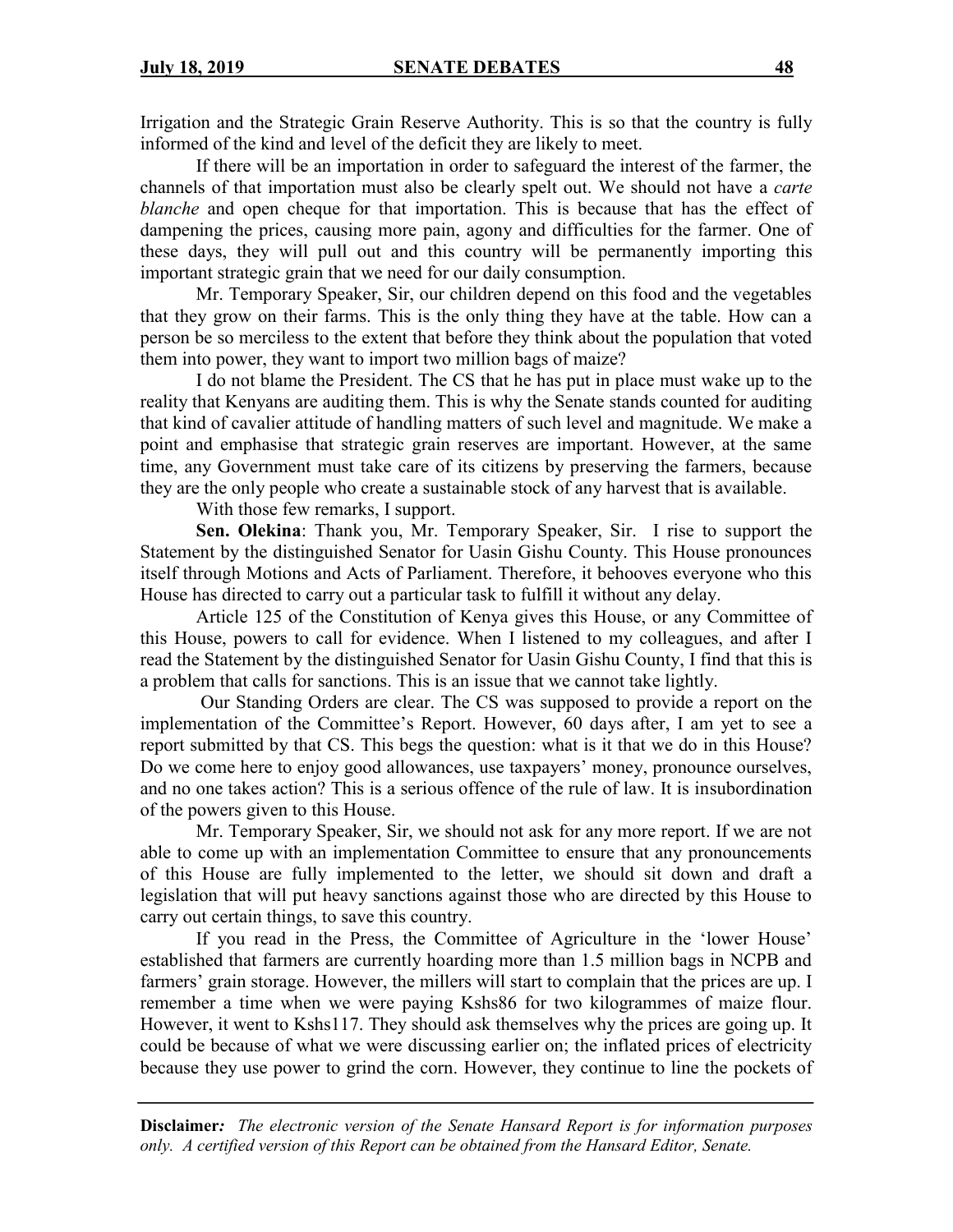all the corrupt cartels who have destroyed this economy by allowing them to import dutyfree maize, yet this House had already pronounced itself and given recommendations. This is total disrespect of the rule of law.

Mr. Temporary Speaker, Sir, this is something that annoys me. When you look at statistics worldwide, the production of maize surpasses that of rice. All over the world, there is heavy production of maize. Why would Kenya be different? Sometimes we have challenges with our weather. However, this year, the Almighty God has been generous to us and our farmers have grown their crops.

It is about time to change our direction. We should not only ask for a Statement. In fact, I request my sister, through the Committee on Agriculture, Livestock and Fisheries and the powers given to it by Article 125 of this Constitution, to call for evidence that the CS for Agriculture and Irrigation implemented the recommendations of that Committee. If we do not follow that direction, we will come here, rant and talk, and nobody will give a hoot what we say.

Mr. Temporary Speaker, Sir, I will limit my submission and argument today to request my sister, the distinguished Senator for Uasin Gishu County, to apply the powers given to her Committee by the Constitution and call for evidence.

Finally, she should apply the Parliamentary Powers and Privileges Act. If the CS refuses to provide evidence that he implemented the recommendations of the Committee, she should penalize him so that people begin to take this House seriously. We pronounce ourselves through Motions and Bills which become Acts of Parliament, and they are binding for every citizen in this country.

Mr. Temporary Speaker, Sir, I support.

**Sen. (Dr.) Musuruve:** Thank you, Mr. Temporary Speaker Sir, for giving me this opportunity to commend Sen. (Prof) Kamar for coming up with this Statement. It is unfortunate that as a country we sign international laws and come into agreements to say that we will stand with our citizens, but when it comes to walking the talk, it is very difficult.

Kenya is one of the nations that ratified the Maputo Declaration that stated that 10 per cent of the national revenue would go to farming. When Kenya did that, it affirmed that it would support and protect its farmers. I want to say on the Floor of this House that a Petition came from farmers. We listened to the Petition and, thereafter, a taskforce was mandated to go to the counties and listen to the farmers. The taskforce went to the ground, listened to the farmers and came up with findings.

I just wonder whether the Cabinet Secretary got to interrogate the findings of the taskforce. The taskforce came up with empirical evidence and data that could not be challenged, concerning their feelings about what happened. The people recounted the sorrow and pain they went through when they had a lot of maize in the granary and it was not sold out. It is a callous move for the Cabinet Secretary to pronounce that maize should be imported into this country when our farmers on the ground are literally crying that they have a lot of maize in their granaries, and do not know where to take it. In fact, some maize is rotting in the granaries.

This is a very unfortunate move by the Cabinet Secretary. There is need for the Executive to come to this Senate and explain what informed their decision to import maize. As a Senate our core mandate is to represent the counties and their interests. If the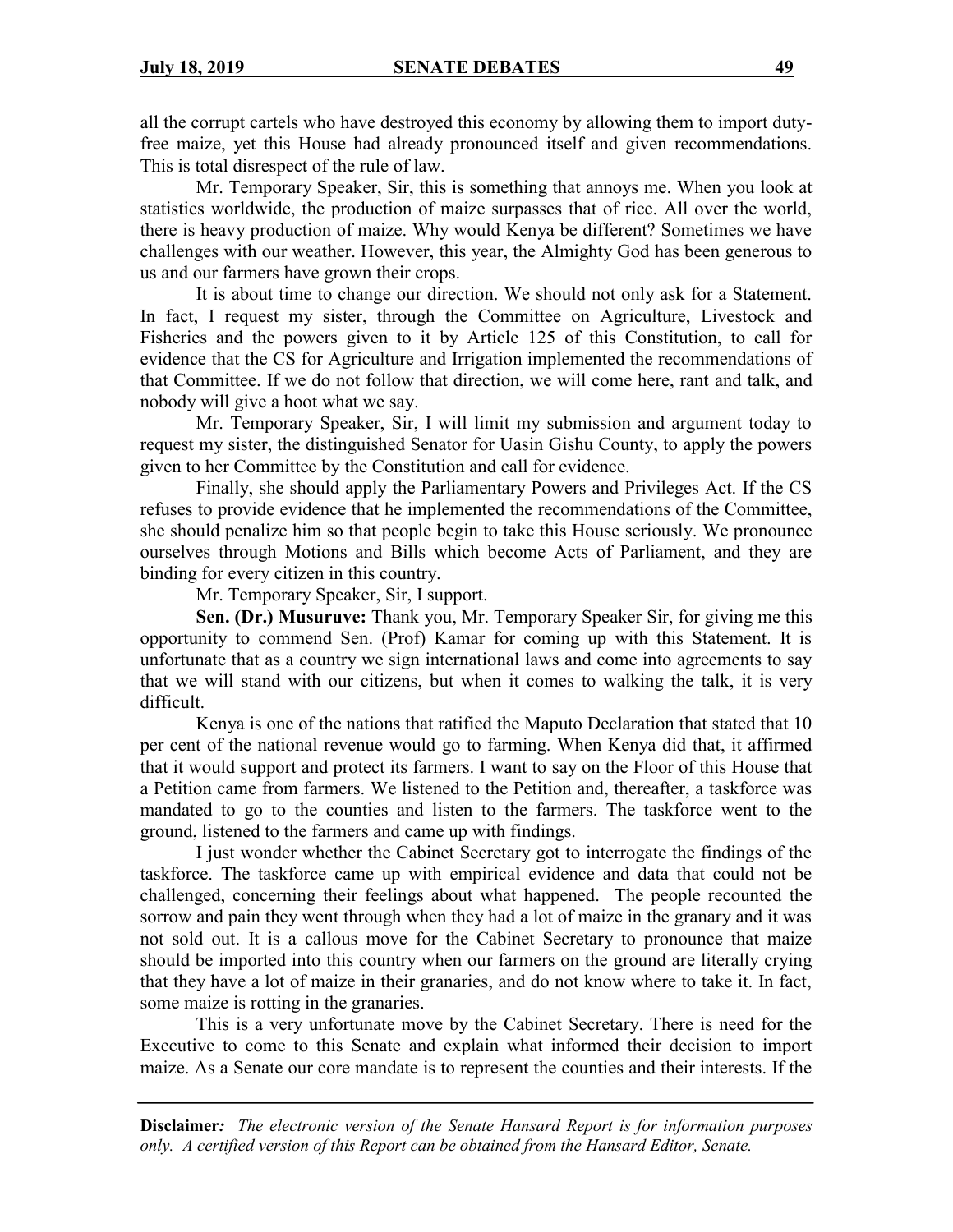farmer is pinched, we are also pinched as a Senate. We want to play our role by ensuring that we protect our farmers. There is need for the Kenyan farmer to be protected.

It is unfortunate that the helpless farmer who we need to protect is not really being protected. There is need for us to ensure that the Cabinet Secretary comes to the Senate, listens to us and tells us why he released the statement. Maize is the staple food of Kenya and more than 85 per cent of the population consumes it. That should not be a license to import maize because a huge chunk of Kenyans also grow maize.

It is unfortunate that this House can just watch as farmers from other countries are motivated and inspired to grow their own maize. Once that maize is ready for harvesting, Kenya becomes an exit for buying it. It is a very unfortunate state of affairs. We are supposed to encourage our farmers, so that we have an exit for their products. It is ironic that farmers plant maize and have no exit for their produce, but we are still importing maize. As a country we should not do that. As the Senate we should not just watch this happening. We must shout at the top of our voices because the Kenyan farmer needs to be protected. It is our duty, as the Senate, to ensure that the Kenyan farmer is protected.

Mr. Temporary Speaker, Sir, you will find that most farmers rely on farming to get money to pay school fees for their children and buy medication. It is a source of income for our farmers. At the same time, farmers are investing a lot of their hard-earned money in farming. However, they get poor returns from their produce.

Even as I speak, there are some farmers who are discouraged from planting because of what happened last year. This is because they used a lot of money in planting, but there were poor returns for the work they did. It is time we decided, as the Senate, that we will encourage our farmers in all ways.

I support this Statement and encourage Sen. (Prof.) Kamar to ensure that the Cabinet Secretary comes here, so that we can interrogate him. We should also ensure that he gets the findings of the taskforce. That should inform him on how he should play his role as a Cabinet Secretary, in ensuring that he is serving Kenyans. The Cabinet Secretary should realize that he is in office for the sake of Kenyans. We must ensure that we represent Kenyans effectively in this House.

Thank you, Mr. Temporary Speaker, Sir.

**Sen. (Dr.) Milgo**: Thank you, Mr. Temporary Speaker, Sir, for giving me a chance to contribute to this contentious issue of maize. Maize is the staple food for many communities in this country. Many issues have been discussed regarding maize, but none of them have been addressed. The most recent one is the one that was shared by Sen. (Prof.) Kamar, who brought this Statement in the House.

It is unfortunate that for the last 120 days nobody has looked at the recommendations of the *Ad hoc* Committee. Before the *Ad hoc* Committee, there was a taskforce that went round to look at what was affecting maize farmers in this country. Unfortunately, all those reports are collecting dust in the shelves. It is unfortunate that the CS for Agriculture and Irrigation is talking of importing maize, yet the farmers in the breadbasket counties are crying that they do not have a place to take their maize.

Food security is one of the Big Four Agenda in our country, yet the CS has not put policies and regulations in place to ensure that this country is food secure. In the past, there was a subsidy for fertilisers to the farmers, but that is no longer there. Rather than provide fertiliser subsidy and good seeds to the farmers, the CS has declared that there is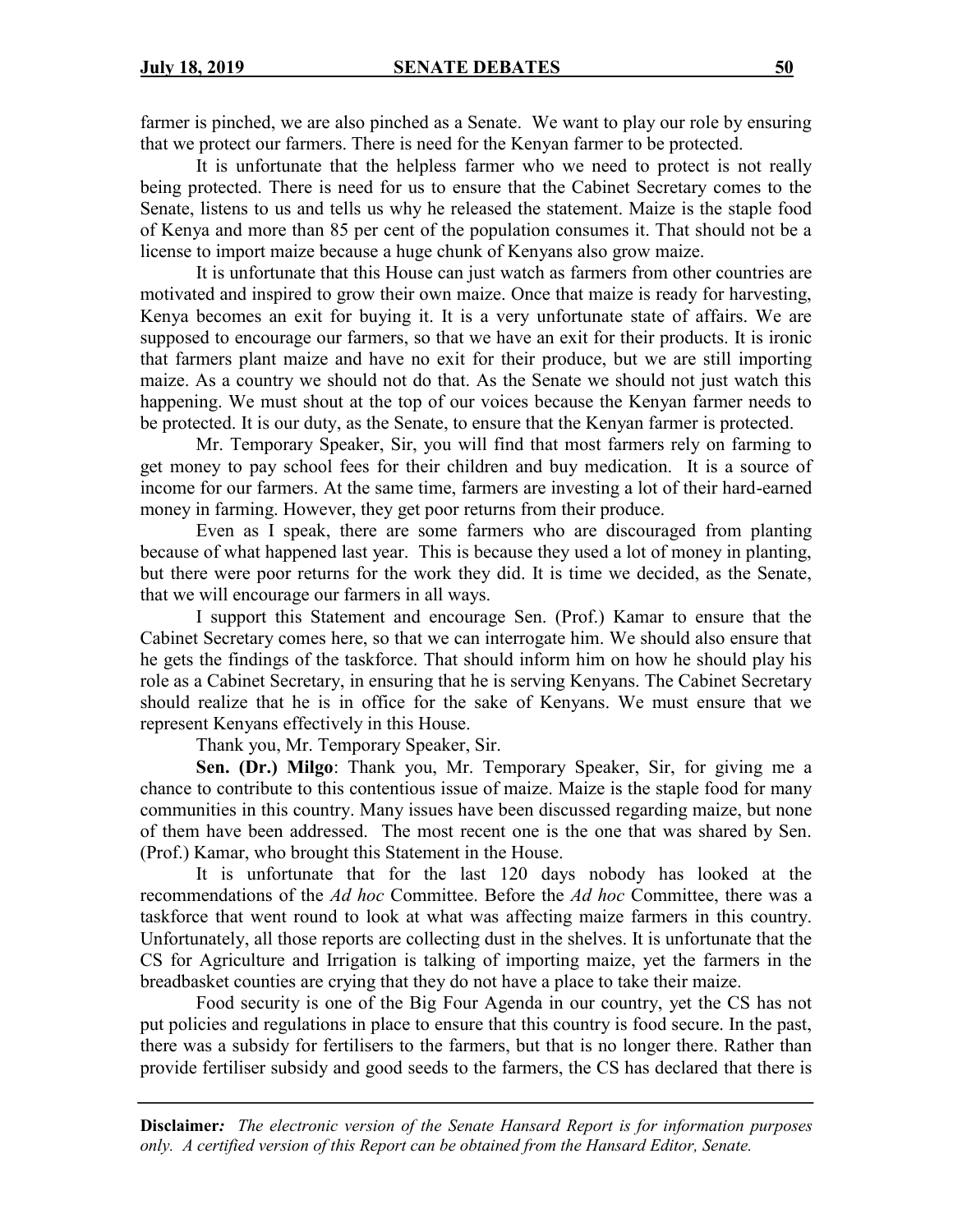no maize in this country and wants us to import it. The CS should be summoned to this House to tell us what is affecting his Ministry, because it seems that he wants to spend more money on importing maize.

As I speak, the farmers can no longer rely on maize. Maize has always been their source of food and financial stability. It has helped them take their children to school and buy basic necessities, but they cannot do that anymore. The farmers who have produced maize through thick and thin have been forced to supply a quarter of their produce to the NCPB. In fact, they are actually being told that they are not the actual producers of their maize. The CS should tell Kenyans if he is incapable of handling that docket. If that is the case, he should resign and allow somebody else to take over.

We have been challenging our unemployed youth to consider maize farming as a business. However, the youths who borrowed money to grow maize cannot return the same funds to the financing institutions. I am sure these are the youth who shall be blacklisted by the Credit Reference Bureau (CRB).

We have a lot of issues about maize, which is a challenge that Members of various Committees have been going round to try to address. I am sure that after a short while another taskforce will be formed to go round to find out what is happening.

It is only recently that we talked about the fall armyworms that will affect farmers. The Cabinet Secretary took a long time to respond to the farmers and assist them to get insecticides or provide agriculture extension officers to train them on how to use the necessary chemicals, to ensure maize is protected against the fall armyworms.

I challenge Sen. (Prof.) Kamar to look into the gaps and come up with a Bill. I know that we will continue spending money and going round talking about maize day in, day out, and nothing will happen. Somebody said that they will import maize from Mexico.

The reason we have many cases of cancer in this country could be as a result of importation of maize or foodstuffs that are Genetically Modified Organisms (GMOs). This is because we are not sure about them. There is a time the Government imported yellow maize. Yellow maize is supposed to be used as a feed for cows. However, we import anything because we are helpless. It is unfortunate that our farmers have a lot of maize, and soon they will harvest more, yet the Government plans to waste money on importation.

Mr. Temporary Speaker, with those few comments, I support this Statement and hope that it will be addressed as a matter of urgency.

**Sen. Wario**: Bw. Spika wa Muda, naunga mkono Taarifa ya Sen. (Prof.) Kamar. Ninakotoka kuna mashamba makubwa ambapo mahindi yanakuzwa kwa wingi kupitia unyunyizaji maji. Kuna Hola, Bura na Galana-Kulalu *irrigation schemes* ambazo zinapatikana katika Kaunti ya Tana Rive. Nashangaa sana kusikia kuwa Serikali ina mpango wa kuagiza mahindi kutoka ng'ambo. Sehemu nilizotaja zinatosha kutoa chakula cha kutosha watu wa Tana River na Kenya nzima.

Kwa nini tusikuze mahindi yetu hapa nchini badala ya kuagiza kutoka nje? Hilo ni swali ambalo tunafaa kujiuliza. Je, tuna upungufu gani? Tuna mito mikubwa ambayo ina maji kila wakati. Vile vile, tuna ardhi iliyo na rotuba.

Jambo la kushangaza ni kuwa watu waishio karibu na mashamba ya kunyunyiziwa maji ndio maskini zaidi. Serikali haikuwezesha watu kupanda mahindi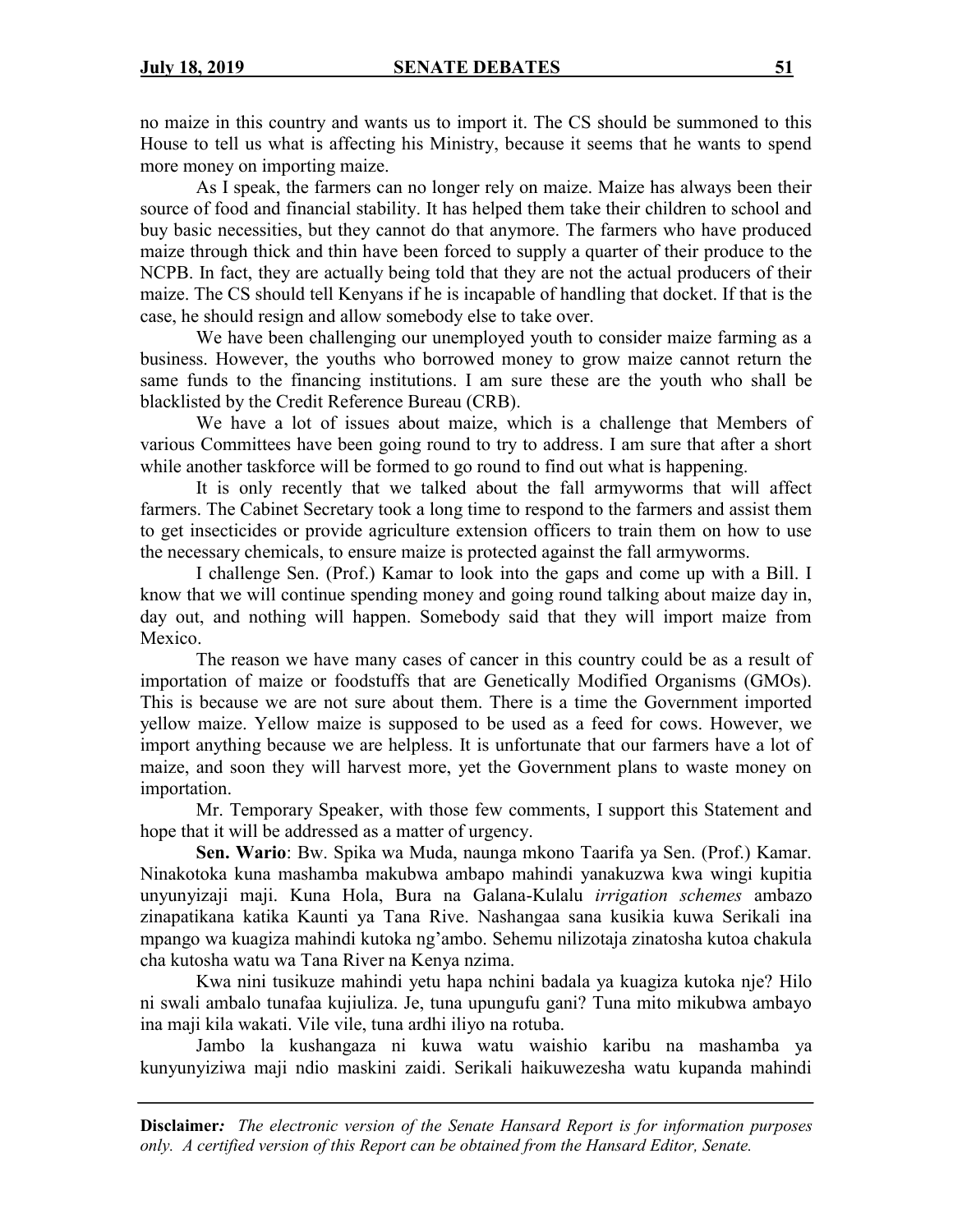katika sehemu za unyunyiziaji mashamba maji. Mashamba yetu hayanyunyiziwi maji jinsi inavyostahili.

Ni kinaya kuwa Wizara ya Kilimo na Unyunyiziaji Maji haiwezi kusaidia watu wetu kupanda mahindi ili kupatikane chakula, kwa sababu nimeskia kuna mpango wa kuagiza chakula kutoka nchi nyingine. Tuna wataalamu, maji na ardhi bora ya kukuza mahindi.

Nilishangaa kusikia kuwa maghala yetu yamejaa mahindi, lakini Serikali bado inapanga kuagiza mahindi kutoka nje. Hayo ni mahindi ambayo hatujui yanapandwa vipi. Pengine huwekwa dawa ambazo hazijulikani. Ikiwa tuna ardhi na maji ya kutosha, kwa nini tunawacha watu wetu kuteseka?

Nafikiria tulienda na wewe kule Galana. Watu wa Galana ni maskini hohe hahe. Hata wamekatazwa kupeleka ng'ombe wao kunywa maji katika Mto Galana. Hii ni kwa sababu inasemekana kwamba sehemu hiyo ni ya *irrigation.* Imefanya watu wetu maskini na pia sisi hatuwezi kukipata chakula hicho.

Kwa sababu hiyo, mimi naunga mkono Taarifa ambayo imetolewa na Sen. (Prof.) Kamar ili tuweze kutengeneza mambo. Kuna swali muhimu ambalo tunaweza kujiuliza. Kwa hivyo, nataka kumuachia dakika kidogo Mwenyekiti wangu wa Kamati ya Kilimo, Mifugo na Uvuvi ambaye yuko hapa nyuma yangu.

Asante sana, Bw. Spika wa Muda.

**The Temporary Speaker** (Sen. Dr. Lelegwe): Finally, the Chairperson of the Committee on Agriculture, Livestock and Fisheries, Sen. Ndwiga.

**Sen. Ndwiga**: Mr. Temporary Speaker, Sir, there are so many issues that have been raised by our colleagues that will perhaps require more time than we have got at the moment. Be that as it may, first of all, I thank Sen. (Prof.) Kamar for raising this Statement. It is actually the second Statement. The first one came to the Committee.

We have been interrogating that Statement, and last week, I asked the Cabinet Secretary (CS) to come over and answer to the issues that were raised. Unfortunately, Sen. (Prof.) Kamar was not in the country, and we needed her. That is the tradition and practice of our Committee. When a Member raises an issue and we invite the CS, we require the Member to be there to interrogate and give guidance to the Committee on the issues raised.

Our Committee has enjoyed very cordial relations with the Ministry of Agriculture and Irrigation. Every time we invite the CS, he affords time or sends relevant people to come to the Committee. We have no issues. Most of our colleagues have said that we need to use the Standing Orders to summon and veto the CS. As the Chairperson of the Committee, I do not think that will be necessary. Most of the issues raised so far point to the inadequacies of the Ministry to support the farmers in certain areas.

Our colleagues have contributed and also raised very pertinent issues, the first one being the inadequacy of the budget for the Ministry of Agriculture and Irrigation. Part of the reason we walked to the Milimani Courts this morning is because we need more funding for our counties. Agriculture is 100 per cent devolved and we require ample or adequate funding for agriculture and agricultural activities at the grassroots.

As the Chairperson of the Committee on Agriculture, Livestock and Fisheries, I thank this House. Since the Report of the *Ad Hoc* Committee on Maize came out, a number of things have happened. I thank Sen. (Prof.) Kamar who led the *Ad Hoc*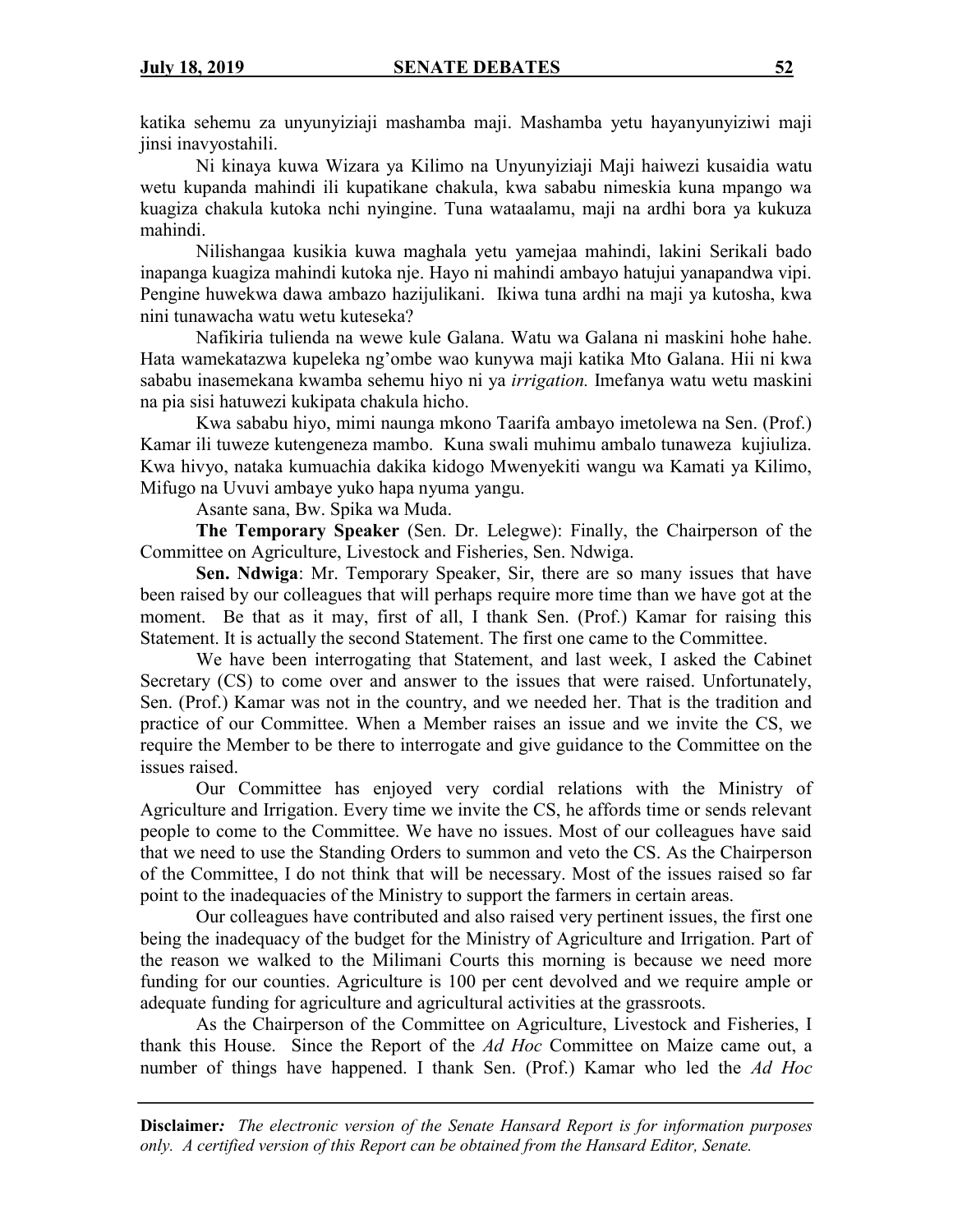Committee. This House has passed the Warehouse Receipts System Bill, which will shape the manner in which the markets behave as far as cereals are concerned. I hope that the Ministry will, in the near future, first of all, address the issue of why food in this country is more expensive than the neighbourhood.

This year, we have enjoyed the same rainfall as our neighbours. How come then that in the next two or so months, when all of us harvest maize, we will get cheaper maize from our neighbouring countries than we produce here? Those are some of the issues that we need to interrogate as the Senate.

One of the main reasons is that our farmers are not capacitated in time. They do not get the inputs they require on time. The last season, you remember that issues were raised in this House regarding the lateness of the fertilizer and its distribution to the farmers. It actually came late. Those are some of the issues that the Ministry of Agriculture and Irrigation need to look at.

As we point a finger at the Cabinet Secretary for Agriculture and Irrigation, I would want us to address ourselves to the counties. For us to be able to do that, we need to capacitate our county governments with funding, so that they can do all those things. Since we have given our county governments that ability through the Warehouse Receipt System Bill, I look forward to them bringing their own legislation on how they will regulate the warehouse receipt system.

Mr. Temporary Speaker, Sir, when we had public participation, I noted that very many finance institutions and business people are very keen to join this system. I do hope that this will be the end of the cry of the cereals farmers in this country, in terms of which warehouses they can store their produce and the kind of prices that they will get.

In conclusion, I would like to tell this House, categorically, that last week, the Ministry did inform my Committee that there would be no importation of maize. Even before they were summoned by the 'lower House', they had already told us that. Like I said earlier, we needed the Senator who originated the Statement, to interrogate the Statement and get the assurance of the CS.

As the Senate, we want to thank the Government for listening to the cries of Kenyans. We do not want a situation like we had in the last session where our own farmers had so much maize in their own stores, but were not paid after delivering maize to the NCPB. This time, I hope God is on our side because our farmers will be harvesting in the next two months.

Those of us in the business system know that if you want to import maize today, there is no way you can get it to the Port of Mombasa within the next two months. Even if you managed to do that, that maize would be more expensive than the locally produced maize.

Mr. Temporary Speaker, Sir, I am happy and want to assure the House and Prof. Kamar, that next week but one, we will still ask the Cabinet Secretary to come, so that we can follow through on the *Ad Hoc* Committee Report, for the future of production of maize in this country.

Thank you, Mr. Temporary Speaker, Sir.

**The Temporary Speaker** (Sen. (Dr.) Lelegwe): Thank you. The Statement is, therefore, committed to the Committee on Agriculture, Livestock and Fisheries.